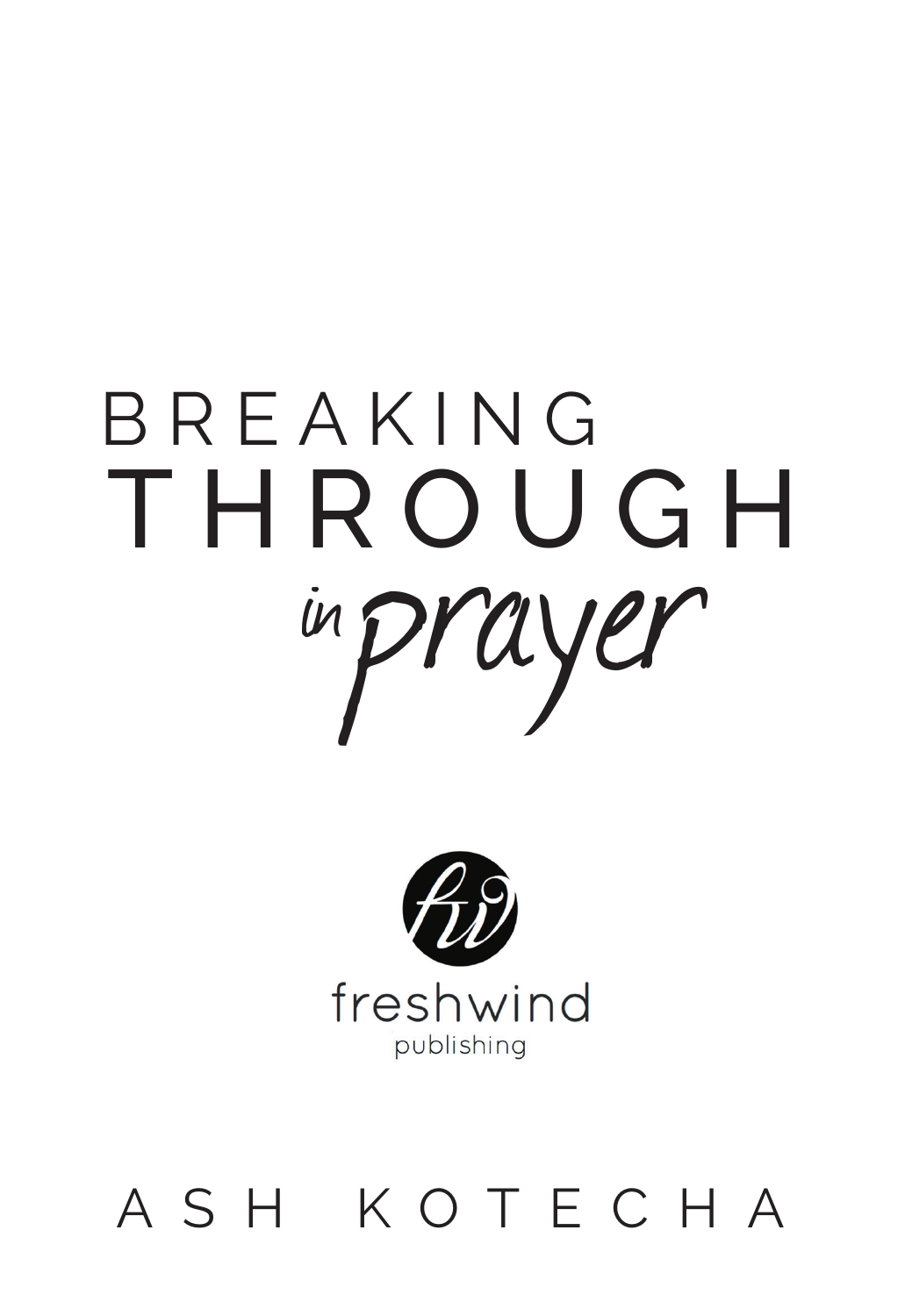Copyright © 2021 Ash Kotecha

First published 2016 by Fresh Wind Publishing www.freshwindpublishing.co.uk

The right of Ash Kotecha to be identified as the author of this work has been asserted by the organization in accordance with the Copyright, Designs and Patents Act 1988.

All rights reserved. No part of this production may be reproduced, stored in a retrieval system, or transmitted in any form or by any means, electronic, mechanical, photocopying, recording or otherwise, without the prior permission of the publisher or a licence permitting restricted copying.

Unless otherwise indicated, all Scripture quotations are taken from the New King James Version of the Bible.

> Cover design by Esther Kotecha www.ekdesigns.co.uk Cover image used under license from Lightstock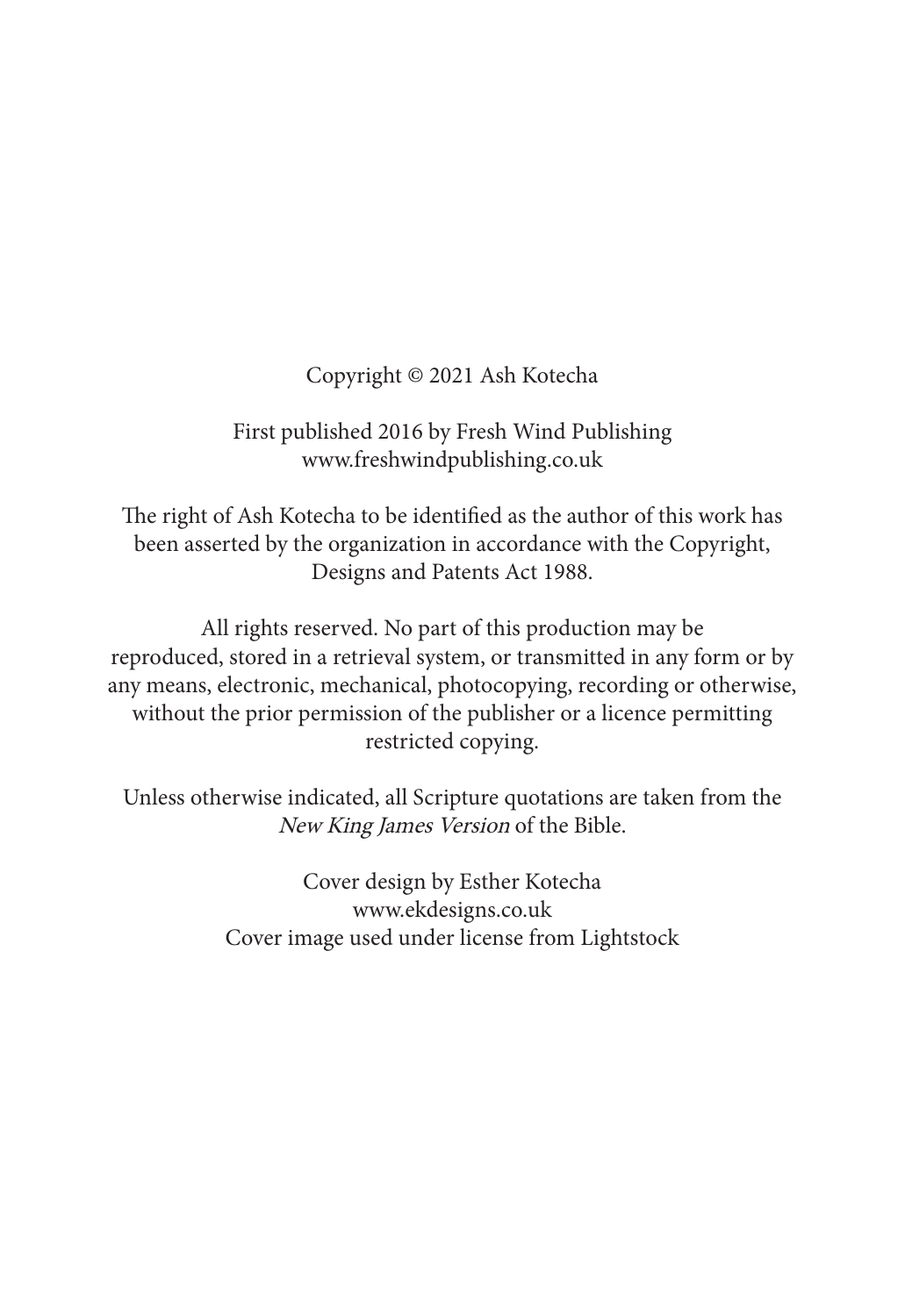Contents

|                         | CHAPTER 1: How I learnt to Pray Through | $\mathcal{I}$ |
|-------------------------|-----------------------------------------|---------------|
|                         | CHAPTER 2: Jackie Pullinger             | 11            |
|                         | CHAPTER 3: Angels on assignment         | 19            |
| CHAPTER 4: Why Tongues? |                                         | 25            |
| CHAPTER 5: Fasting      |                                         | 33            |
|                         | CHAPTER 6: Prayer for Healing           | 39            |
|                         | CHAPTER 7: The Rhema of God             | 47            |
|                         | CHAPTER 8: Different kinds of Prayer    | 55            |
|                         | CHAPTER 9: Pray the Answer              | 63            |
|                         | CHAPTER 10: Let go and let God          | 69            |
|                         | CHAPTER 11: Prayer for the Nations      | <b>Z5</b>     |
| CHAPTER 12: Conclusion  |                                         | 81            |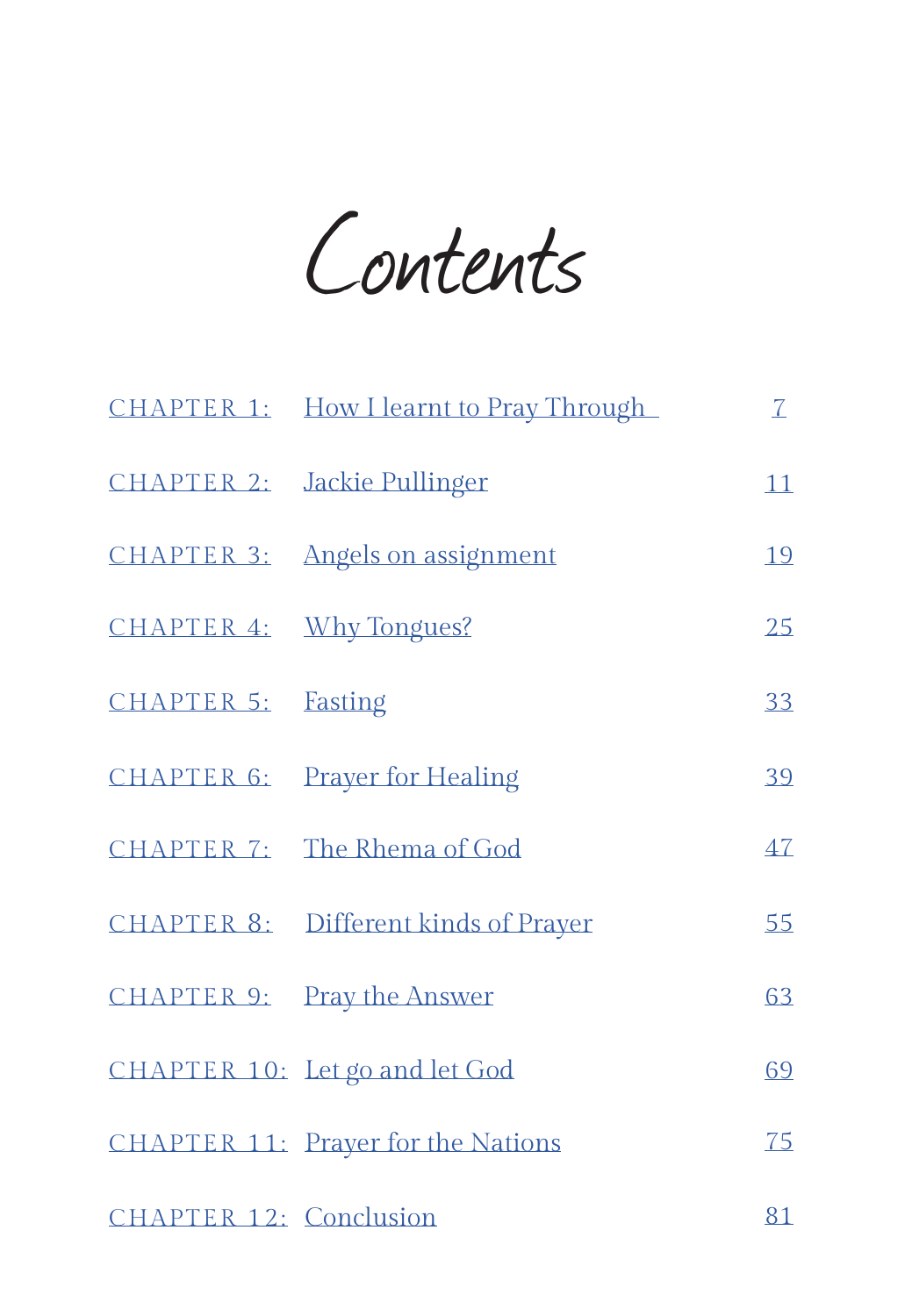Dedication

I would like to dedicate this booklet to my life partner Sharon, who first helped in my journey of prayer, and my incredible daughter Esther who has put all of this together.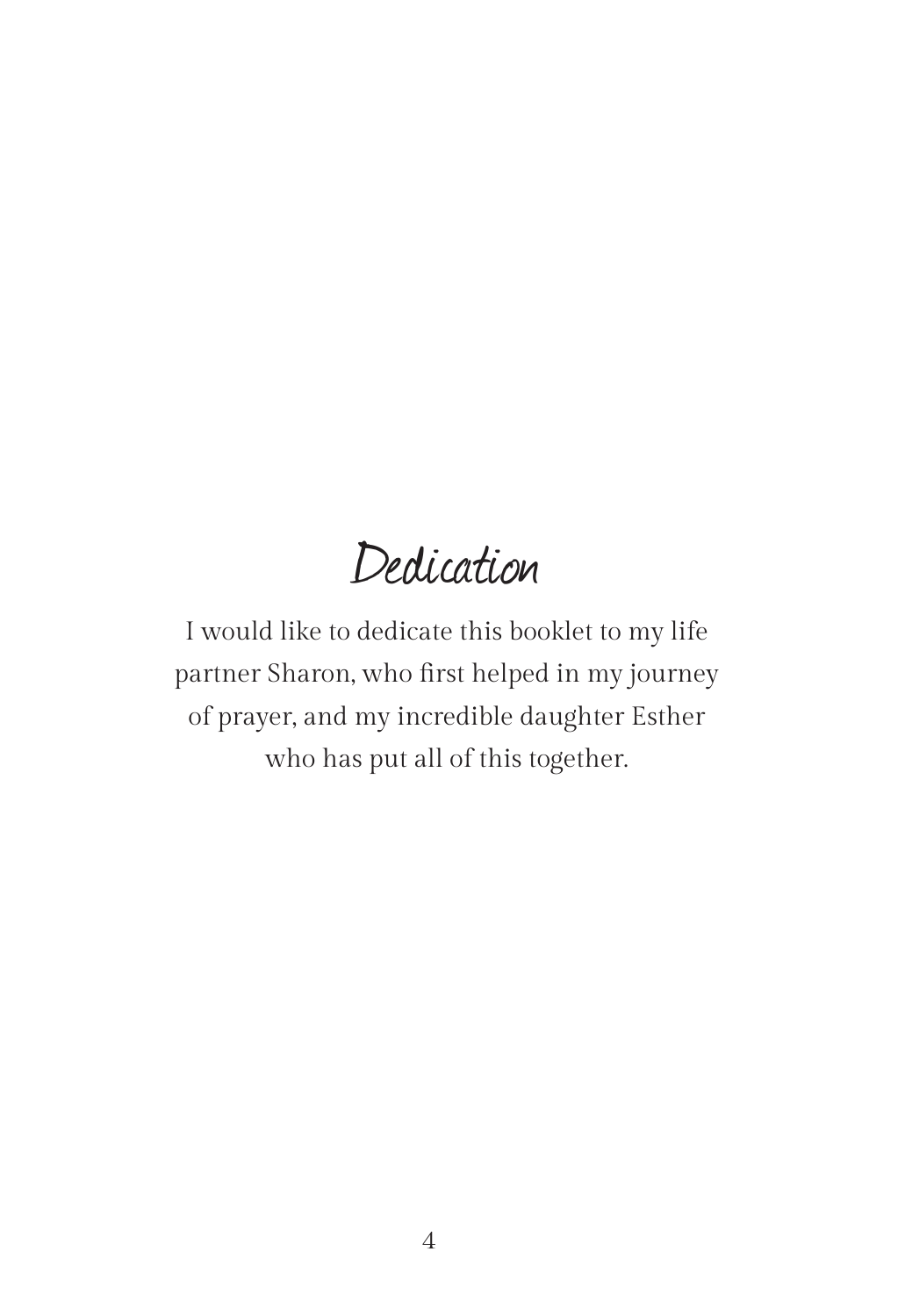# 1 How I learnt to Pray Through

1985 was the year I started my new job working alongside my Pastor. He gave me my first project which was to organise the transport of our visitors from America. We had a team of twenty young people coming to Gatwick Airport and my responsibility was to send the minibus to Gatwick to collect them. On the same day but on a different flight, the American Pastor and his wife were coming to Heathrow Airport and I was to send a car to pick them up.

It was a very simple task and the secretary in America had sent the flight details, i.e. the time of arrival of each flight to Gatwick and Heathrow, and yet I was worried sick! I was newly married and my wife Sharon noticed how worried I was. I still had two weeks before the visitors arrived and every day I worried because this was my very first assignment and obviously I didn't want to mess up my new job, though it was hard to see how I could possibly get things wrong.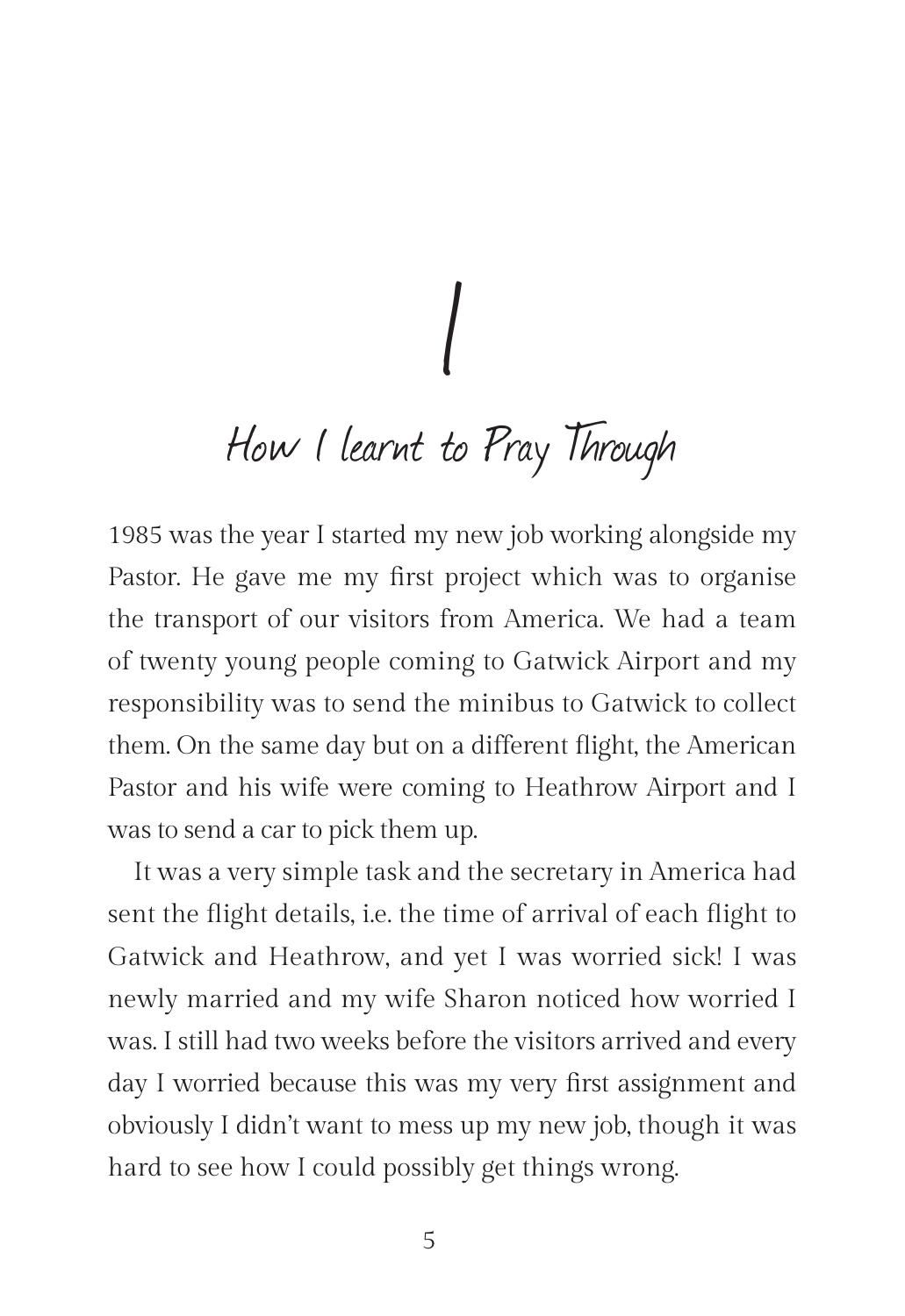Sharon suggested I should pray it all through. Pray? I had never realised that these things could be covered in prayer, and anyhow to cut a long story short I started to pray in tongues almost all the time I thought about worrying! After a few days of panic-praying in tongues I noticed the wonderful sense of being in a bubble, and I knew everything would be alright. Deep down inside me I felt God's peace settling in. Finally the day arrived to send the two vehicles out to the two airports. I made quite sure the evening before that I had given the driver of the minibus all the flight details to go to Gatwick, and the other driver with the BMW was given instructions to go to Heathrow.

Several times I told them all the details and made sure they had understood it all. They had to get up quite early to ensure they avoided the rush hour traffic and be there for our visitors on time - what could possibly go wrong? But I was in for a surprise! Early next morning the phone rang and it was one of the drivers calling from the airport. He had the minibus and was supposed to go to Gatwick airport but for some unknown reason he'd gone to Heathrow and the driver of the BMW who was supposed to pick up the pastor and his wife from Heathrow ended up going to Gatwick. What a mess!

I was panicking! How could they possibly make such a mistake? Again, to cut a long story short, it turned out that

6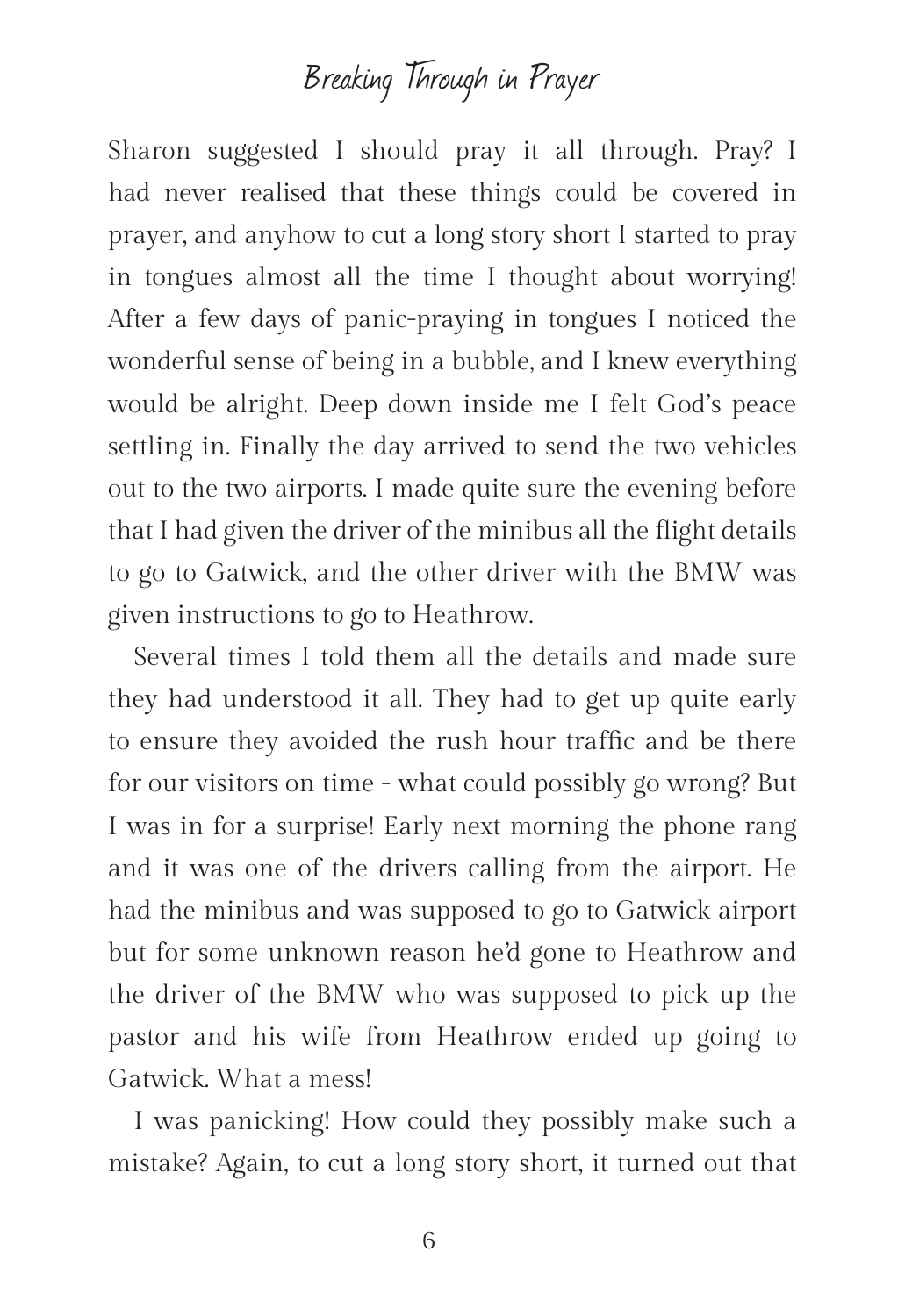#### How I learnt to Pray Through

the secretary in America had got things the wrong way round, which meant I had the right vehicle in place at the right airport! I simply could not believe that the mistake the drivers had made was necessary in order to be at the right place at the right time! Only God knew that the secretary would get things the wrong way round, and only God caused both drivers to go to the airport where they would be needed. I never revealed to anyone the mess which turned out to be my message on prayer. Since that day over thirty years ago, I started to pray daily, and if there was a project or issue or situation, my wife and I would pray it through!

We learnt to pray through in tongues for all our difficulties, challenges and obstacles in our lives and the lives of others and saw God answer our prayer, known as the prayer of intercession, and we did not stop until we had broken through to that place of peace or knew deep down that all was well, even though in the natural realm it seemed nothing had changed. I learnt to win the battle in the spirit realm first to see the outcome manifest in the natural realm. We prayed through times of sickness, financial hardship and received direction from the Lord. My journey into intercessory prayer had begun, and still to this day I pray daily with my wife at least an hour a day in tongues (Matthew 26:40).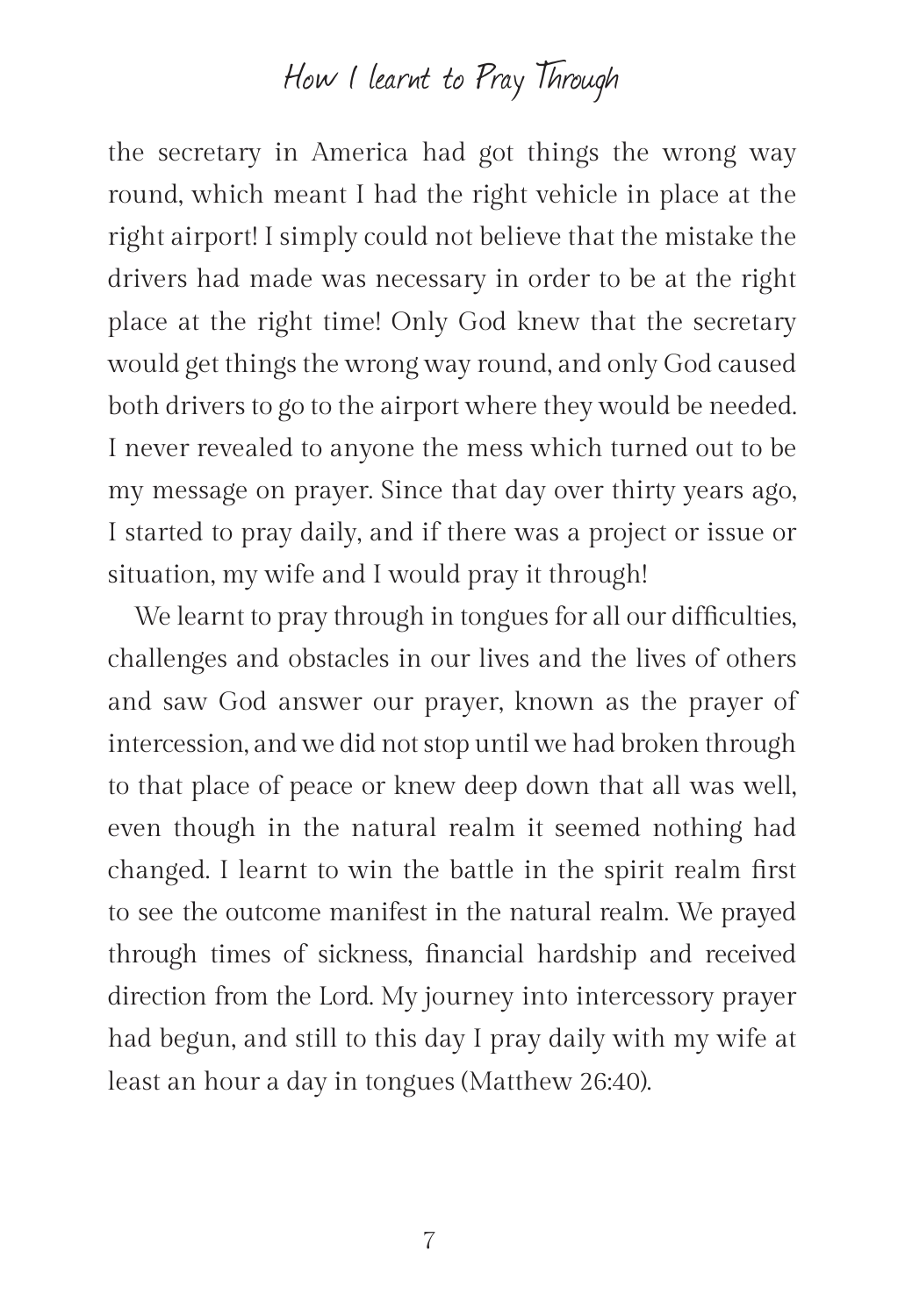2

## Jackie Pullinger

As a young Christian I loved reading Christian testimonies, and one of them is the famous story of Jackie Pullinger called Chasing the Dragon. She became a missionary to the Walled City in Hong Kong where gangsters and drug-addicts thrived. She came to a point in her ministry to the drug addicts that no-one was listening to her, and her ministry was pretty ineffectual.

Eventually she got baptised in the Holy Spirit and started speaking in tongues. As she started praying in the Spirit she noticed a remarkable change in her ministry. The drug addicts started getting saved and baptised in the Holy Spirit, so she prayed all day long in tongues from then on. Her ministry blossomed and she learnt the secret to transforming lives. Also she observed that the drug addicts were able to come off drugs by praying in tongues, and they did not suffer the terrible withdrawal symptoms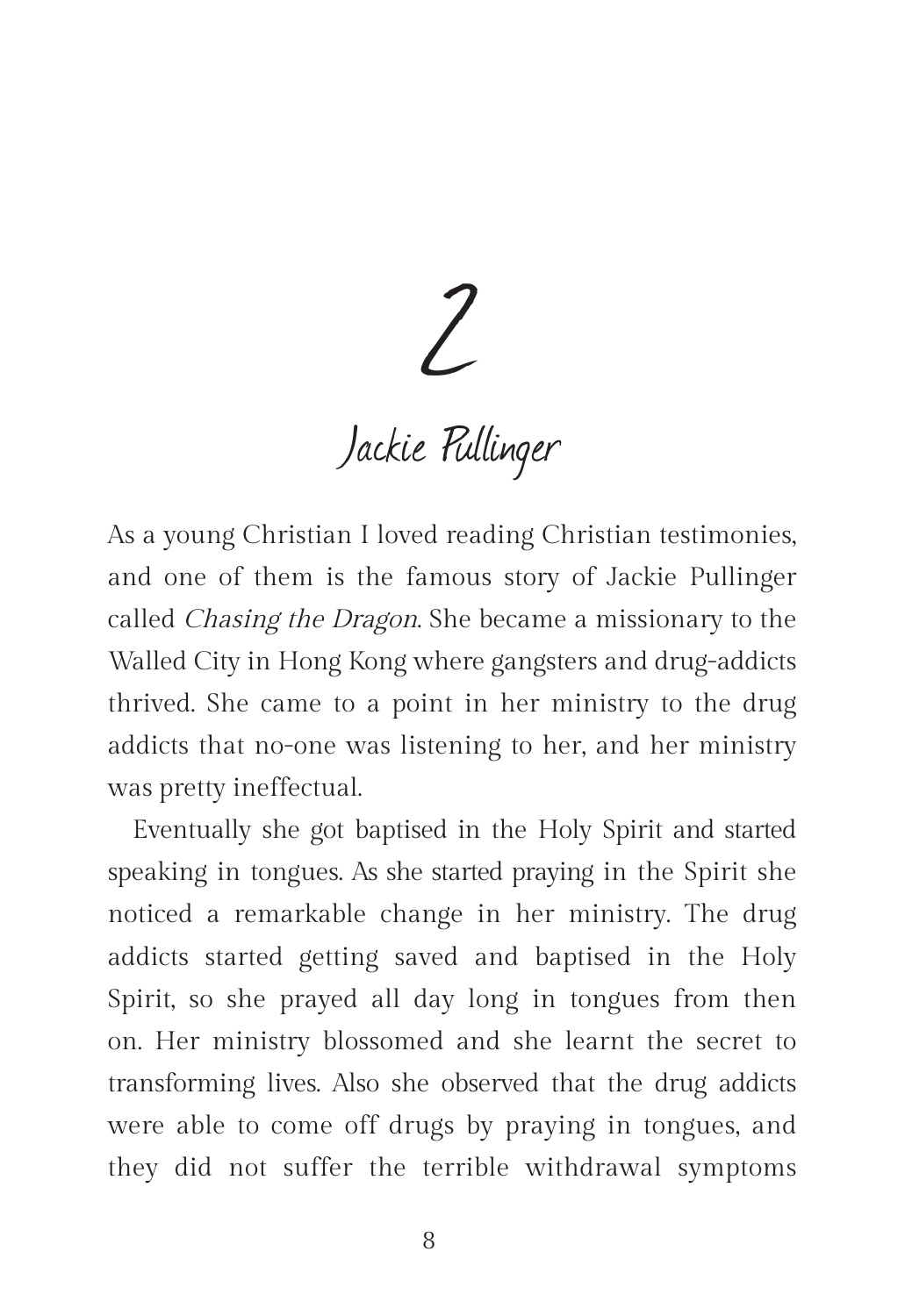which would otherwise accompany this process. If praying in tongues could deliver and set free even drug addicts, I was convinced that I must also continue in this vein. Her testimony inspired me to continue praying in tongues.

The second book that helped me was a book by Dr. Paul Yonggi Cho from South Korea called Prayer, the Key to Revival. He talked about 'praying through' and building up your prayer account. People always asked Dr. Cho about his phenomenal success in ministry, building a church of nearly a million people which he attributes to the power of praying in the Holy Spirit!

One of the stories he told really inspired me. In the 1970's when he was involved in a building project, the oil prices had gone up, people started losing their jobs, and the income of the church fell dramatically. He needed five million dollars to finish the new church building. It was a lot of money to find and he was in a terrible place financially, so all he could do is look to God and pray in tongues. He prayed like a mad man, often during the night, praying in tongues for five million dollars. It was a gigantic mountain to climb but he kept praying in the Spirit. He knew he needed to get his miracle in the Spirit first before it materialised in the natural realm. After several months of incessant prayer, one day getting out of bed, the 'heavens opened up' and he knew God had granted him the five million dollars.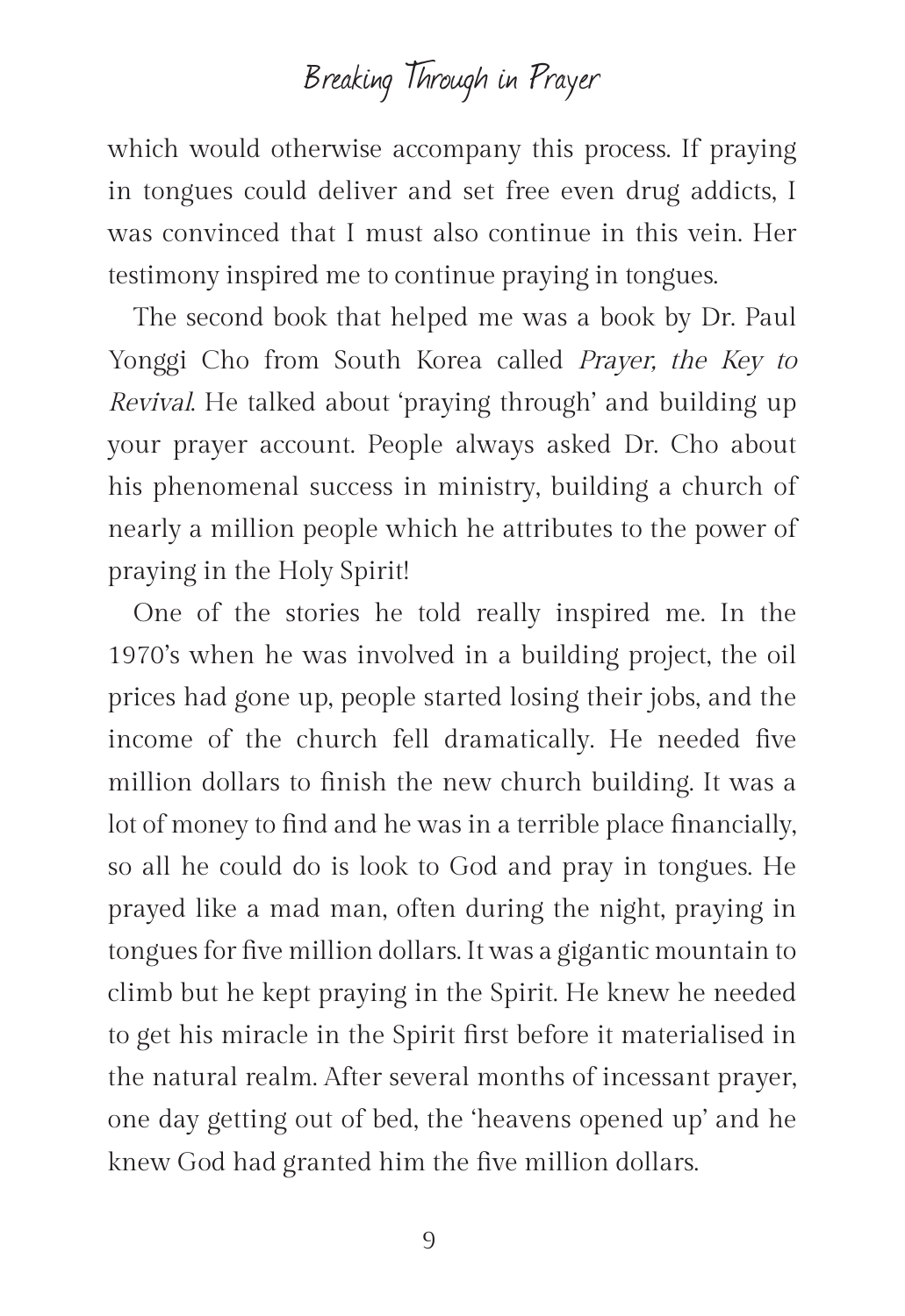#### Jackie Pullinger

Even though he had no money in the bank, he knew that he knew he would get the money somehow. The bank came through for him and lent him the money without collateral, and those were the days when no-one was lending money in South Korea. He was able to finish the building, the country's economy began to improve, people started getting jobs and he was able to pay back the loan.

#### King of The Universe

Dr. Cho I learnt is a great man of prayer, and though he has handed over the position of Senior Pastor of his church now, he continues to work for the Lord and no doubt continues to pray much. As head pastor he used to spend his first three hours at the office in prayer. He told his secretary that no-one was to disturb him during those first three hours of the day, no matter how urgent the situation. The secretary had strict orders that Dr. Cho would not talk to anyone until he had finished his morning prayer time. One day the President of South Korea who always admired Dr. Cho telephoned for some advice, but the secretary explained that Dr. Cho was in prayer and could not be disturbed. "This is the President of South Korea," he shouted, but the secretary would still not put his call through. Finally when Dr. Cho came out of his prayer time, he called the President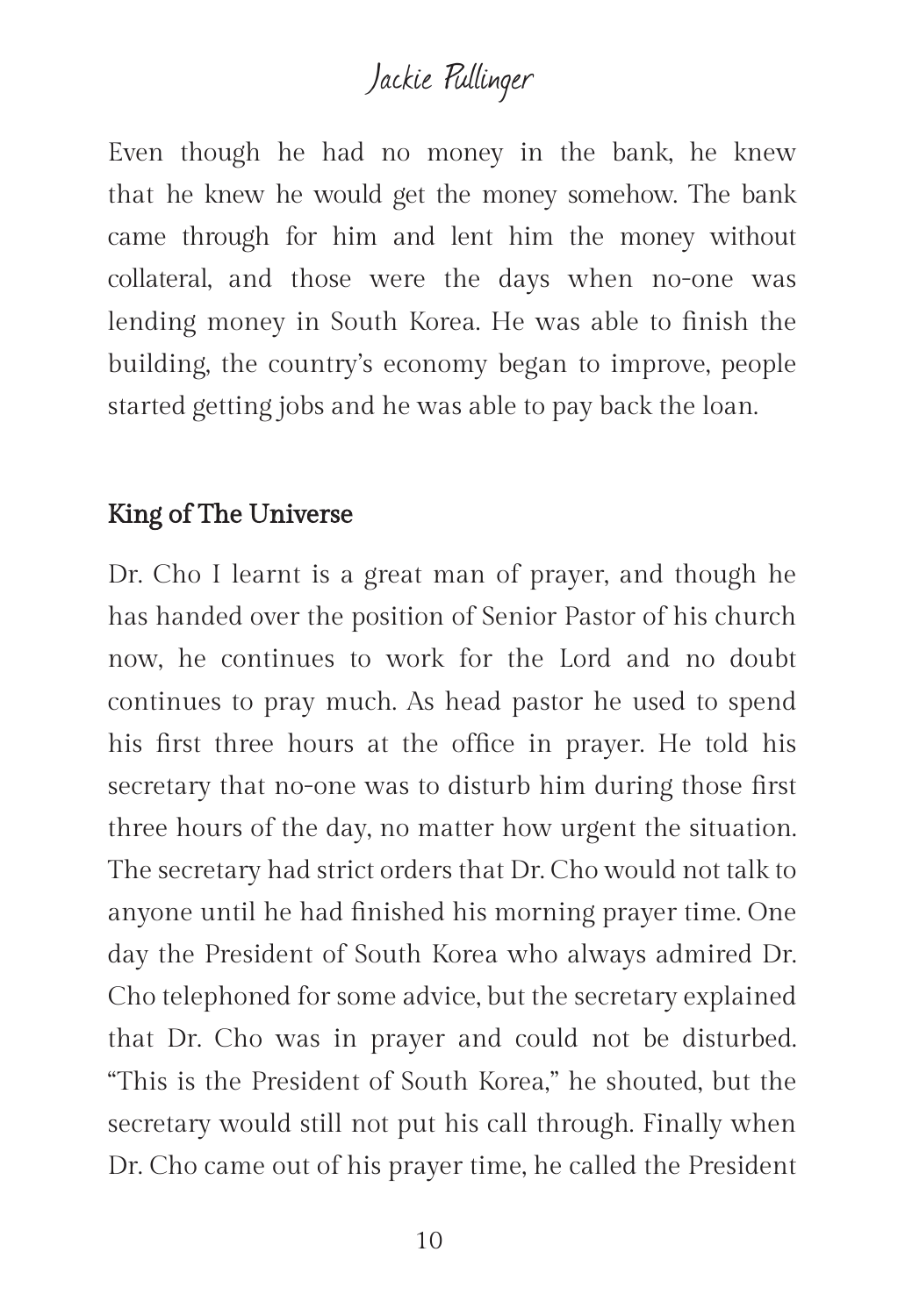to find out the problem. "Why couldn't your secretary put me through to your office?" the President complained, "doesn't she realise I am the President of South Korea?" Dr Cho replied calmly and said, "You may be the President of South Korea but I must follow full protocol - I was talking to the King of the Universe who has priority over my time!"

My faith began to grow in the area of prayer and intercession until I knew I had the answer in my spirit. I realised that when I broke through in prayer I would have a tremendous peace, sometimes a wonderful sense of joy and well-being, knowing within my heart that I had touched God in prayer and the answer was on its way. Such knowledge and understanding took time to develop, but soon I was learning to pray through situations, and time after time I saw God's answer to prayer.

It was not a case of hit or miss, but certain confidence deep within that all was well! God was calling me into the ministry but I was reluctant because I preferred earning a living and having a normal life, and so I became involved in a little business venture which failed. We were absolutely broke, so much so that we didn't even have money for food. My rent which was forty pounds per week was also due, and we were in a desperate situation. I didn't want to ask anyone for help so I started to pray in tongues. I had no other option but to pray. Sharon had a part-time job but her money was not due yet and we needed the money immediately.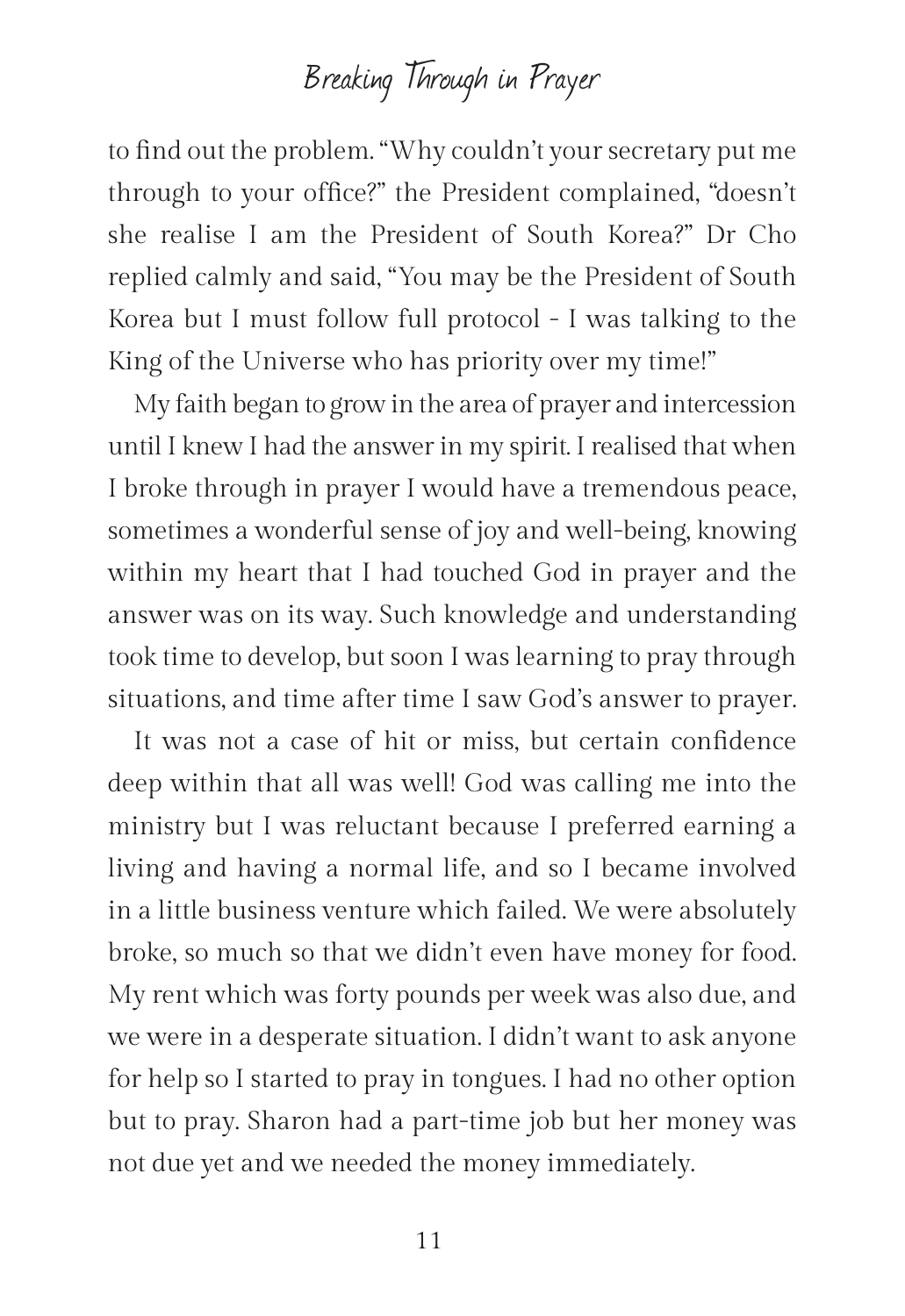#### Jackie Pullinger

While she was at work I prayed in tongues continuously for hours. After a few days of constant prayer there was a knock on my door and a wealthy woman (who used to come to our church) stood outside in her fur coat. She said, "Ash, please stop praying for I can hear you!" (How could she hear me praying? She lived five miles away!) She handed me an envelope which had three hundred pounds in it (that was a lot of money for us in those days). With that I was able to pay the rent, buy some groceries and I banked the rest of the money. I had prayed through in tongues and God supplied my need through this wealthy woman. She lived five miles away but God caused her to hear my prayer for finances! Amazing!

It was soon after, I realised I needed to obey God and join the church's ministry staff, where I soon was leading the Tuesday night prayer meeting and hundreds came to pray in those days.

#### Miracle Pregnancy

I have many such testimonies of answered prayer, but I will relate this next story which I feel will encourage you to also become a person of prayer. When Sharon was expecting our one and only child she started to bleed (at 14 weeks), and we rushed to the hospital as the situation looked critical for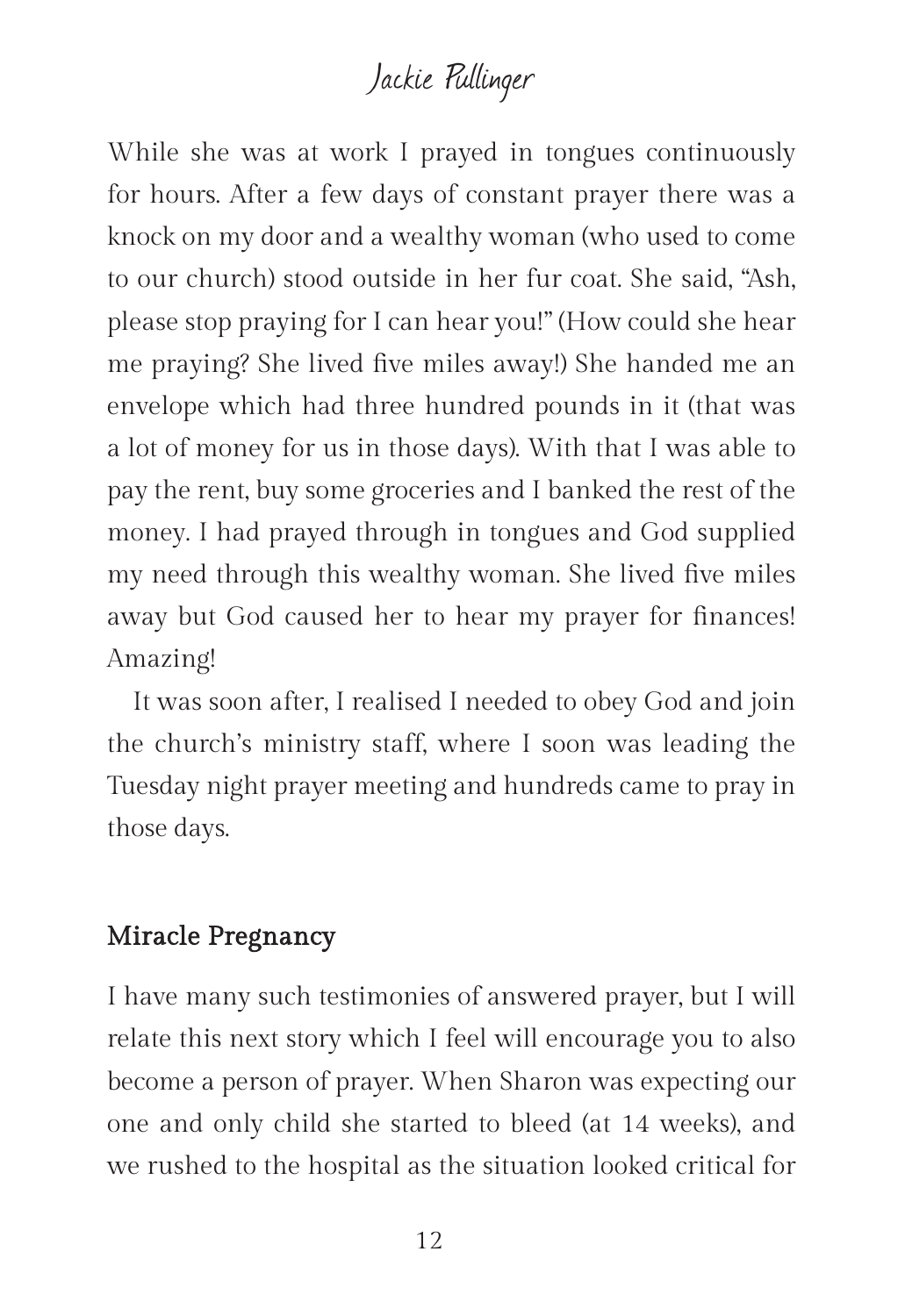the baby. Sharon was hooked up to some tubes and I left her around 6pm to come home to rest. I couldn't rest or eat as I was so on edge. This was a miracle pregnancy as we had waited over five years for Sharon to conceive and we didn't want to lose this baby - all I could do is pray in tongues! Needless to say I was panic-praying, and I prayed and prayed in tongues because I didn't know what else to do. I remembered having interceded for a few hours and suddenly around 11pm I broke through!

I knew without a shadow of a doubt that everything was going to be alright, and as my head hit the pillow I fell sound asleep. The next morning I rushed over to the hospital to find Sharon looking very normal and she told me the tubes had fallen out in the middle of the night. I knew God had taken care of everything so I told her we were going home.

The nurse said we should not go, but I told her that Sharon was fine (and she was fine) and we went home. We continued praying in tongues everyday for a safe delivery for the baby, and the day finally arrived for her to give birth. I knew the baby was coming at the start of Sharon's labour pains but the nurse said no, she's still too early yet so please go home. I stood my ground until the junior doctor arrived.

He said the same thing, go home, it's not time for the baby to come, but I had been in prayer for many weeks and I knew the baby was due this day. Finally the consultant was called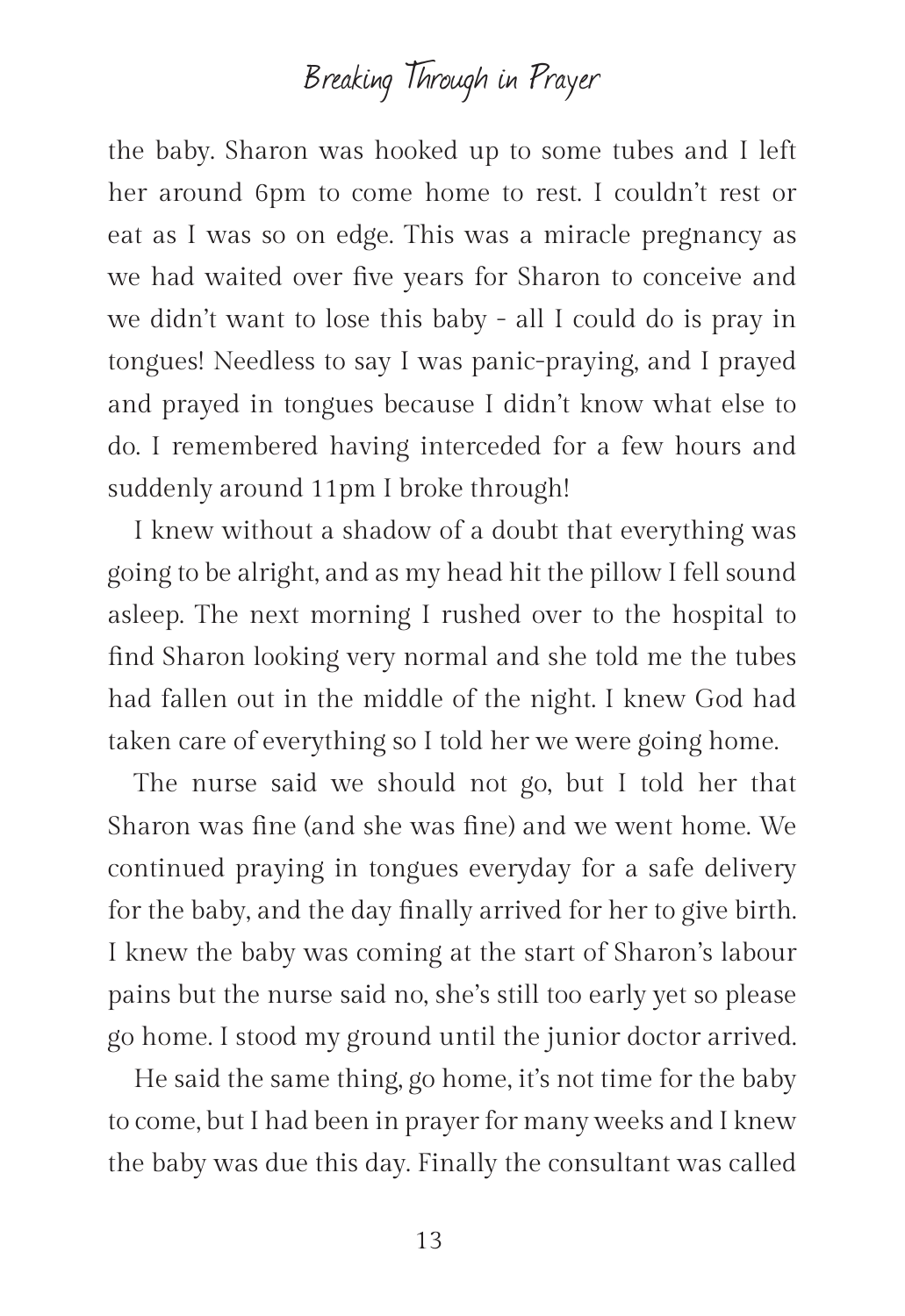## Jackie Pullinger

in and he examined Sharon and said to the nurse - what are you waiting for, this baby is coming now! Four and a half hours later, our daughter Esther was born. At the time of writing this she is now 21 years old but this testimony still stays with me!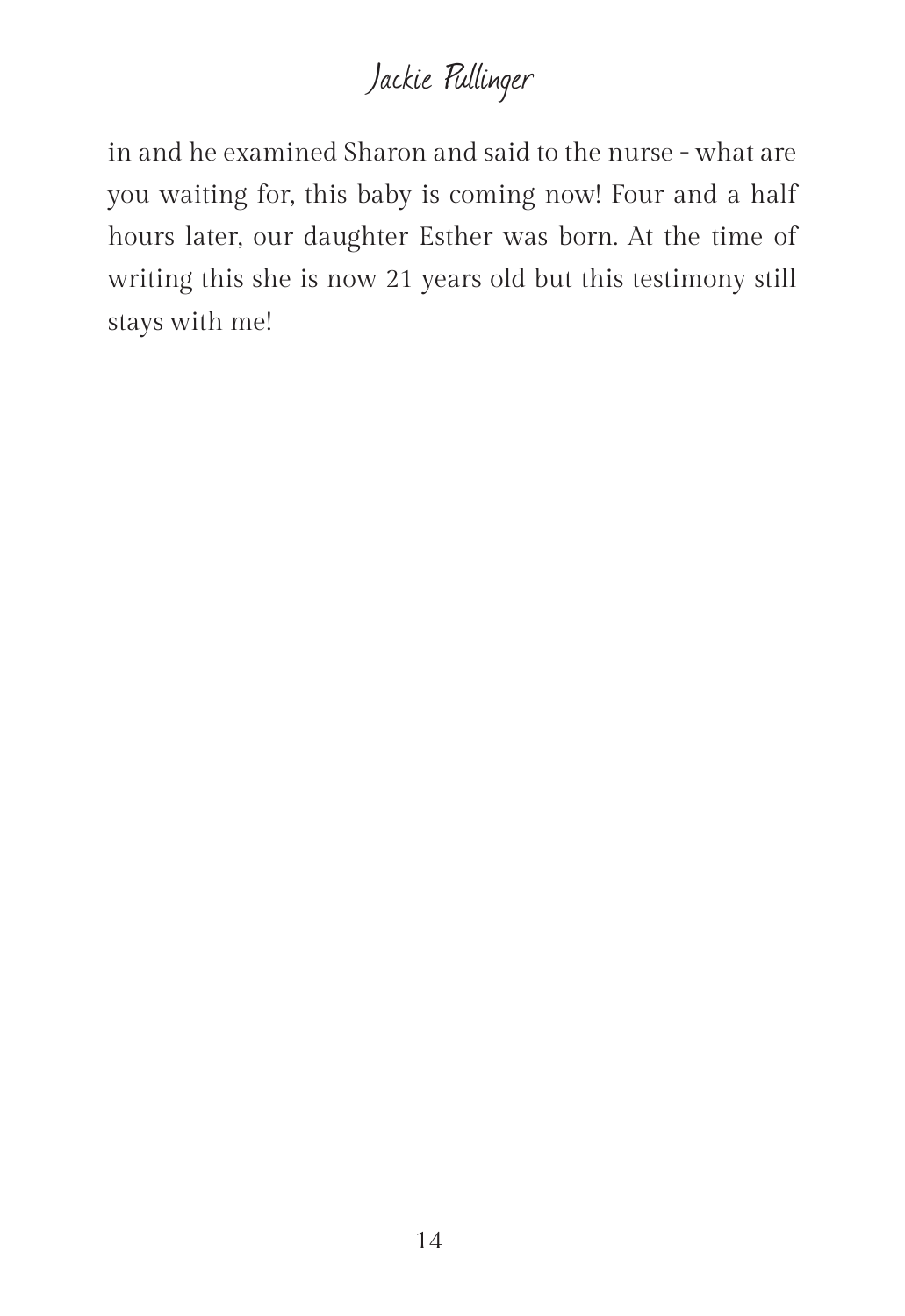3

# Angels on assignment

In Acts 12:5 we read how Herod the King killed James, the brother of John and then took Peter prisoner as well. The Church lost James but they did not want to lose Peter as well, and so the whole Church started to pray.

Peter was therefore kept in prison, but constant prayer was offered to God for him by the church.

Here it says that the Church prayed constantly and they prayed through until God sent His angel who brought about his escape from prison — quite an amazing story and it's one of my favourites. James lost his life, but Peter was delivered because the church prayed relentlessly. Although it does not tell us how they prayed, I am sure they included praying in tongues because if you are praying in your own language you soon run out of things to say!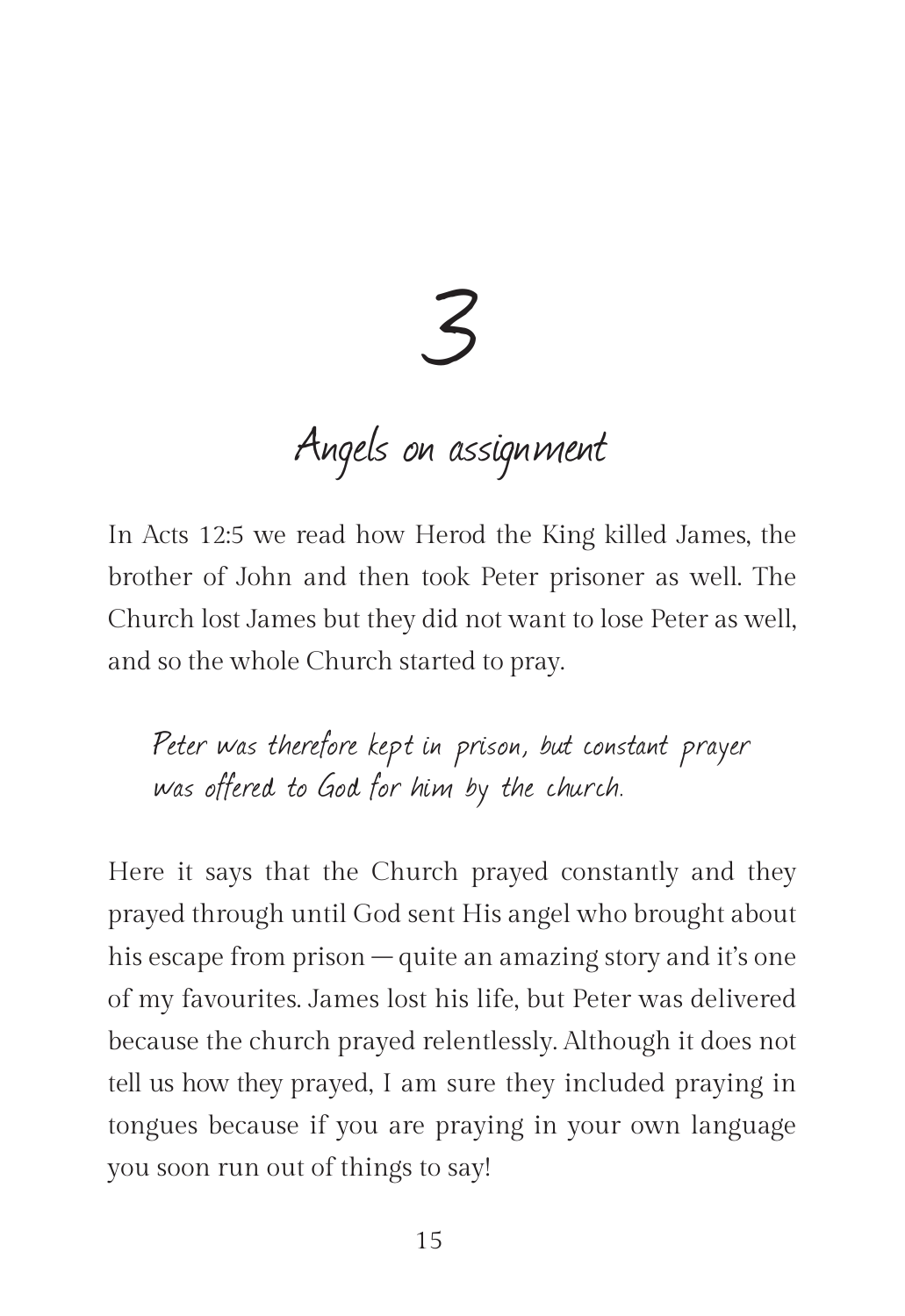Another example of angelic intervention was when the Apostle Paul was in a ship on his way to Rome to appear before Caesar. In Acts 27:21-24 it describes how the prisoners and crew had been caught in a storm and would have perished but for Paul's prayers.

Even though God had told Paul that he must go to Rome, he would not have made it without divine intervention because the captain of the ship did not listen to Paul's warning. God revealed to him in advance that the ship would be in danger, and so for many days Paul fasted and prayed, and an angel was sent by God to save the ship and all on board, and so even though shipwrecked they landed on the island of Malta. We know how the gospel came to Malta  $-$  it was through the Apostle Paul.

#### The war in the heavenlies

In the Old Testament, the Prophet Daniel (Chapter 10) had to pray twenty-one days with fasting before the angel of the Lord was able to defeat the 'Prince of Persia', a demonic principality. The angel told Daniel that he was heard by God the very moment he prayed and the angel was sent to him carrying a message. Now God lives in the third heaven (we learn this from Paul who was caught up to the third heaven in 2 Corinthians 12), the demonic principalities, or rulers of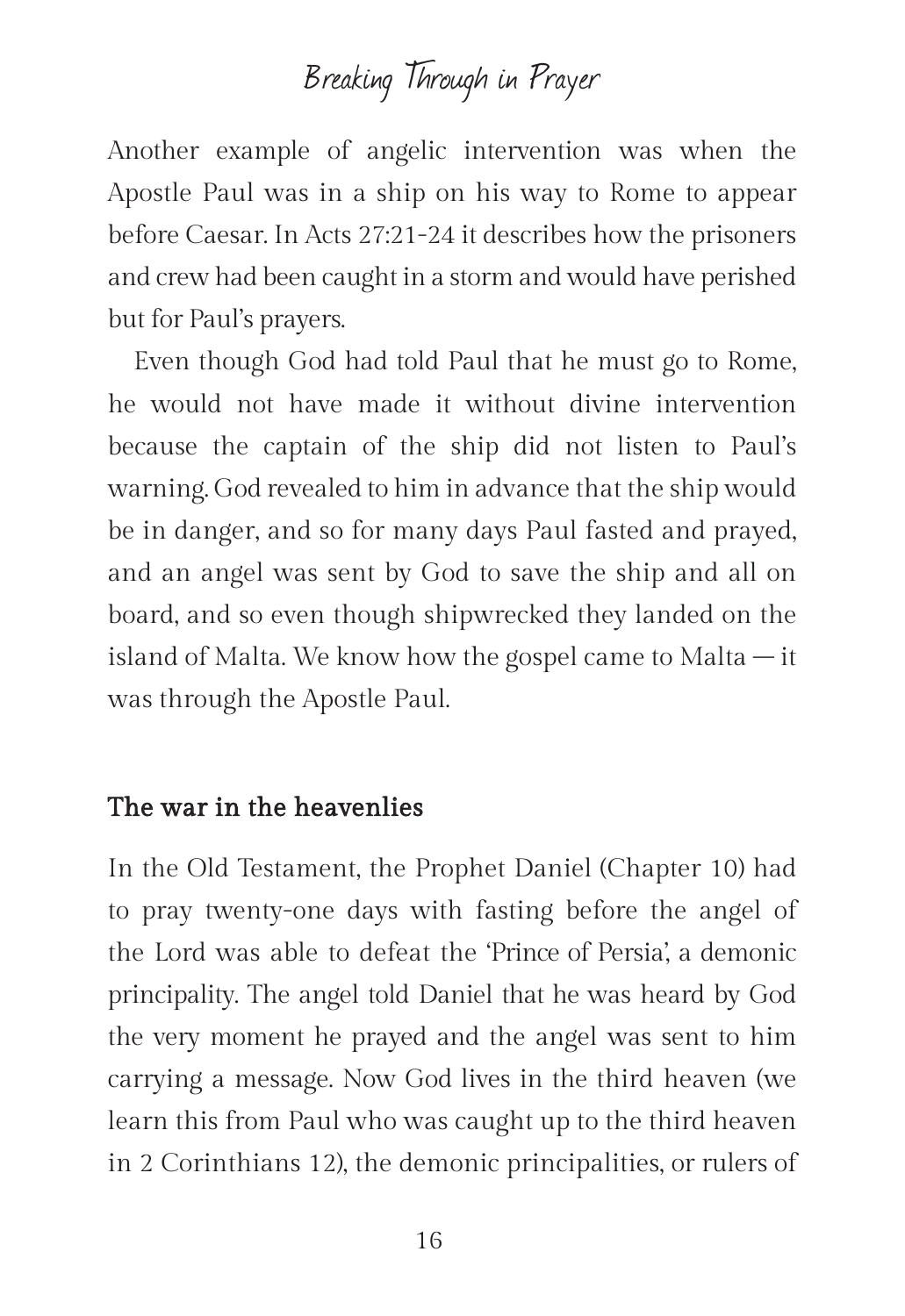#### Angels on assignment

the air control the second heaven, and the earth's atmosphere is the first heaven. Therefore the angel had to fight his way past the Prince of Persia and also the Prince of Greece. We can see from this that there are ruling spirits in the demonic realm who have dominion over nations and their leaders, which is why we have to pray.

We know that we are of God, and the whole world lies under the sway of the wicked one. 1 John 5:19

God is not withholding any good thing from us but there are spiritual forces who oppose God and hinder God's answers coming to us.

For we do not wrestle against flesh and blood, but against principalities, against powers, against the rulers of the darkness of this age, against spiritual hosts of wickedness in the heavenly places. Ephesians 6:12

In 1 Thessalonians 2:18, Paul writes that he, Silvanus and Timothy wanted to come to Thessalonica but Satan hindered them from coming, and in chapter 3 verse 10 he declares that they prayed night and day exceedingly so that their way was made clear. Therefore Satan hinders, blocks our way, and blocks God's answers coming to us, and so we have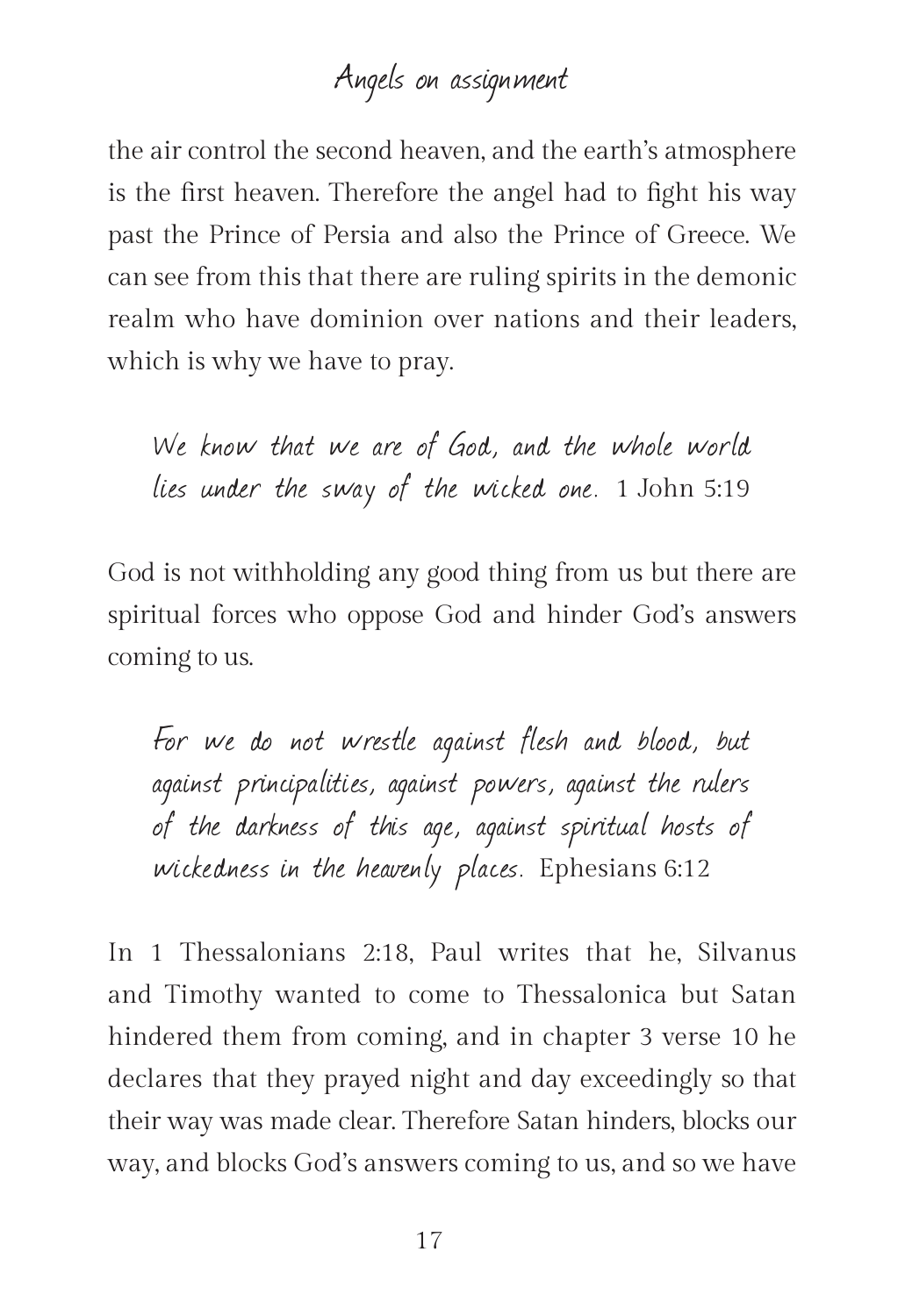to pray that all hindrances are removed. I am not saying every unanswered prayer is due to demonic forces as many times the problem is due to mind-sets that we have formed. For instance, it is difficult to receive healing from the Lord if you are convinced that He is teaching you something through your suffering. These mind-sets are strongholds that have built up over time, but thank God, praying in the Spirit and meditating on God's Word are both mighty weapons that will demolish them! (2 Corinthians 10:5). Some things take little prayer, whilst other things can take days, months and even years of prayer.

If we are praying for someone's salvation and they are very stubborn, it may take a while to pray through. God never overrides a person's will but he can send someone that will preach the gospel to that person in a way they can receive. The important thing is to pray and leave it to God to work out the details. This is called resting in God after having prayed, committing and trusting all things to Him to obtain the required result.

Jesus was baptized by John the Baptist, and at that moment the Holy Spirit came upon Him. In Matthew 4, the Bible tells us that the Holy Spirit then took Jesus into the wilderness to be tempted by the devil. He fasted and prayed for forty days and nights and broke through the power of Satan and defeated him. It was after these forty days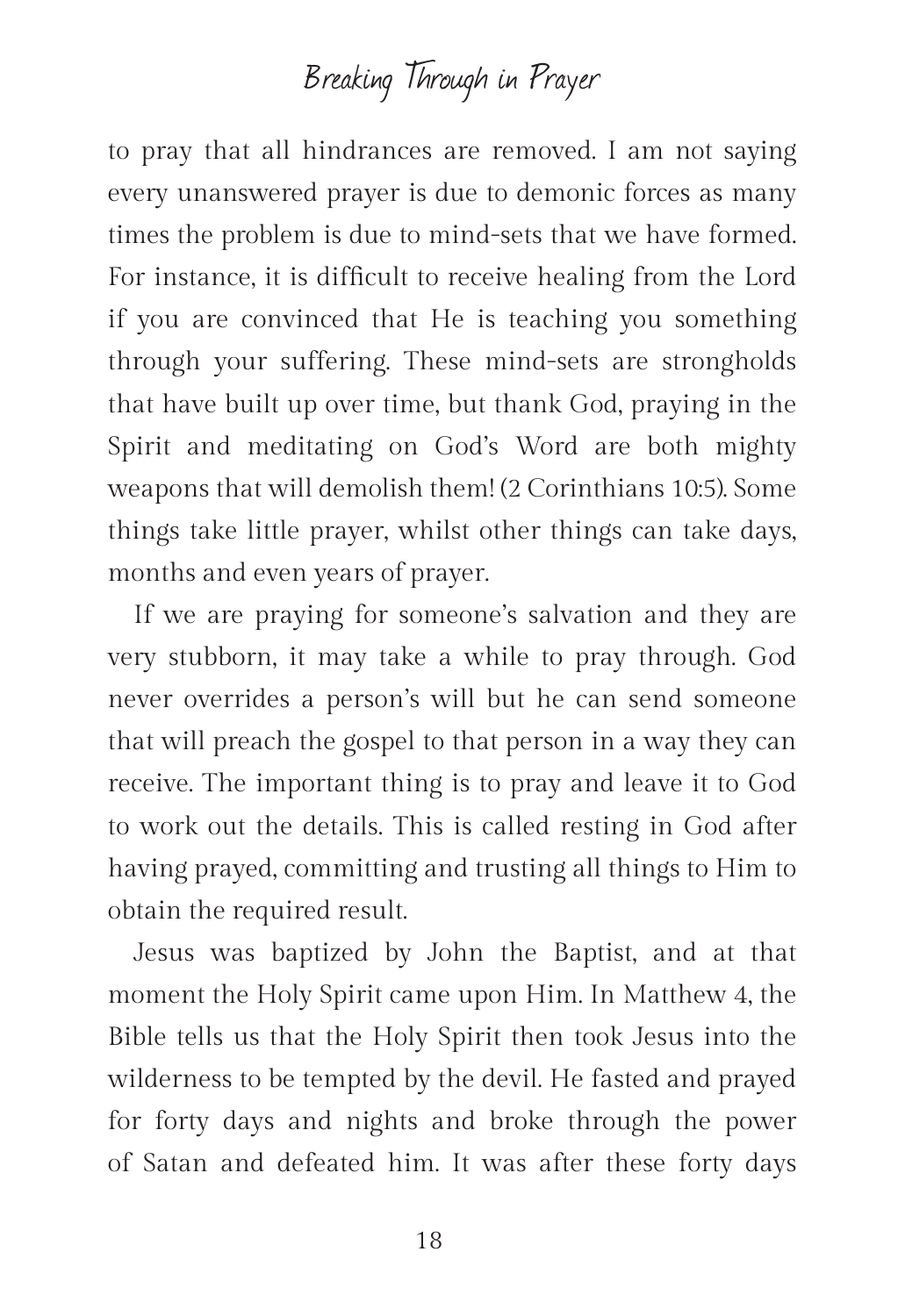#### Angels on assignment

of prayer and fasting that Jesus entered into His ministry. He had broken through in prayer first before He went out to minister to the multitudes.

Now it came to pass in those days that He went out to the mountain to pray, and continued all night in prayer to God. Luke 6:12

Ministry will fail if it's not backed first in prayer. Luke 6:12 describes how Jesus prayed all night, one of the reasons being that he had to choose twelve Apostles and He needed to know the mind of God; immediately following his night of prayer He chose his twelve Apostles, including Judas who would betray Him. Before we have to make major decisions, it is good to take time to pray and seek the mind of God. We may have our own ideas but it's best to get the mind of God who knows the future!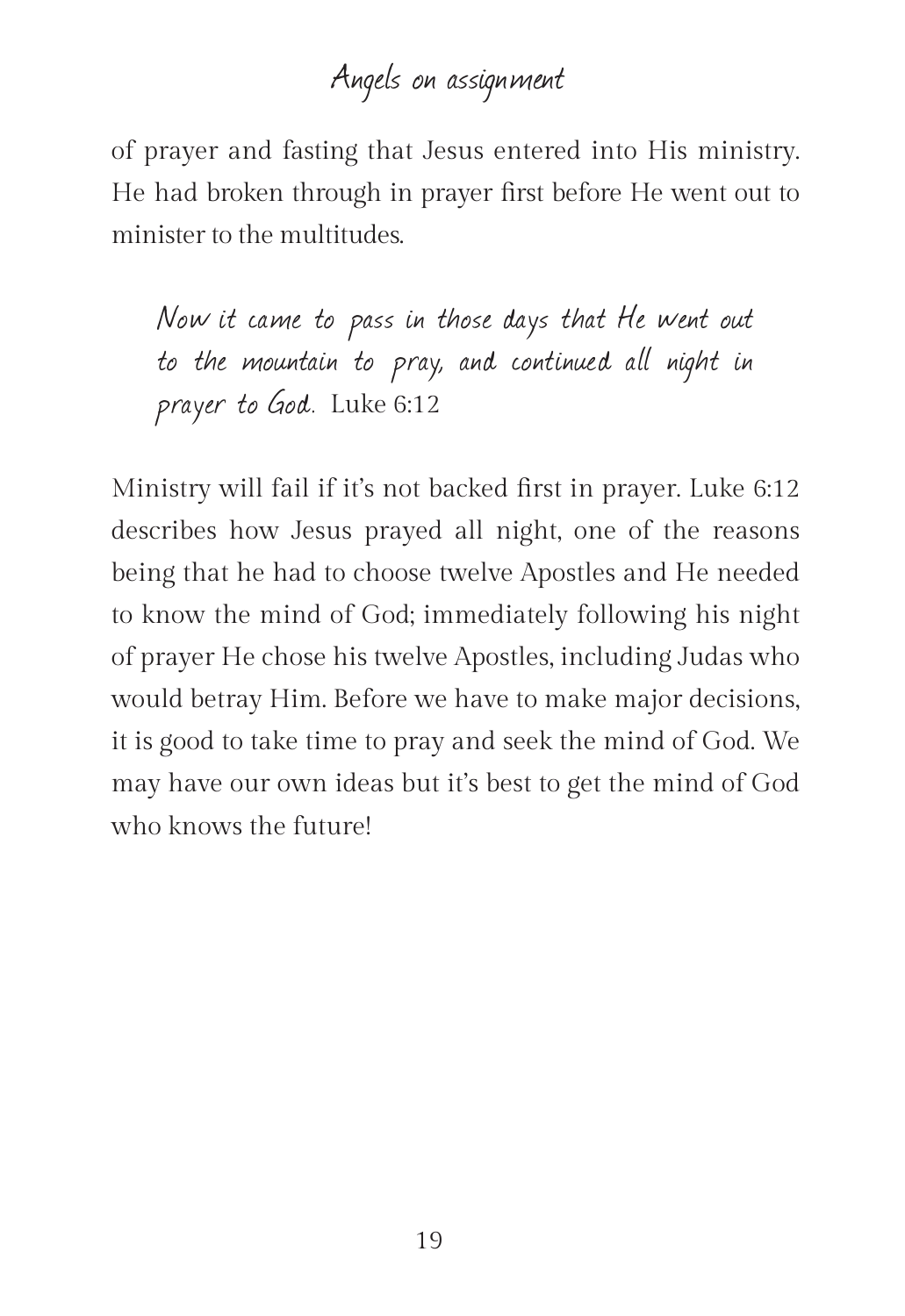4 Why Tongues?

There are many situations we face in life and we simply do not know how to pray. Some things are way beyond our ability to bring about change and in such cases we pray in unknown tongues (languages). There are known tongues (Acts 2:11) given at times, but usually we pray in unknown tongues, and when we pray in unknown tongues it can sound like mumbo jumbo because our mind does not understand what we are saying, but God does! The scripture says in 1 Corinthians 14:14 that when we pray in an unknown tongue, our spirit prays but our understanding is unfruitful. The Apostle Paul says in verse 18 and 19 of the same chapter,

I thank God I speak with tongues more than you all; yet in the church I would rather speak five words with my understanding that I may teach others also, than ten thousand words in a tongue. 1 Corinthians 14:18,19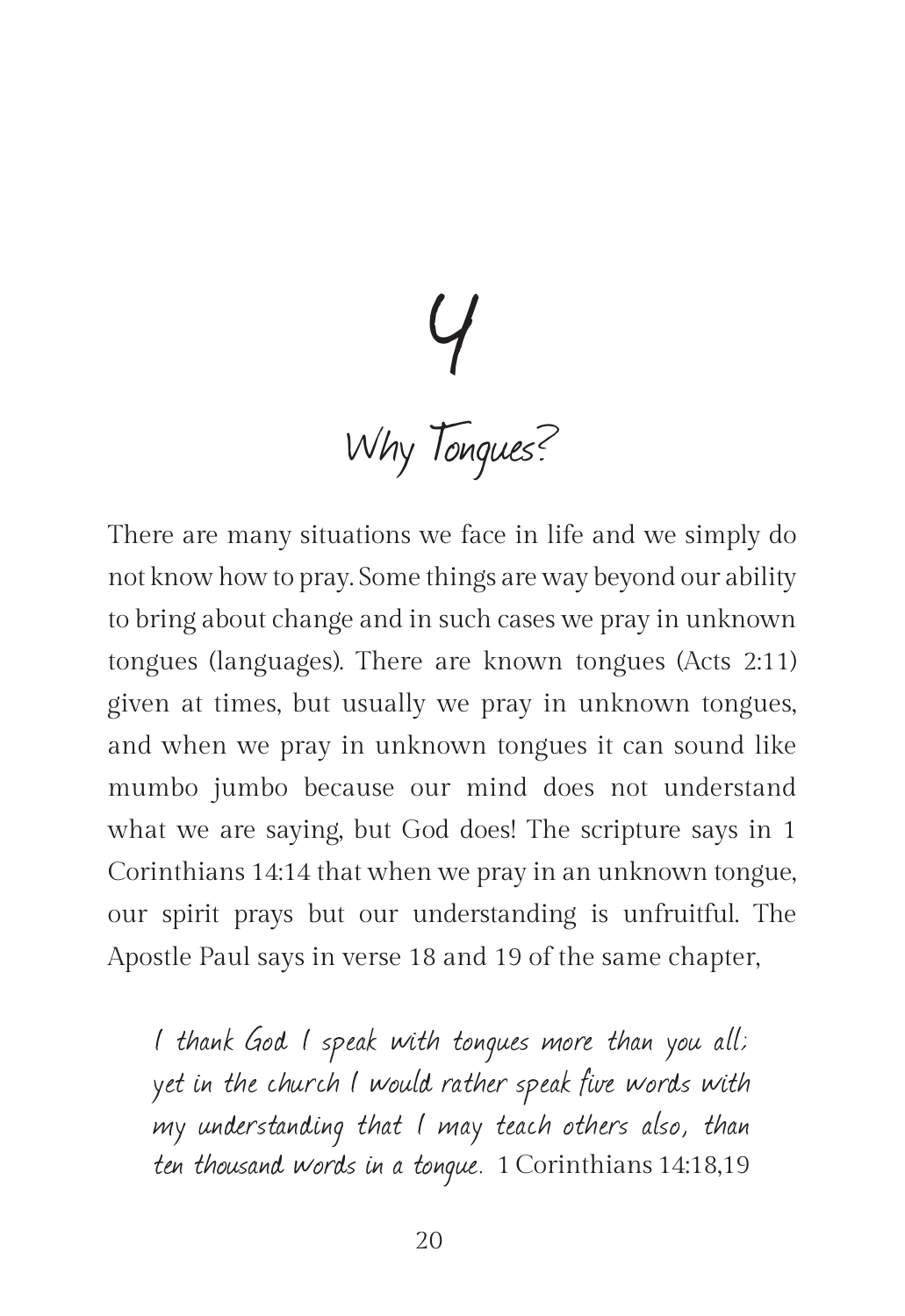For hundreds of years tongues was assumed to be either a gift that had passed away with the Apostles or a work of the devil, but it is God who gave us tongues in the first place and Jesus said it was a sign that would follow those who believe in His Name (Mark 16:17).

Tongues will only cease when we see Him face to face (1 Corinthians 13:12). In Romans 8:26, we are told that we don't know what to pray for as we ought, but the Holy Spirit helps our weaknesses and intercedes for us with groanings that cannot be uttered, according to the will of God. The word 'helps' here means literally that the Spirit 'takes hold together with us against'. This is something the Holy Spirit does together with us, not apart from us. When we are praying for a very difficult situation our tongues can be almost like deep groanings or we may weep, and as the burden lifts, our prayer language will become easier and start to flow.

This takes practice and experience, but we have noticed that there is always a note of victory when the battle in the spirit is won. The scripture also states that when we speak in an unknown tongue we are speaking mysteries to God in the Spirit (1 Corinthians 14:2). So when we pray in tongues we are engaging the Holy Spirit who then helps us pray and His perfect will comes to pass because the Holy Spirit knows the mind of God (1 Corinthians 2:10,11).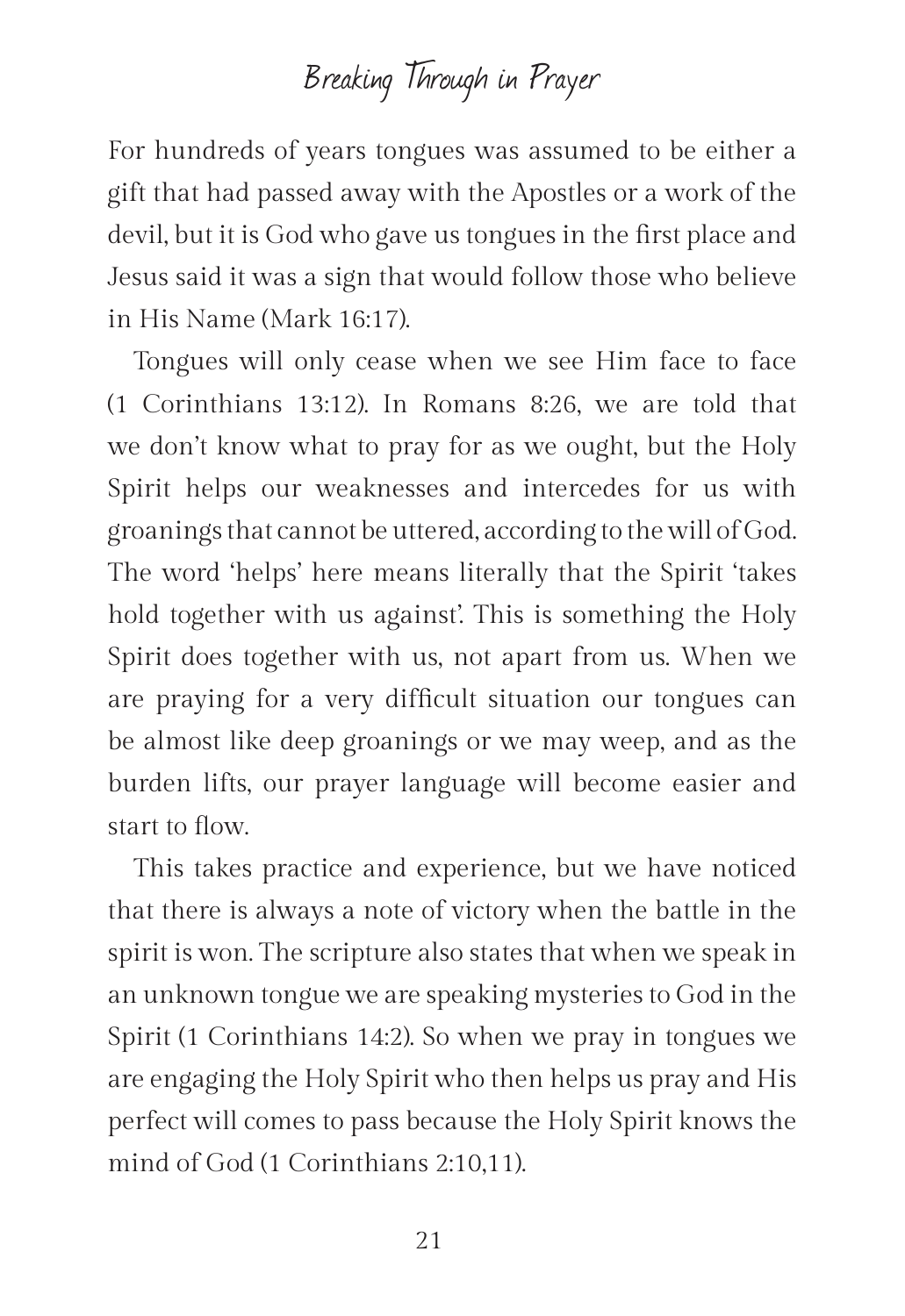Why Tongues?

But you beloved, building yourselves up on your most holy faith, praying in the Holy Spirit. Jude 20

Praying in the Spirit edifies us so when you feel down, fearful or full of doubt, pray in tongues and soon you will feel better. Tongues can sound like babblings but there are times they can be wonderfully fluent and quite beautiful. Out of our innermost being will flow rivers of living water (John 7:38).

#### The note of victory

As I have said previously, for some prayer petitions the note of victory can be achieved within a few hours, whilst for other battles, we can be praying in tongues for days, weeks or even months. The key is to reach a point of victory in your spirit. You will sense peace and joy and a certain knowing or confidence that you have obtained the answer.

One of the most important things needed is persistence. I cannot emphasize this enough. The devil does not give ground easily and we need to keep praying in tongues until we reach that note of victory. You can sense, with practice, that 'knowing' that you've broken through. Sometimes you may feel like singing, laughing or clapping. Such is the mystery of praying in tongues that those who do not have this gift will find it quite strange. We are a three part being, i.e. we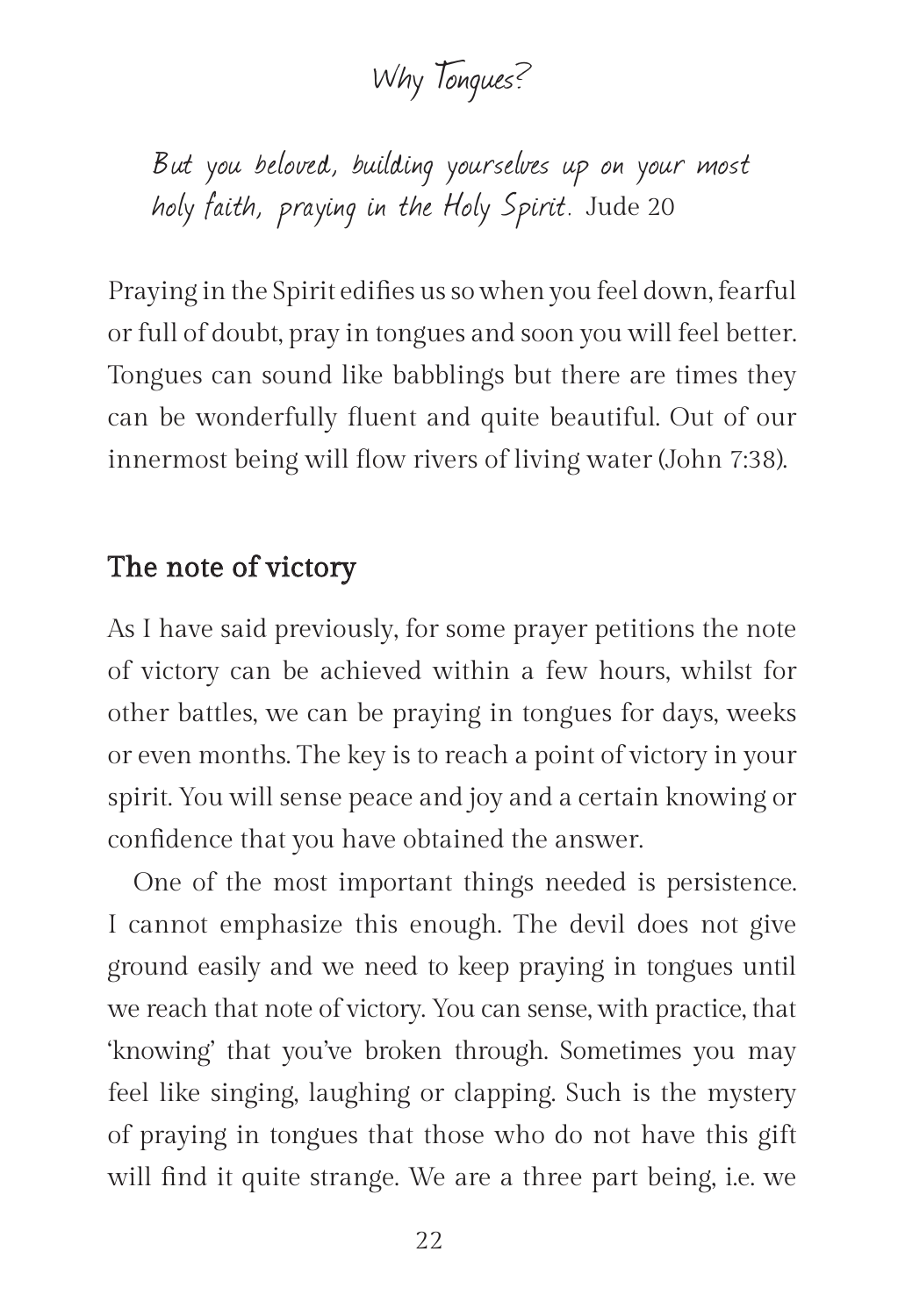are a spirit, we have a soul (mind) and we live in a body. We live in a natural world and yet this natural world is often controlled by what is happening in the unseen spiritual realm. There are angels who help God's children and on the other hand there are demonic spirits out to destroy God's people and hinder the work of God.

For though we walk in the flesh, we do not war according to the flesh. For the weapons of our warfare are not carnal but mighty in God for pulling down strongholds. 2 Corinthians 10:3,4

In Ephesians 6:12 we read that we do not wrestle against flesh and blood, but against principalities, powers, rulers of darkness and spiritual wickedness in high places. The same chapter then goes on to talk about putting on the whole armor of God and in verse 18 we are exhorted to always pray in the Spirit, which definitely includes praying in tongues.

We can pray with the Spirit and we can pray with our understanding, and as I said before, praying in our native language is very limited, but praying with and in the Spirit is limitless. One can literally pray for hours in the Spirit and get the victory without seeing anything or understanding what is going on, but the Holy Spirit knows all things and we learn to trust in the Holy Spirit who is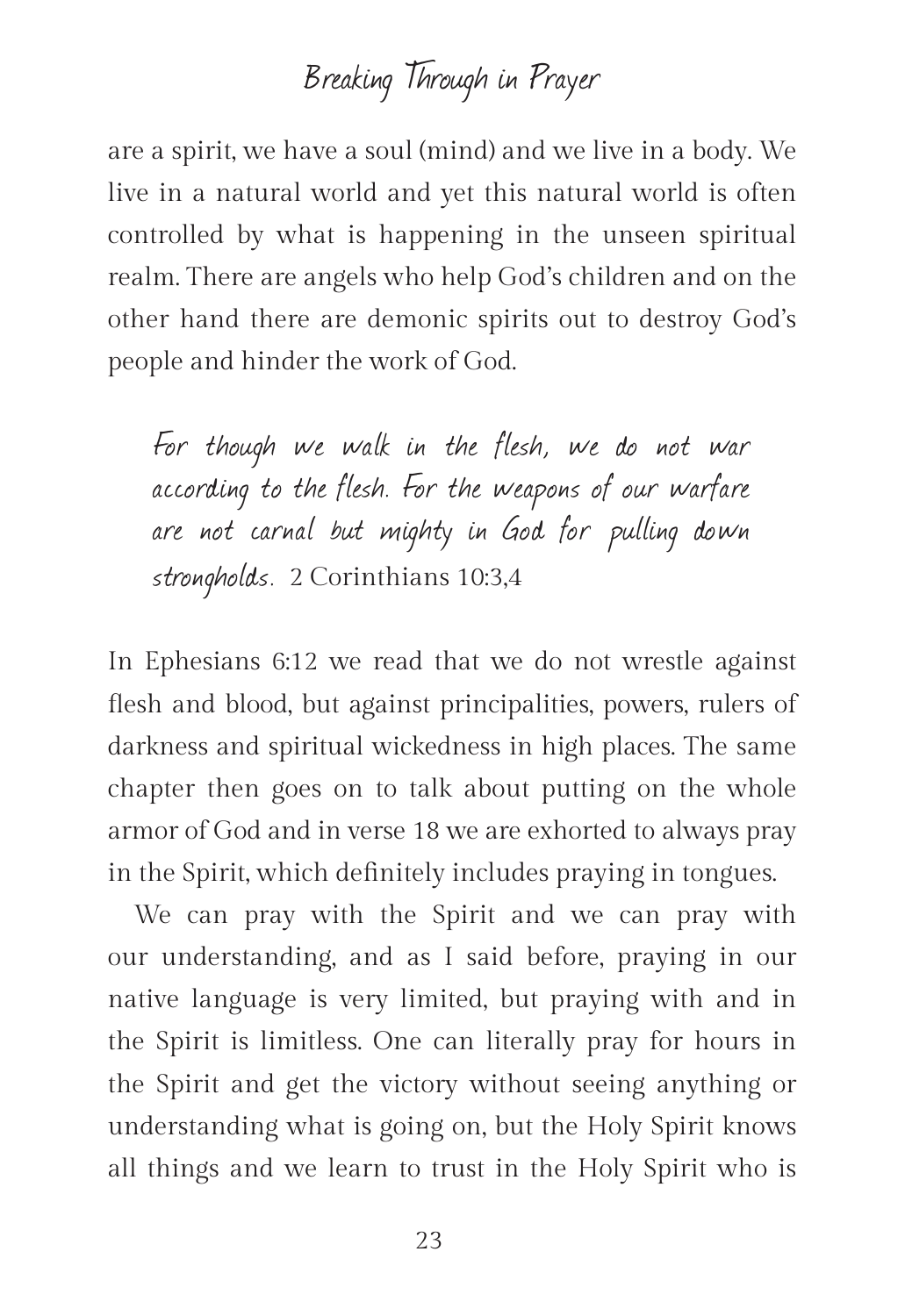Why Tongues?

praying through us. Like I said, this is something we learn as we pray and put into practice, and it's not learnt overnight. Once you start to pray this way you wonder how you ever managed without tongues.

In my opinion, praying in tongues is one of the most powerful ways to pray, and it's a gift from God many believers do not use. When you first start praying in tongues you may only manage five minutes at a time, but as you persevere your stamina will increase until you can pray an hour or more every day.

Sharon and I have been praying for many years and in recent years we have prayed at least two hours daily, but then we are in full-time ministry. Half an hour to an hour daily is a good target for a lay person. However, in these last days when the world is getting darker and more dangerous we are finding the need to pray even more. When you are in the heat of battle you need to be constantly praying in the Spirit and communicating with the Lord throughout the day.

As the Apostle Paul said, we should pray without ceasing (1 Thessalonians 5:17). We have noticed that a 'break' in the spirit frequently comes around the one hour mark. We start our prayer time with praise and thanksgiving, then we pray in English and as we feel led by the Spirit we intercede in tongues. We pray for ourselves, our nation, our partners, ministry, health, a hedge of protection and our daily needs.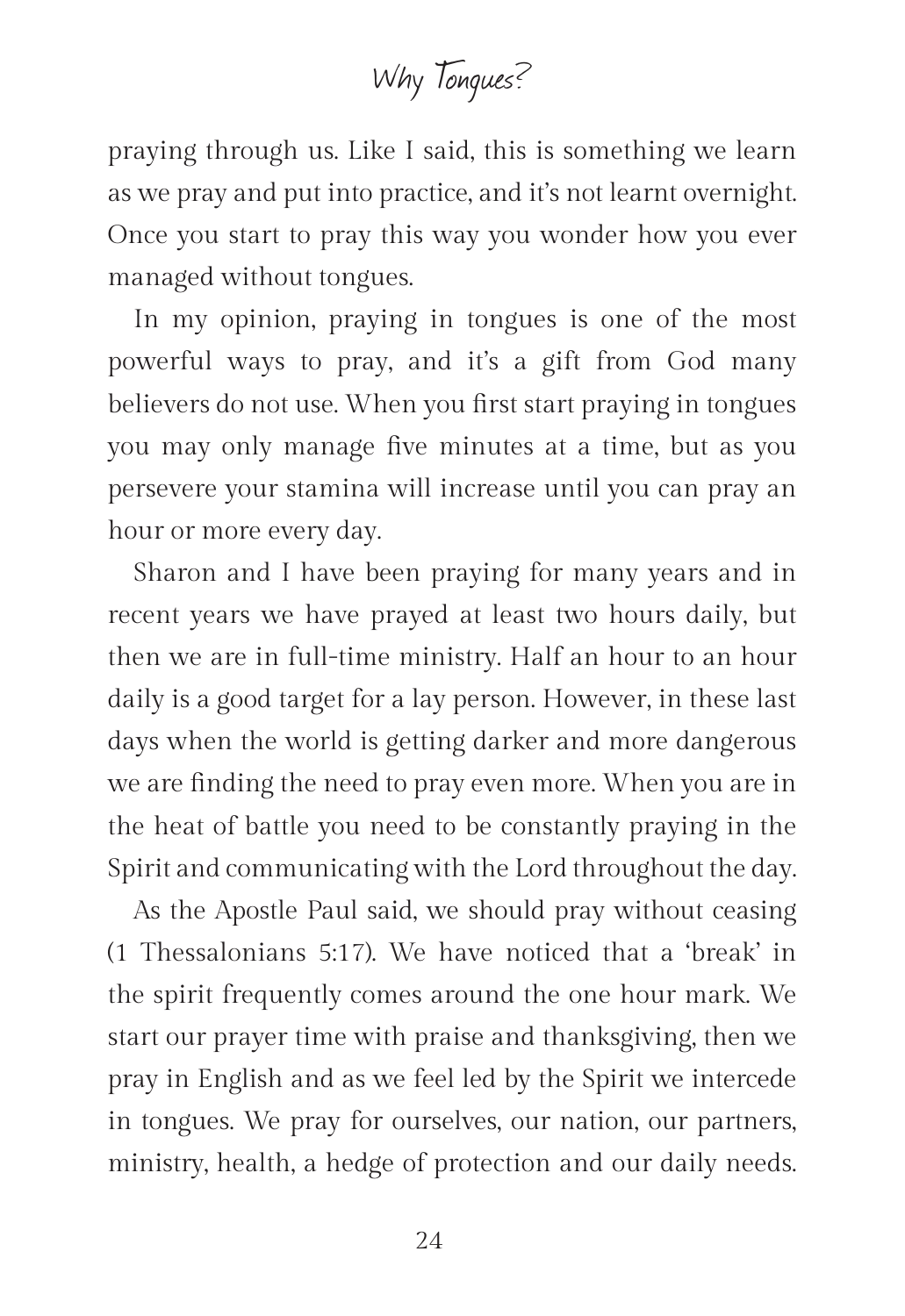We intercede for every meeting we minister at and for special prayer requests which come to us on a continual basis.

#### Interceding for others

Because we realize that God knows what is coming ahead, we pray in the Spirit trusting God to take care of us. He can see the future and He can see all the traps the enemy may be setting up and so we pray in tongues daily for His protection and guidance. We pray until we have His peace settling in our hearts and then we know all things are covered until the next day. Sometimes at night or during the day if we have a sense of foreboding or unease we start to pray in the Spirit.

The prayer of intercession is prayed on the behalf of others. Sometimes you will actually feel the same emotions those you are interceding for are feeling. You may feel discouraged or depressed and feel like there's something wrong with you personally. As you pray, these negative feelings will subside. When our spirits are open to God's leading, God will put the burden of prayer upon us.

We often don't know exactly what is happening (though the Spirit can tell you  $-$  it depends how good you are at listening), but sometimes we see the disasters on the news and putting two and two together we recognize God was leading us to pray. God is always looking for intercessors He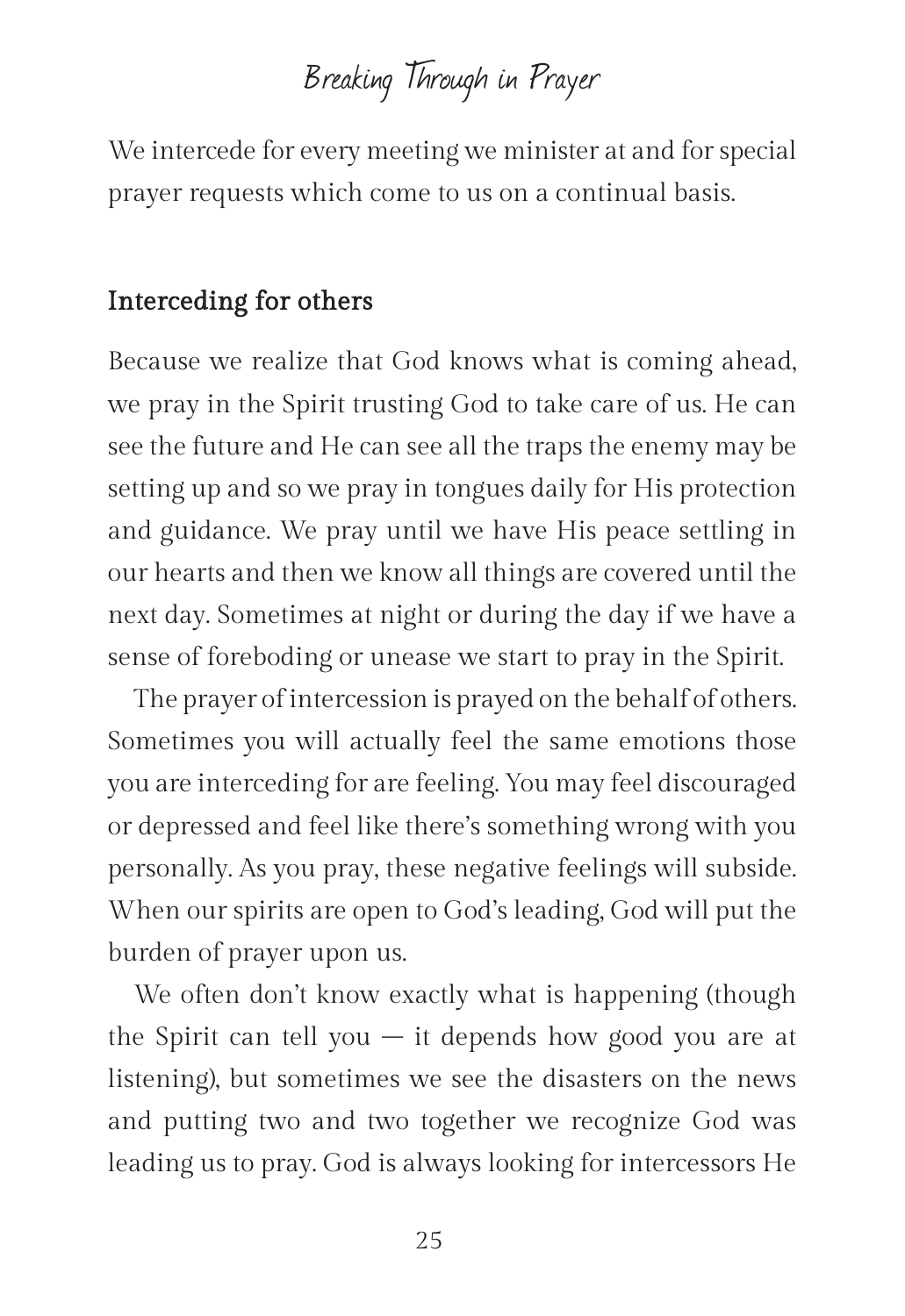Why Tongues?

can call upon so that the strategies the enemy is planning somewhere in the world are thwarted, and it's a case of being sensitive.

Sometimes as intercessors, God will wake us up to pray in the middle of the night, even though we don't know who or what we are praying for, but we pray until the burden lifts. At times, a person you know will come strongly to your mind – usually this is the Holy Spirit's direction to pray for them. Though God is Sovereign and all powerful, He chooses to work through His body, the Church, and Jesus delegated His authority to us (Matthew 28:18-20).

He cannot do whatever He wants, because first He will never contradict His Word, and secondly, He has given Mankind freewill, so in order to help people He works through His church and people who will pray. If God could do anything He wanted, He would save everybody instantly (because it is His will that all are saved  $-1$  Timothy 2:4) and we could all live happily ever after, but that's not how it is. God had to become a man to save mankind because it was through a man called Adam that our relationship with God was lost. That's why God became a man, to die for us and redeem us to Himself.

Nothing happens until someone calls upon the Lord and then He moves. Even Jesus, the Son of God had to pray and He prayed more than anyone, many times interceding all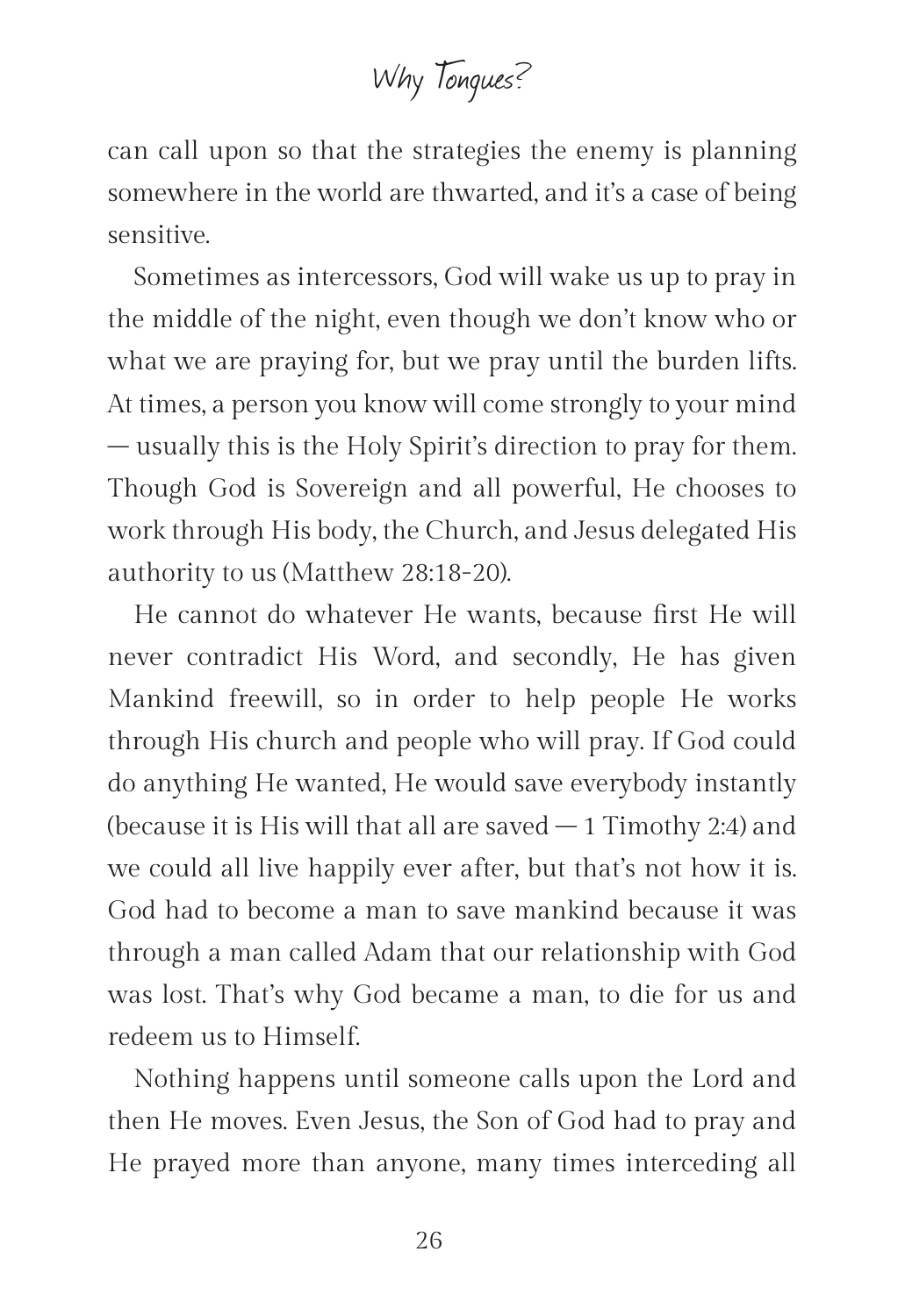night. He told us that we should always pray and not faint (Luke 18:1) so we should follow His example and become people of prayer.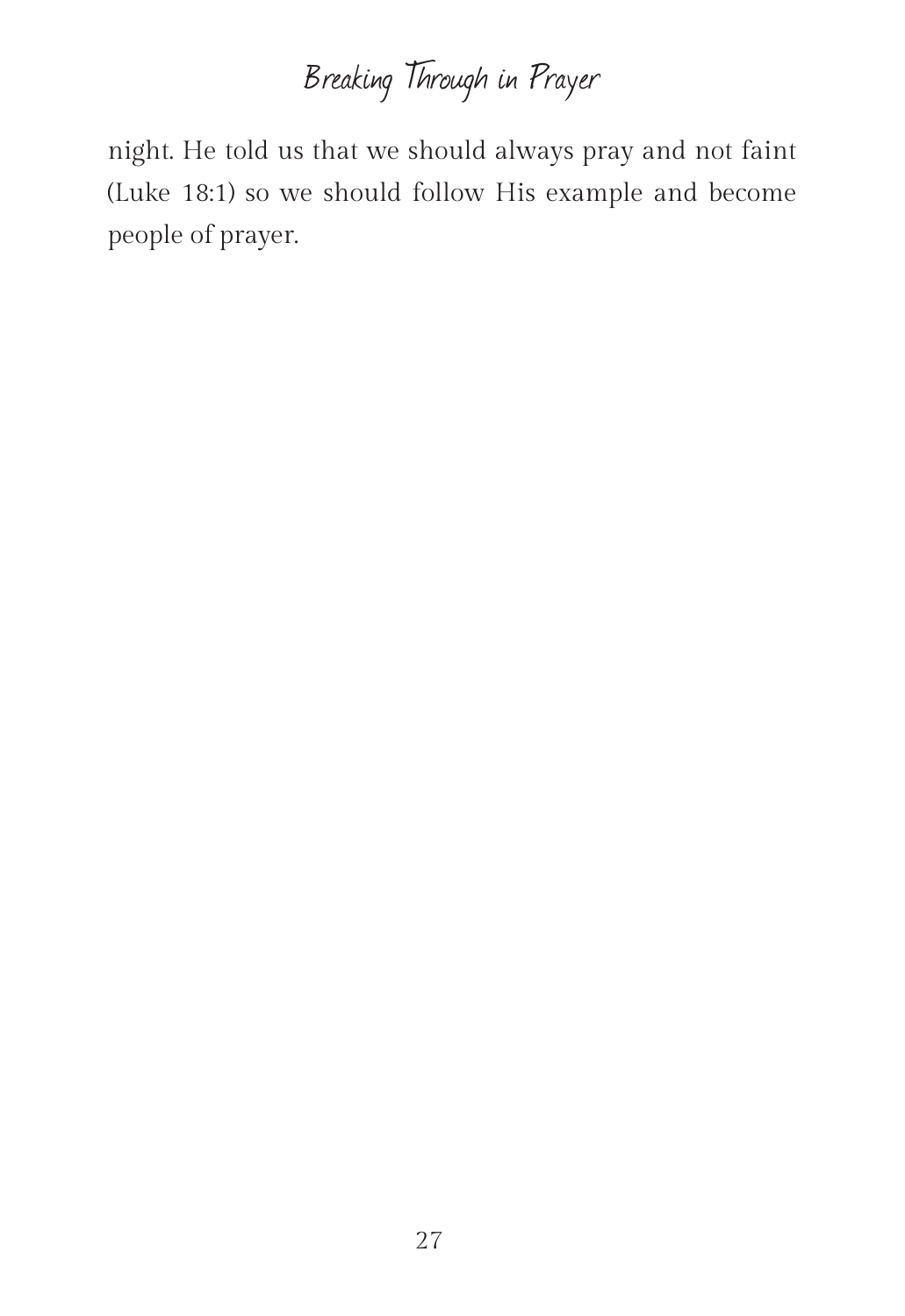5 Fasting

The phone rang and it was someone called Rob. I'd met him briefly and prayed for him in a meeting a couple of years prior and now he was on the phone. He told me he was calling from the hospital after being diagnosed with liver cancer and asked if I would pray for him. He informed me that the Lord had told him to call me and I guess it was because the Lord knew that Rob would need intercessory prayer support.

Many people pray a prayer of faith (Mark 11:24) and wait to see God answer, but I knew by the Spirit that Rob would need much more than that. He was facing a very delicate five hour operation to remove sixty percent of his liver and there was a possibility that it had spread elsewhere.

I began to call him daily and pray with him over the phone, and besides that my wife Sharon and I began to pray in tongues for the upcoming operation.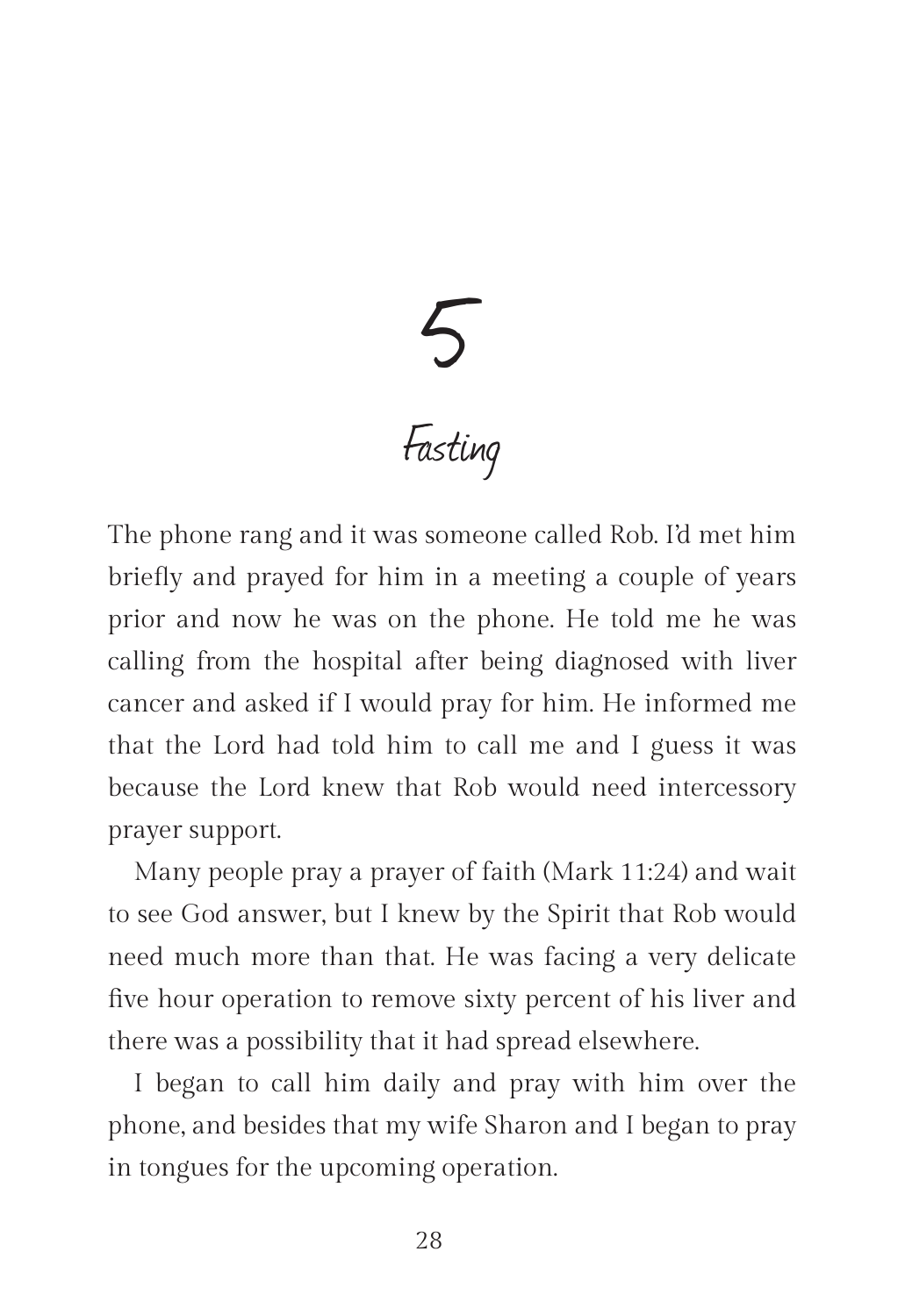The 'bilirubin' levels in his liver were at 258. A normal reading should be between 1 and 20. So we prayed fervently that the levels would drop dramatically. They fell consistently and when they reached a level of 58 the surgeon was able to operate. Instead of four days in intensive care, Rob was only there for half a day. Prior to the operation I felt led to do some fasting and I fasted the whole day before he went into surgery.

Rob told me afterwards that he felt he was wrapped around in bubblewrap and was at total peace. Even the nurses commented on his composure and thought he was doing yoga or something. I knew it was the Holy Spirit working through our prayer and fasting. To cut a long story short, Rob was cleared of cancer by the cancer specialist but had to undergo some preventative chemotherapy just in case they'd missed something.

#### The Daniel fast

Jesus and his disciples often fasted and prayed and fasting is part of prayer. It is not easy to fast and of course I must stress that if you are on any kind of medication or under a doctor's care, I do not encourage you to do any fasting without medical approval or permission. Apart from that, you have to be led by the Holy Spirit to enter into fasting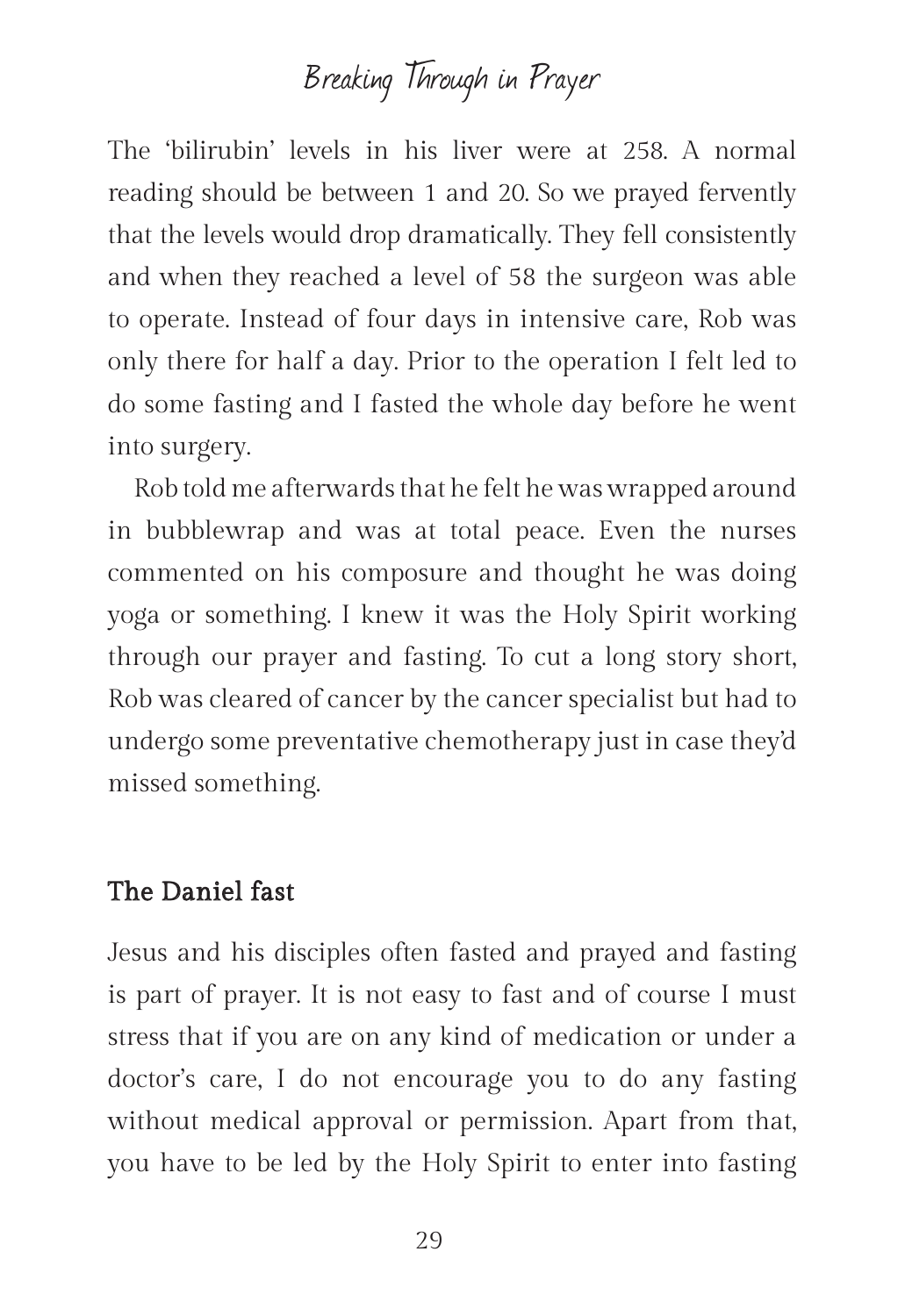#### Fasting

and He will give you the grace to do so. The longest fast I completed was a full fast (only water and tea) for nine days when I was facing a big personal challenge, but there are many kinds of fasting.

Please test your servants for ten days, and let them give us vegetables to eat and water to drink. Daniel 1:12

One of the most popular is the 'Daniel' fast where Daniel refrained from any pleasant foods. You can find details of this fast on the internet. Some people will only eat fruit and vegetables during the Daniel fast and it lasts for twenty-one days, but there are no hard and fast rules to this. Fasting is putting your flesh under subjection and it heightens your spiritual awareness and strength. It does not change God or twist His arm, but it changes you.

#### Spiritual Authority

Fasting simply means abstaining from food for a length of time. You can also do partial fasts where you eat nothing in the day, just one meal in the evening and this is also quite popular. I did this for forty days some years ago and it's one way of fasting for a longer period. There is certainly power in fasting. In the book of Matthew, the disciples tried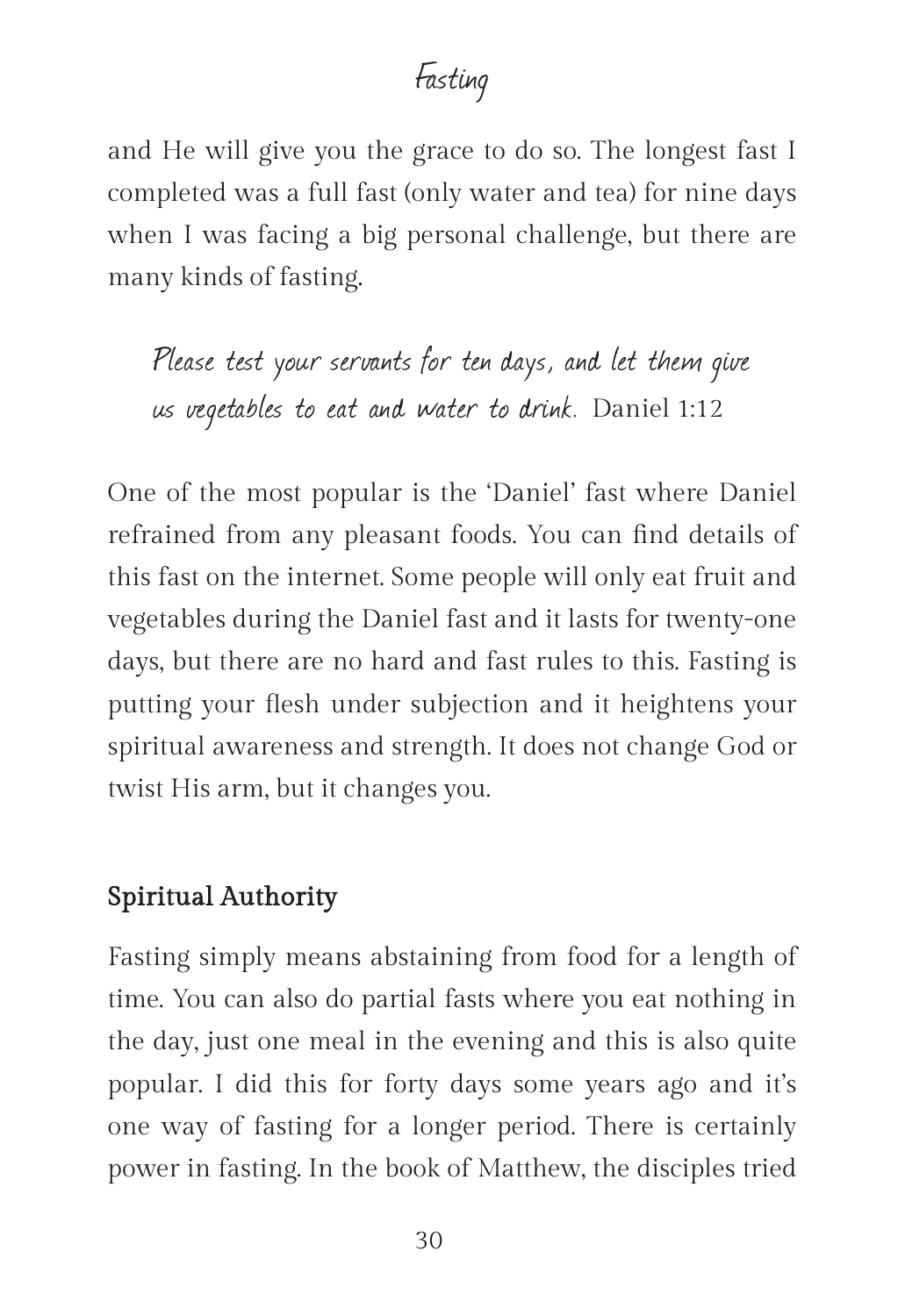unsuccessfully to cast out a spirit from a young boy and so they asked Jesus why they had failed (Matthew 17:14-21).

Jesus replied and said, "This type (meaning this type of demon) does not come out except through prayer and fasting." People who are involved in deliverance ministry often spend time fasting, and again I must emphasize that you must be led by the Holy Spirit. If you are a young Christian and are new to the faith, I would encourage you to consult your Pastor or elder first and submit to their counsel.

Is this not the fast that I have chosen: to loose the bonds of wickedness, to undo the heavy burdens, to let the oppressed go free and that you break every yoke? Isaiah 58:6

Jesus himself fasted for forty days and nights before He entered into ministry and often fasted along the way, spending whole nights in prayer. Some situations require a time of fasting to break the power of the enemy and you will see results manifest. Finally, it is necessary to come off the fast slowly as your stomach will have problems if you gallop through a big meal after days of fasting. Perhaps start with a Daniel fast or a partial fast until you are more accustomed to fasting. All prayer and fasting must be done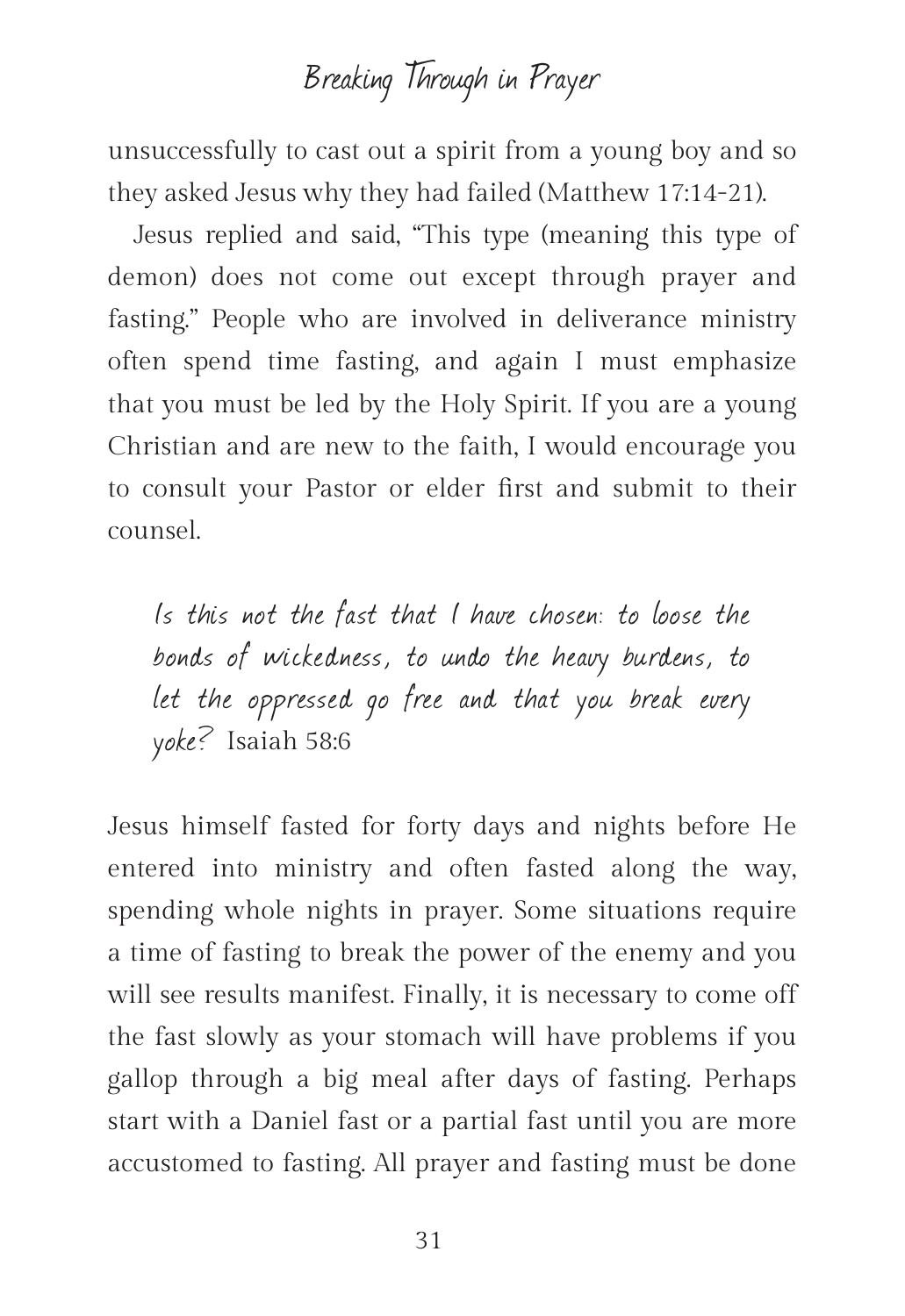#### Fasting

by the leading of the Holy Spirit. Another type of fasting is putting something aside temporarily that holds great value to you. This would include hobbies, TV programmes, sports and similar. We should also fast from anything that gets between us and God. Smith Wigglesworth once said, "If anything in this world fascinates you more than God, then you don't have what God wants you to have." Fasting is practiced in most religions including those who are engaged in occult practices, so it's nothing new.

The church has lost its power because of the lack of prayer and fasting. In these days of easy Christianity the traditional observances of holiness, prayer and fasting are not being sufficiently practiced. We must follow the example of our Lord and His Apostles and observe days of prayer and fasting to regain our spiritual authority.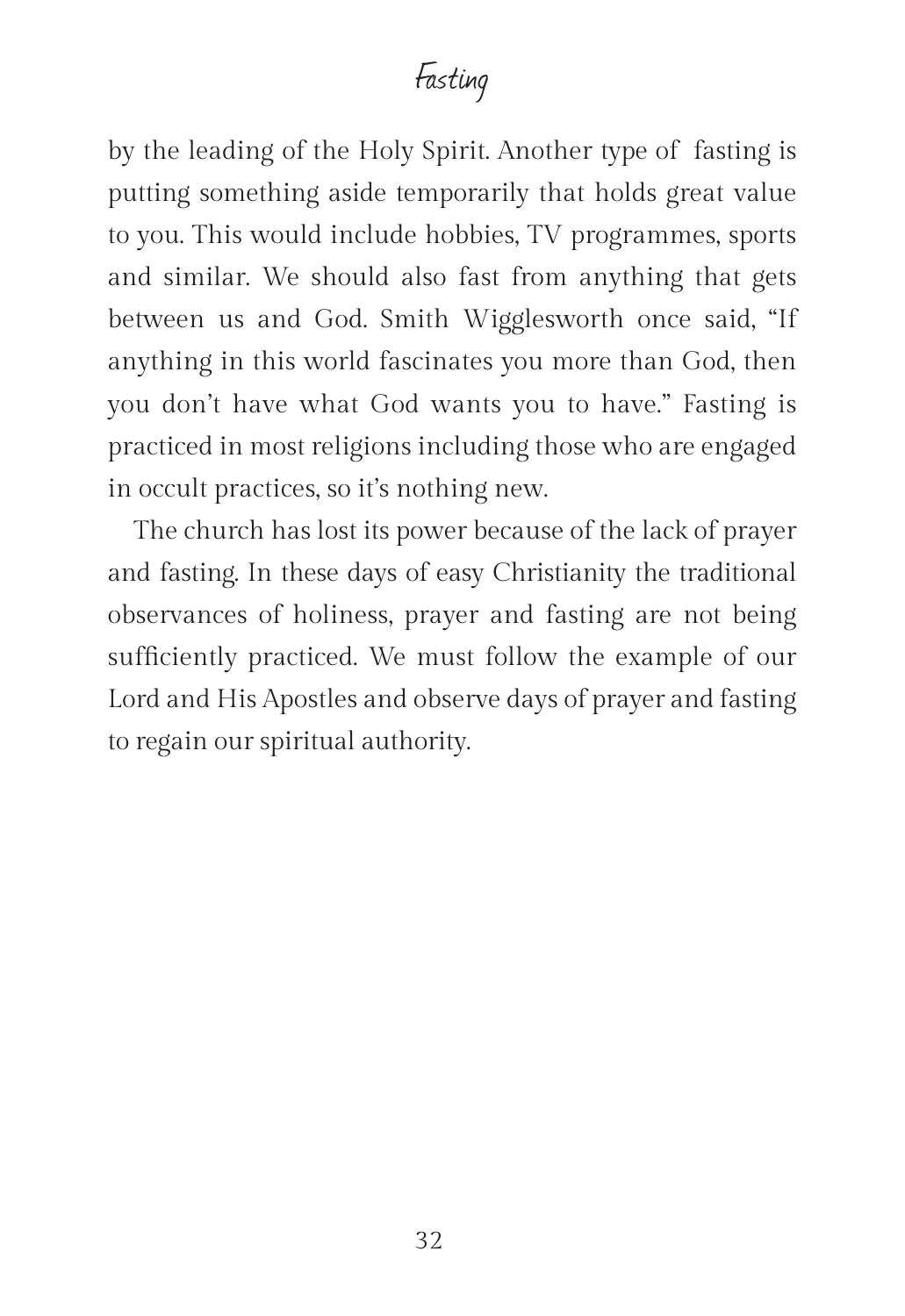6

Prayer for Healing

Perhaps one of the most misunderstood issues is the subject of divine healing. Healing was provided for in the atonement and God has already granted all the healing we are going to need on the cross. Jesus not only died for our sins but He also paid for all sickness and all disease. In Isaiah 53:4-5 (KJV) it says,

Surely He has borne our griefs and carried our sorrows, yet we esteemed Him stricken, smitten of God and afflicted. But he was wounded for our transgressions, He was bruised for our iniquities, the chastisement of our peace was upon Him, and with His stripes we are healed.

Now there are people who have taught that this is speaking about spiritual healing only and not physical healing. So to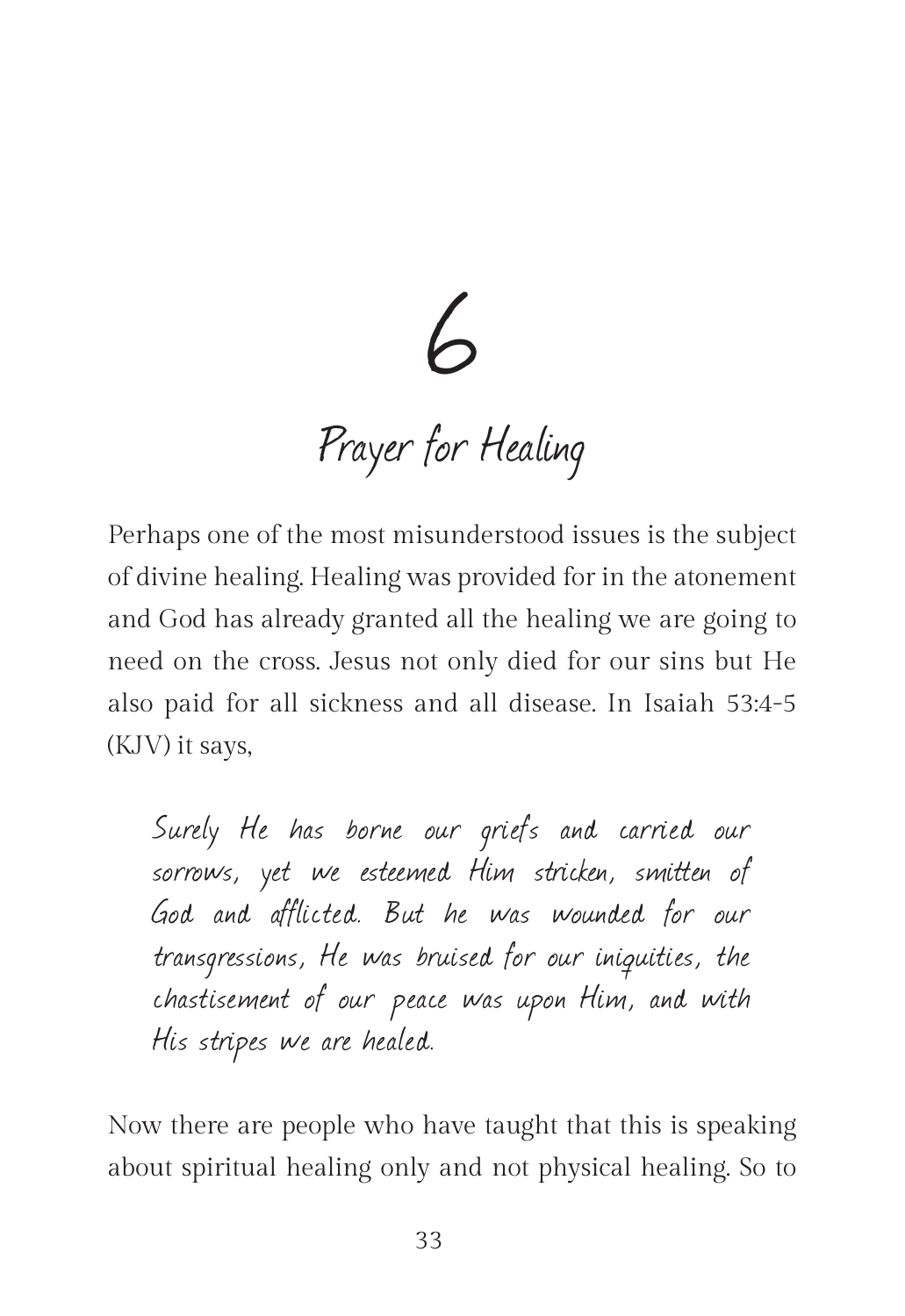answer this question we look at Matthew 8:17, where Matthew quotes this verse saying,

That it might be fulfilled which was spoken by Isaiah the prophet saying: "He Himself took our infirmities and bare our sicknesses.

In this chapter of Matthew, Jesus is seen healing the leper, the centurion's servant, and Peter's mother-in-law. Finally in the evening many came to the house and were healed. The context of this chapter is physical healing, so Matthew is indicating that when Isaiah speaks of the suffering servant bearing our sicknesses and pains, he is referring to Jesus taking our physical infirmities upon Himself. Furthermore, the words griefs and sorrows in the original Hebrew literally mean sicknesses and pains respectively. To confirm this the Apostle Peter writes in 1 Peter 2:24,

Who His own self bare our sins in His own body on the tree that we being dead to sin should live unto righteousness, by whose stripes (or wounds) we were healed (past tense).

For example, in Luke 6:19 the word 'healed' here is iaomai. Both the Hebrew word for healed rapha and the Greek word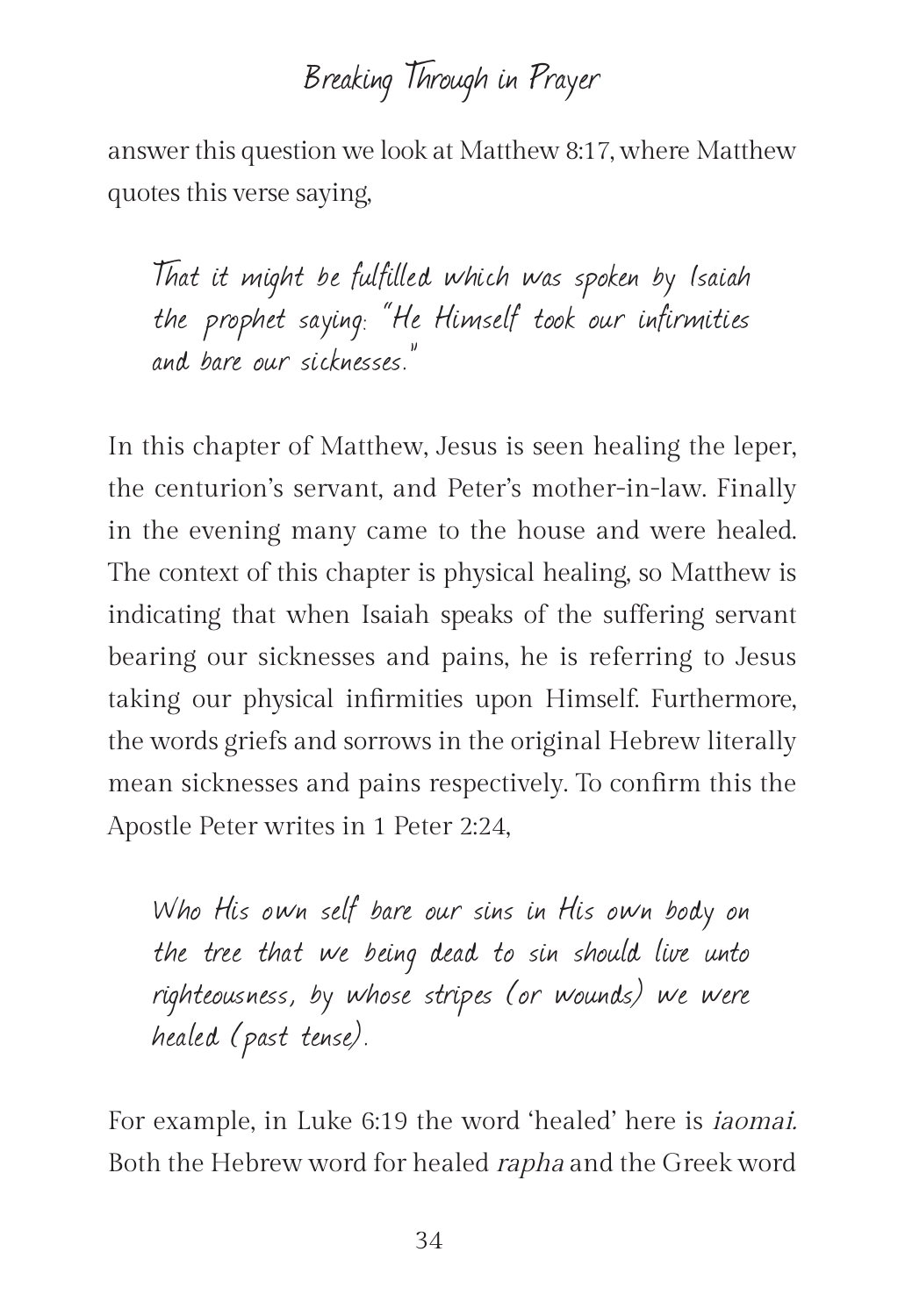#### Prayer for Healing

for healed *iaomai* are used many times for physical healing in the scriptures.

#### Healing is a gift

'We were healed' means something happened at the cross. Not only did Jesus pay for our sins on the cross but also for our sickness and pain, which is why when we pray for the sick we use the name of Jesus to command sickness and disease to leave people's bodies. Like salvation, healing is a free gift from God. We cannot earn it nor do we need to beg for it, but simply receive it as a free gift. The most amazing thing I have seen in ministry is that since it's a free gift, even unbelievers, whether they are Hindus, Muslims or Atheists, have been healed and I conclude that you don't have to be a Christian for Jesus to heal you.

How much more should a child of God receive healing, for the Bible says healing is the children's bread! Now healing can be received in different ways and I would suggest you get my book on healing called, An Easy guide to Healing for further teaching on this subject. If you want to go more in depth, an excellent book is Christ the Healer by F.F. Bosworth. Essentially people get healed by the laying on of hands and the prayer of faith, including the anointing of oil (though it's not always necessary); other times people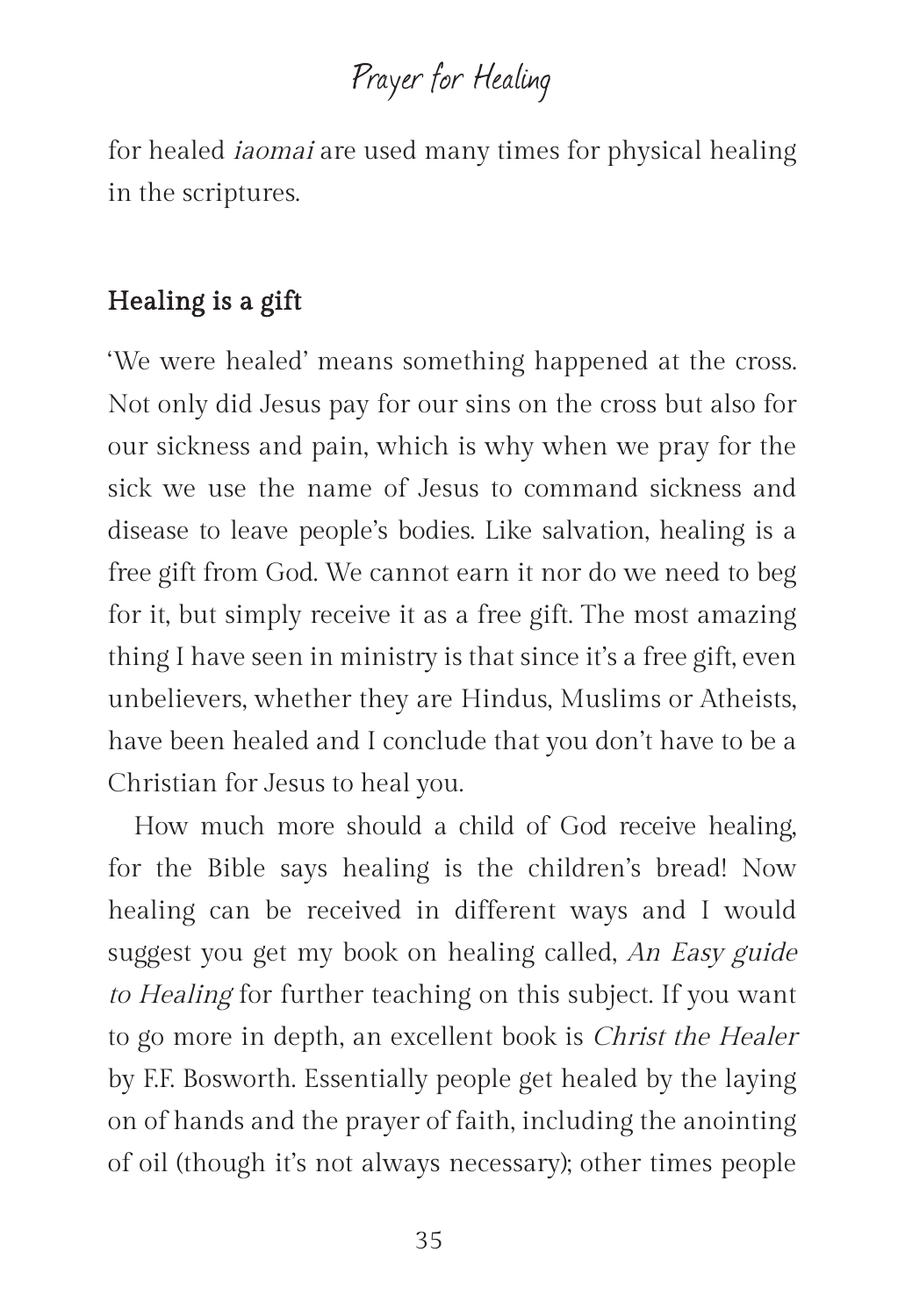are healed in a service where the gifts of the Spirit are in operation, but there are many who just find it difficult to obtain their healing and this is where we bring in intercessory prayer.

I encourage people to start seeking the Lord, praying in the Spirit and persevering in prayer. The Lord may show them what the blocks are to their healing and one of the major stumbling blocks is unforgiveness which leads to condemnation. This condemnation will block any healing. Sometimes the Lord will reveal an attitude of unworthiness and again this is pretty common. A sense of unworthiness and guilt stops a believer from receiving from God, but as we start praying in the Spirit, God begins to move on their behalf.

Another obstacle to receiving healing is a lack of confidence in God's willingness to heal. The answer here is to read or listen to good teaching on the subject. Another hindrance is fear. When you are fearful concerning your sickness it is impossible to believe. For many people, healing is a gradual process of weeks, months and sometimes years depending on the situation and what we can trust the Lord to do for us.

#### God has no favourites

Some people get healed more easily than others from what I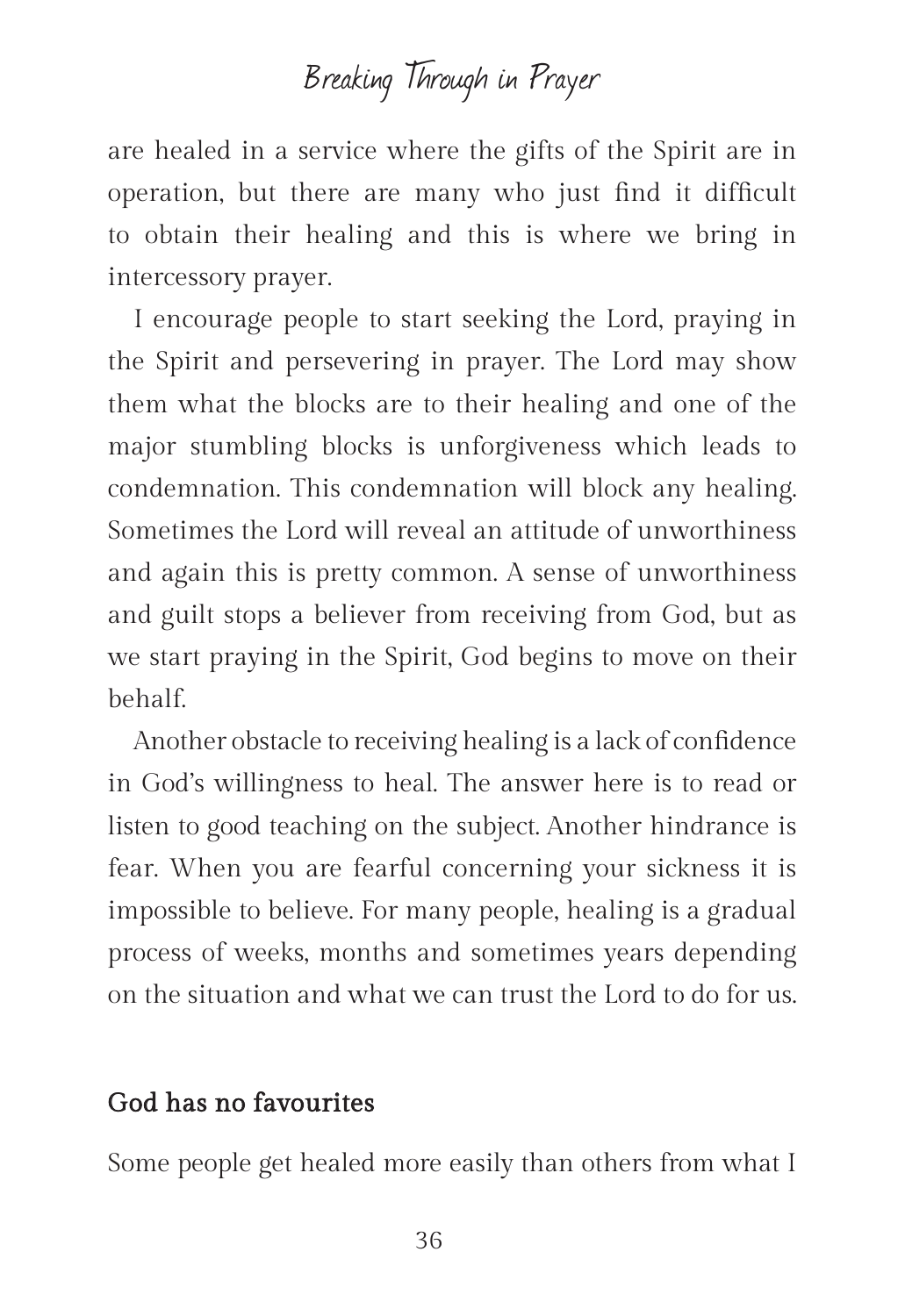### Prayer for Healing

have seen over the years. It seems some people are just very open and receptive to God's intervention on their behalf, whilst others do the same things but do not receive and this is a great mystery. God has no favorites and He does not choose who He will heal and who He won't because healing has already been provided in Christ's atonement.

### Breaking Satan's Power

Salvation has been made available for every person in this world and yet billions are not saved because they have not received Christ as their Saviour. However, when we intercede, whether for individuals or nations, hearts are softened and people begin to come to salvation. In western countries there is such a lack of prayer and the spiritual atmosphere is so very dry. In 1 Corinthians 4:4 it says,

The 'god of this world' (Satan) has blinded the eyes of them who do not believe.

As we pray, the power of the enemy is broken and people get saved! Similarly as we pray, the power of sickness and disease is broken and healing manifests. I tell folks never to give up and the doctor's report is not the final answer. We can still look to God. As I write this chapter, this morning I rang my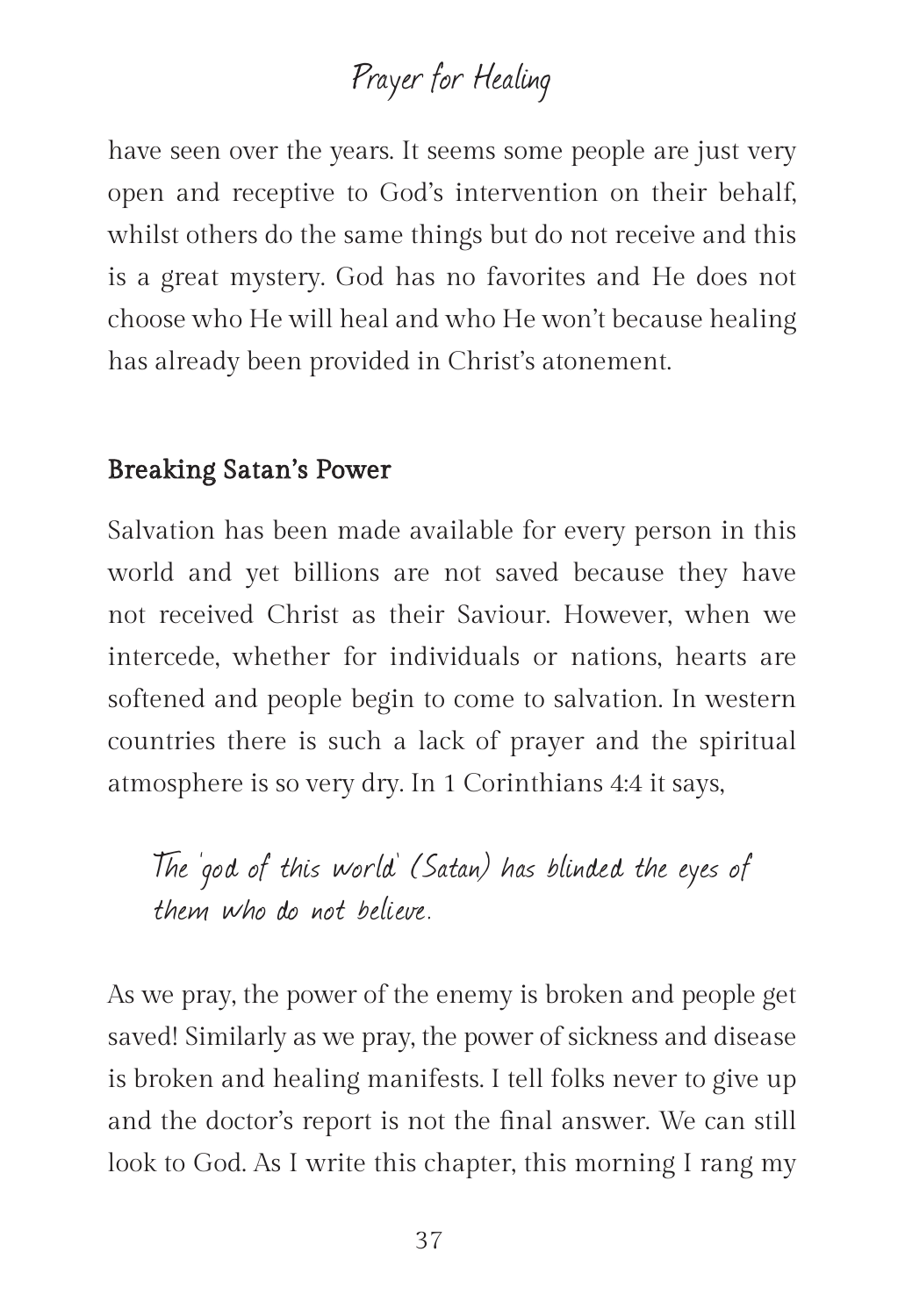pastor friend whose wife was diagnosed with liver cancer. It was too dangerous to operate and it was hopeless. Her weight had dropped to 98 lbs and the doctors said she would never put on weight. They offered her chemotherapy but my pastor friend knew his wife would not survive this treatment. She was bedfast, unable to do anything for herself. My friend took her home and turned his face to God. He started to pray daily in the Spirit, believing for a miracle for there was no other hope.

For several months he has been praying with the help of others. Today he told me his wife has put on nearly a stone in weight and she is up and about, doing normal things around the house like cooking and cleaning. A healing is manifesting through persistent prayer in the Spirit and standing on God's word. Praise the Lord for He is faithful! We are not talking about one five minute prayer here, but continuous prayer daily, looking to the One who hears and answers our fervent prayers (James 5:17,18). Legally the power of the enemy has been broken. He is a defeated foe and Jesus has won the victory but we have to enforce that victory.

The enemy is pretty persistent and does not leave very easily and in these cases we should add fasting to our prayers. Healing was purchased for us and Jesus was wounded for our healing, so healing belongs to us, yet we

38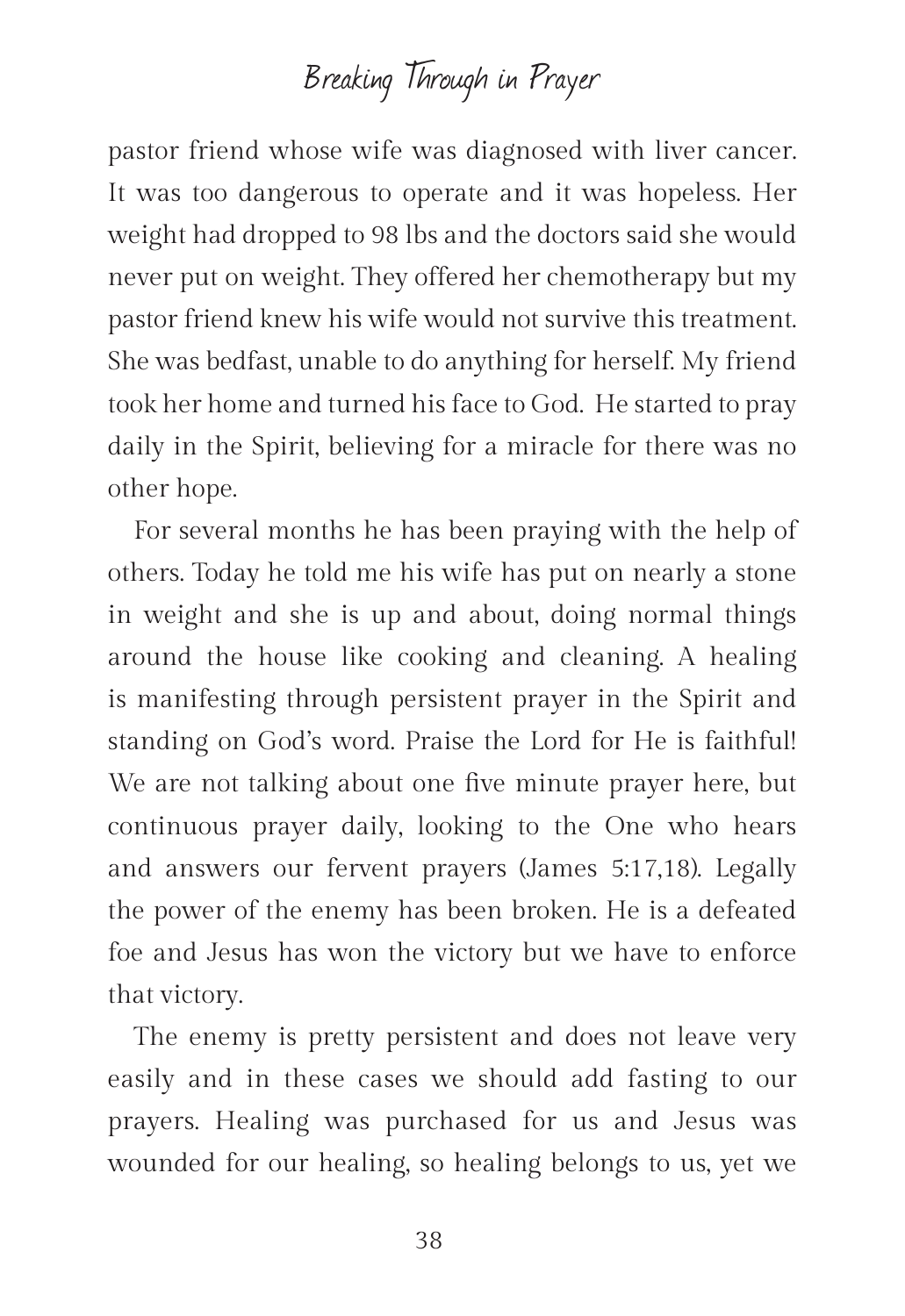### Prayer for Healing

need to get the enemy out of the way. In John 10:10 it says,

The thief does not come except to steal, and to kill, and to destroy. I have come that they may have life, and that they may have it more abundantly.

We have to fight for our health, but our fight is not physical but spiritual. Prayer is our main weapon together with the Word of God. Jesus fought the enemy in Matthew 4 with prayer, fasting, and the spoken Word of God. Unfortunately, many do not read God's Word for themselves and rely on one sermon on a Sunday, but we must nourish our spirits, souls and bodies with God's Word. We need to pray for the revelation of our authority in Christ and all that God has done for us and in us.

### Never give up

Pray without ceasing, Paul tells us in 1 Thessalonians 5:17. Sooner or later, healing will come if we do not faint and give up. Forgive everyone and bless them and get out of sin which opens the door to the enemy (Ephesians 4:27). Take communion often and walk in the love of God. Cast your cares upon the Lord and trust God for your healing. Don't quit! Keep praying and keep believing and healing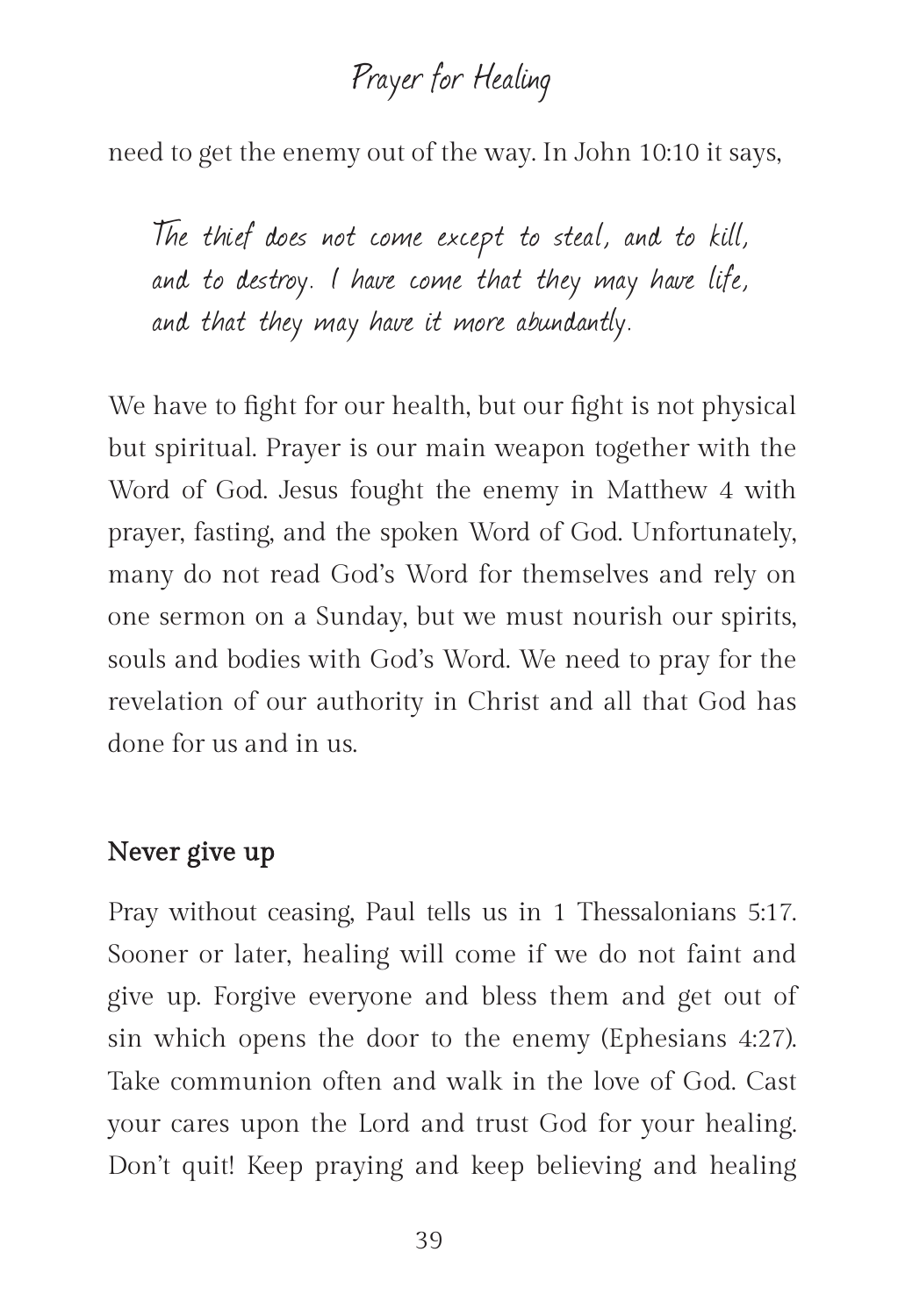will manifest. Of course you will experience emotional ups and downs and in the meantime take medication as directed by your doctor and take it in Jesus' name. Seek the Lord if a prescribed treatment is the right thing for you or not, because not all treatments are good for you, but the Lord knows what you need. When my daughter had a very bad skin condition and it had spread all over, we sought the doctor's help who gave her antibiotics. Four times we went to the doctor but there was no lasting cure.

We kept praying in the meantime and God gave us a word of knowledge to use 'wild oregano' which is a herb with anti-bacterial properties. The doctor said he was washing his hands of my daughter's case as we went the herbal route in this case, but we decided to follow the Lord's guidance (be careful when using alternative medicine - go to qualified practioners). We thank God for doctors and nurses; however the medical profession does not have all the answers, but God does! He has the answer - whether we will get healed miraculously, or whether there needs to be medical or natural intervention. Anyway, my daughter was cured using herbs! Praise the Lord! Seek the Lord, pray always and do what God tells you to do and healing will come.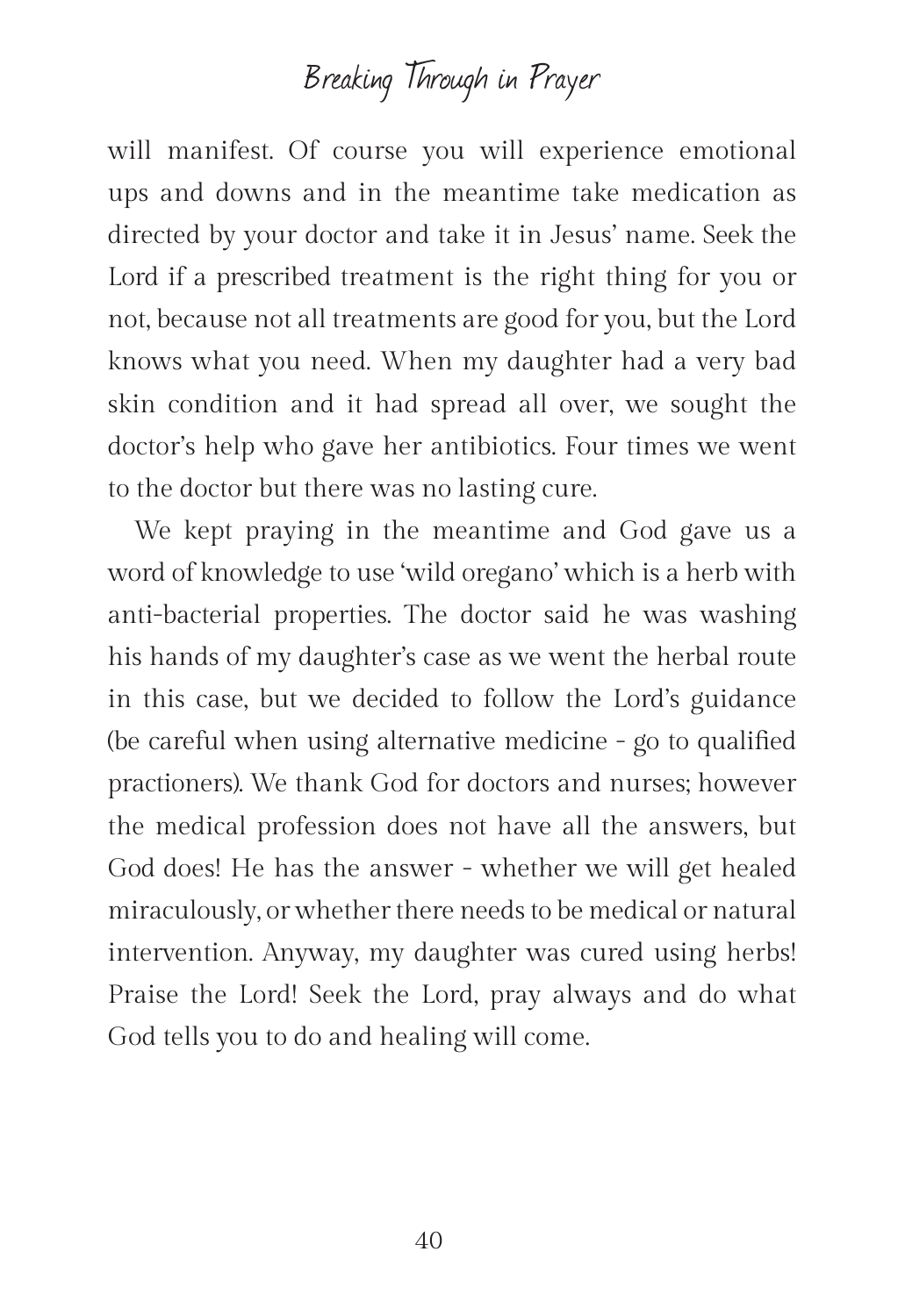7 The Rhema of God

One of the most useful things in life is to know what God is saying. One word from heaven can sort out so many problems and give us the turnaround we need whatever we are facing. In the Bible, there are two main Greek words for the Word of God. One is Logos and the other is Rhema. Logos is the message whilst Rhema is the communication of the message. To put it another way, if Logos is the Bible, Rhema is a verse from the Bible. Rhema means 'that which is spoken', and it is important that we follow God's spoken Word to us.

Sometimes when we read the Bible, a scripture we have read many times will light up to us, and other times we hear God speaking a word by His Holy Spirit to our hearts. This is God's Rhema Word. We have God's promise which says, 'My sheep hear my voice and they follow'. So God wants us to hear His voice and follow Him. We see examples of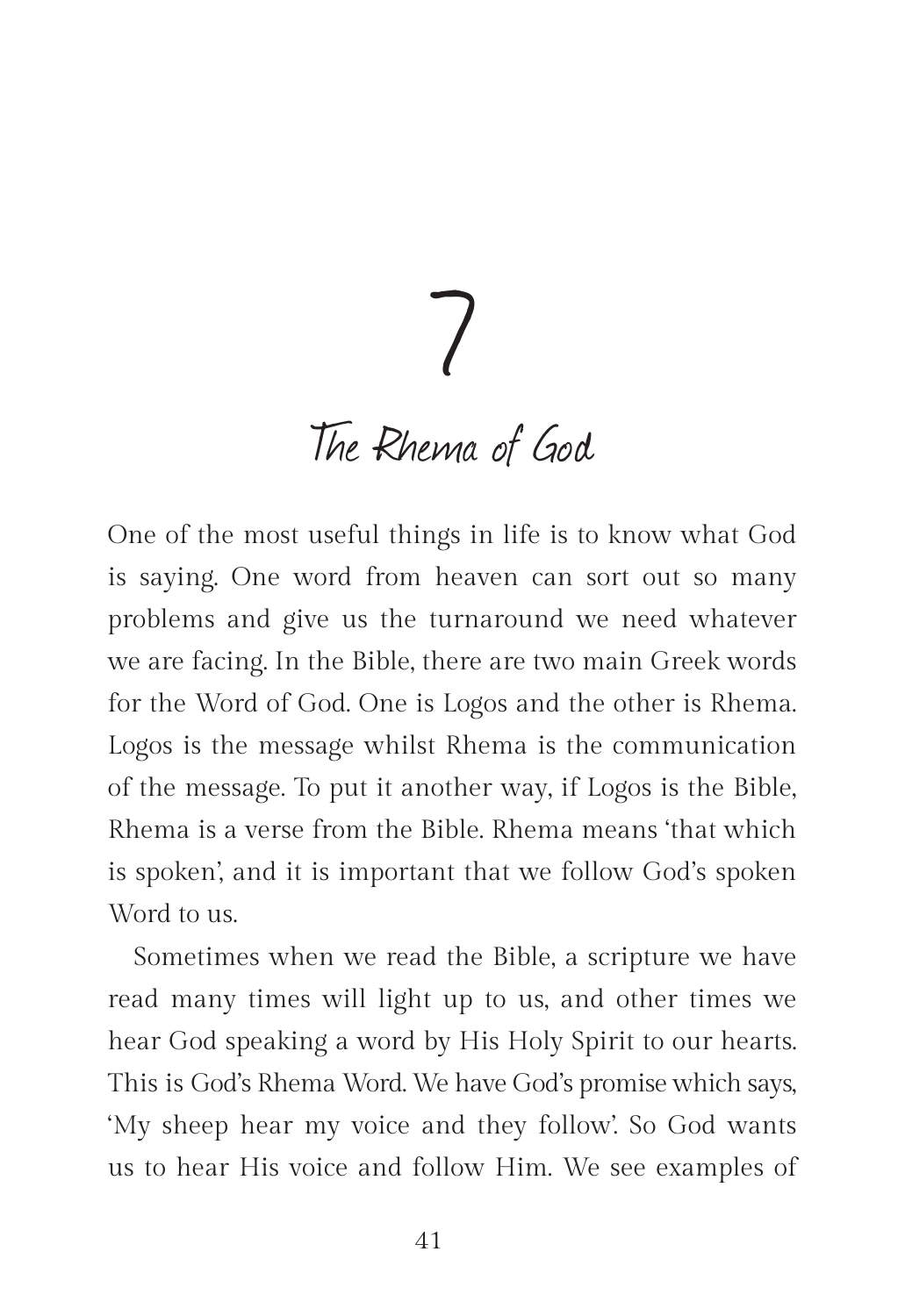how the early Apostles built the church after hearing and obeying the promptings of the Holy Spirit.

In the book of Acts we see some wonderful examples of this. In Acts 8:26, the Holy Spirit led Phillip to go on the road to Gaza where he met a eunuch of great authority under an Ethiopian queen called Candace. Phillip led this man to Christ and baptized him in water, after which Phillip was translated to Azotus (a type of rapture of the church which will happen when we are caught up together to meet the Lord in the air  $-1$  Thessalonians 4:17). This was probably how the gospel came to Ethiopia.

In Acts 9:11, Ananias was instructed through a vision to go and pray for Saul (later known as the Apostle Paul) and at the same time Paul was also having a vision where he saw Ananias coming to pray for his eyes, since Paul had been blinded by the glory of God on the road to Damascus. This instruction of the Lord was very important in the salvation and subsequent ministry of Paul. In Acts 10:20 the Holy Spirit told the Apostle Peter to go to the house of Cornelius, a Gentile who had received a visit from an angel, and this angel told Cornelius to call for Peter and hear the gospel from him.

What is interesting is that the angel did not preach the gospel to Cornelius, but instructed Peter to do that. Now the Jews did not mix with the Gentiles in those days and so it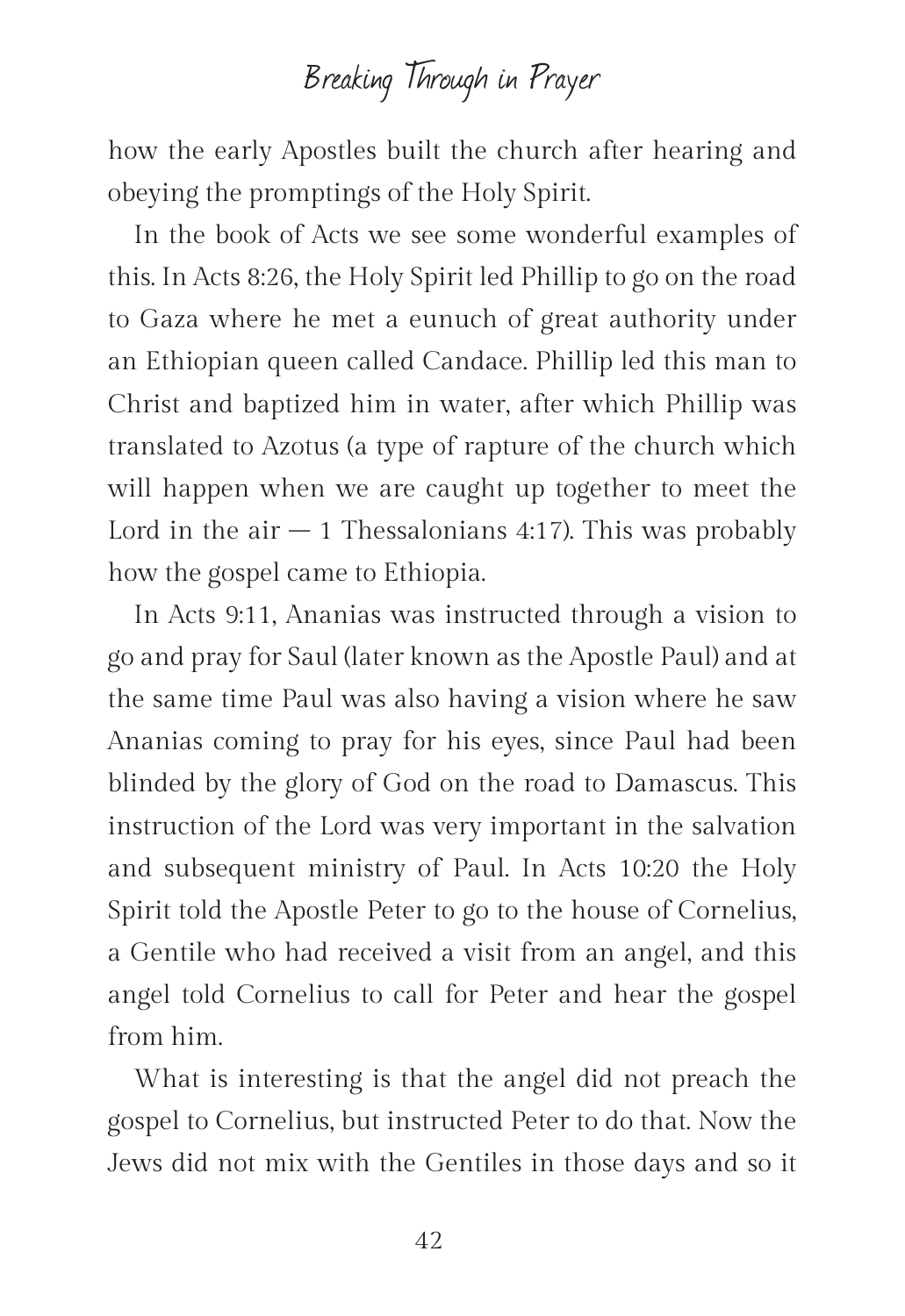### The Rhema of God

was quite a step for Peter to go to the house of Cornelius. Peter's obedience was very important, because he realized that the gospel was also for the Gentiles when he saw the Holy Spirit fall on Cornelius and all the people who had gathered to listen to Peter. The Jewish believers didn't realize that the gospel was for everybody and not just for the Jews!

In Acts 16:6-9 the Holy Spirit forbade Paul from going to Asia to preach the gospel, and then Paul tried to go to Bithynia but again the Holy Spirit said no. Finally Paul saw a vision of a man from Macedonia saying "Come and help us." This direction of the Holy Spirit caused the gospel to come to Europe, which was an crucial instruction for Paul. The early disciples frequently received visions and dreams and heard the voice of the Holy Spirit. We too can hear the Holy Spirit's guidance and God can also give us visions and dreams (Acts 2:17).

However, these things can only happen to Christians who are full of the Holy Spirit and are walking with God. Unfortunately there are people who think they are hearing from God and when nothing materializes they wonder what happened. This is especially true in the area of prophecy. We can all prophesy in part according to Paul's writings and you don't have to be a prophet to prophesy. However, if we prophesy from our minds it will not have any power to change things. In the Old Testament, prophecy was taken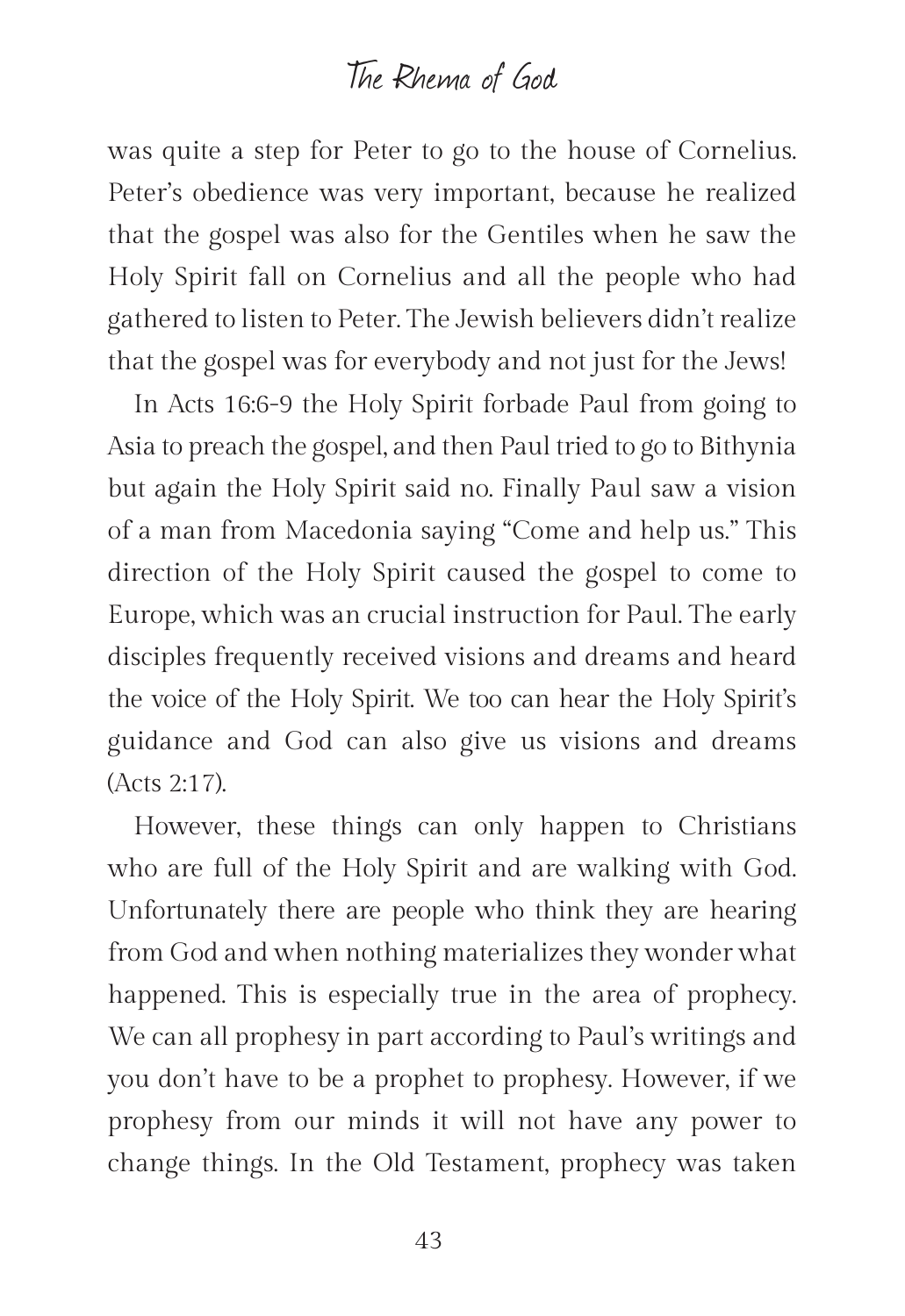very seriously and false prophets were stoned!

In 1 Corinthians 12 we are encouraged to let all prophesy so we may all learn. There are churches that do not allow any of the gifts to operate, and so many Christians remain either ignorant or are too afraid to say what God is saying. On the other hand, there are churches who allow too much freedom to prophesy and then there is confusion. There has to be a balance in these things.

### Test the Spirits

I can understand church leaders who don't want 'goofy' Christians prophesying and causing problems, and some of these same believers don't like being reproved. The key is to stay humble and be open to the Holy Spirit. Be ready to accept if you are wrong or are corrected. 'Test the Spirits,' the Bible tells us, to see if these things are of God. Above all, the prophetic word of the Lord must line up with His written Word. For instance, the Bible tells us not to be unequally yoked with unbelievers so the Holy Spirit will not tell us to marry a person who is not a Christian.

I did hear of one case where a lady was told to marry an unbeliever because he would get saved shortly. He became a Christian in a supernatural way on their wedding night as she prophesied, but that is the only successful example I've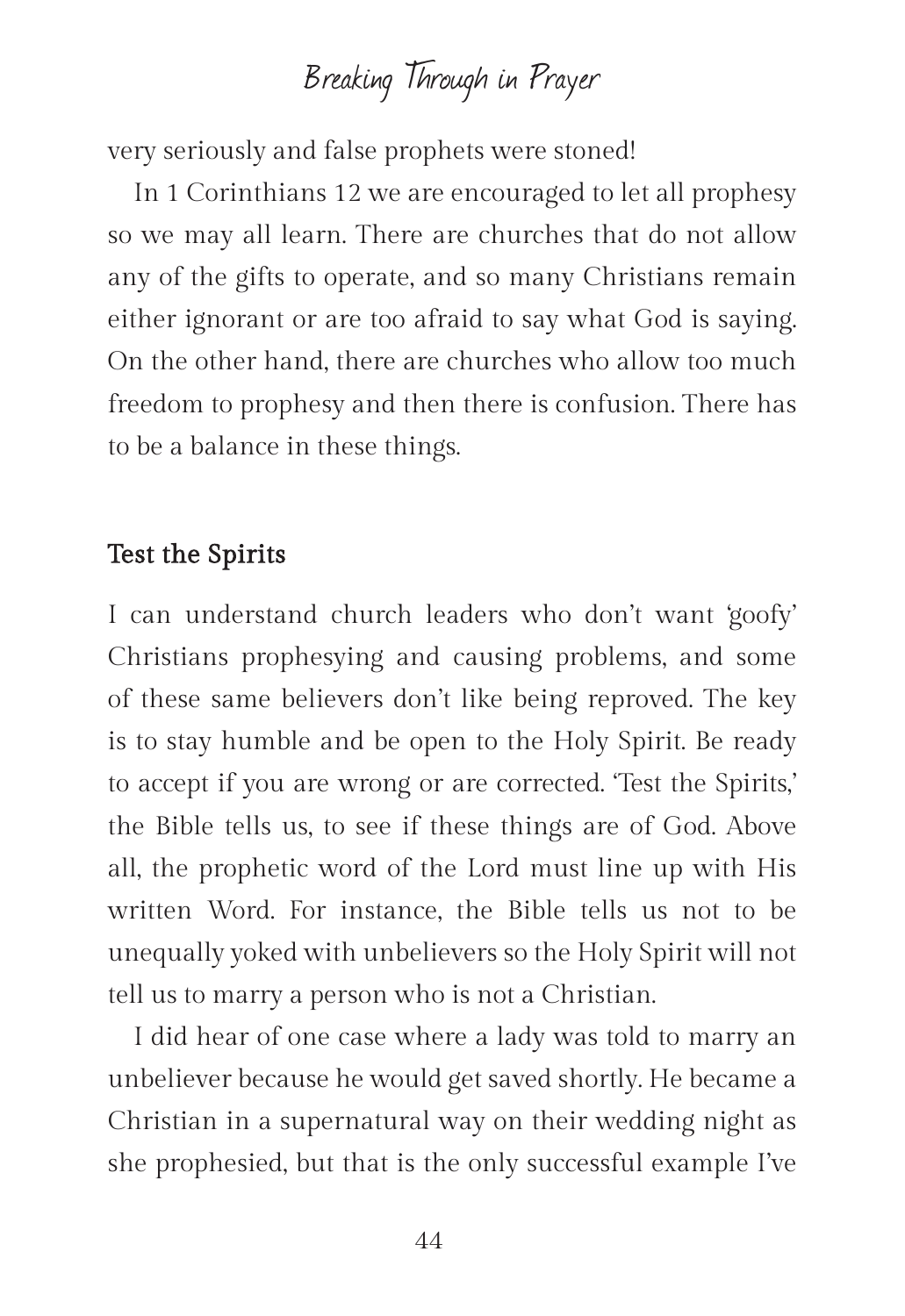### The Rhema of God

heard of in over thirty years of ministry.

Prophetic words can also come through the gift of tongues and interpretation. With this gift we see people praying aloud in tongues in church and then someone interprets and we ascertain what God is saying. A real word from God is indeed very precious and saves much time, effort and misery, but our spirits must be exercised by praying in tongues to know what the Holy Spirit is saying. Personally, I am very wary of people seeing things in the spirit about me and the way to discern what is from God, is to know God intimately for yourself.

As a young Christian many years ago, I met someone who had been radically saved in prison when the Lord appeared to him in a vision. He told me that God was leading him to go and minister in Holland and furthermore he said that God wanted me to join him. Since I admired him so much, I gave up my job and went to Holland ahead of him to prepare a place for him. After a couple of months he wrote to me and said that the Lord wanted him to stay in England. I was totally devastated and confused. However, because the Lord knew my heart he turned it to my advantage.

I met a real man of God with whom I connected and this was where I first learnt to flow with the Holy Spirit under his guidance. I was very hungry for the gifts of the Holy Spirit and it was in Holland I began to learn about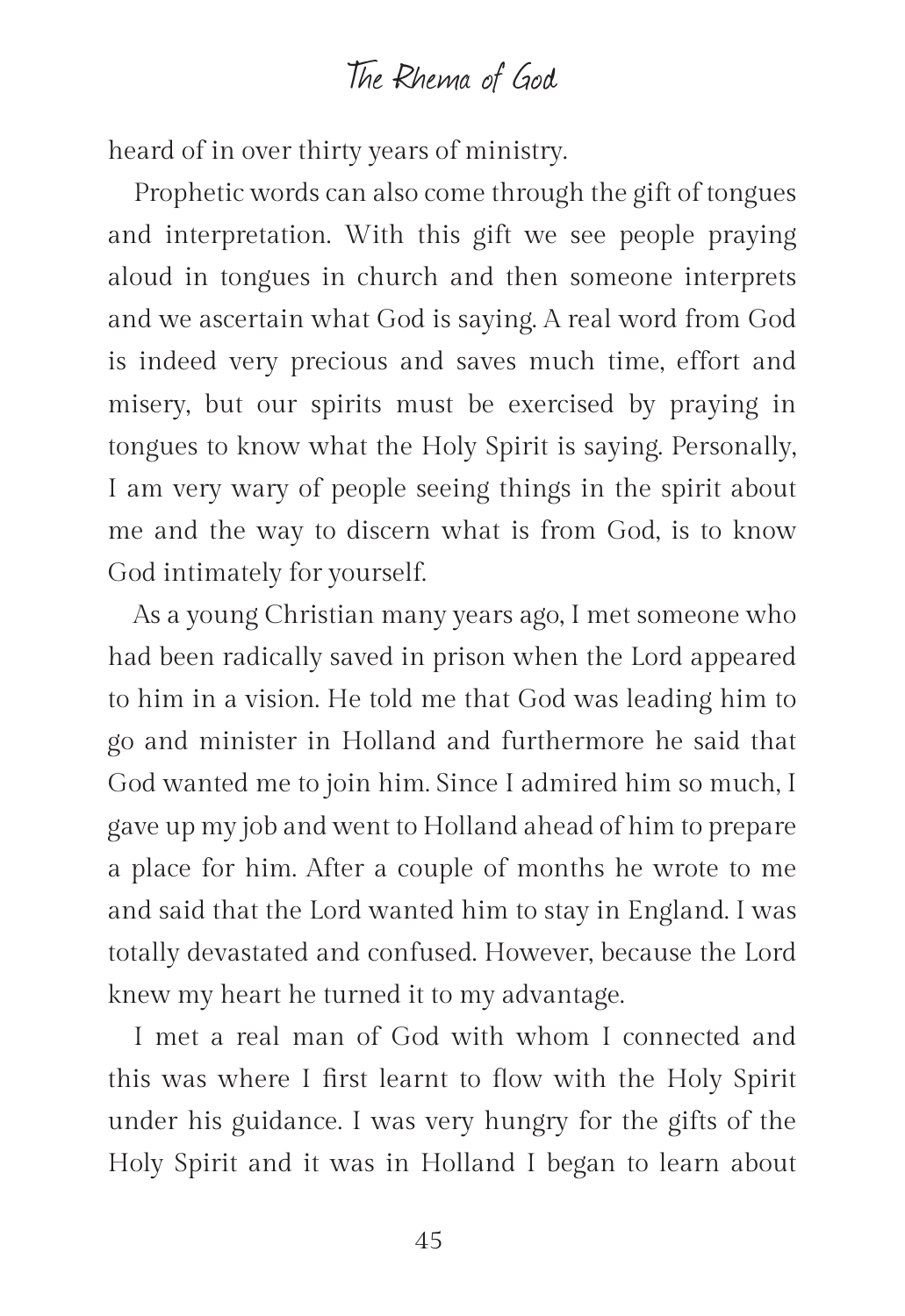them, so it all worked out well and eventually I returned to England.

### The still, small voice

I never contacted the other fellow again who had led me up the garden path and so I learnt the hard way. If God is saying something to you it's good to have others especially in leadership witnessing also in their hearts and thus you can avoid many pitfalls. A still small voice was what the prophet Elijah heard, and so it is that God's voice is revealed when our hearts are quiet and open before Him. It is difficult to hear His voice in the busyness of daily life, and so often we have to wait on the Lord for days, even weeks, to know His direction.

When we pray in tongues we switch into the spirit realm and it is easier to hear His voice in our hearts. God speaks to our hearts through our thoughts to communicate with us, but it starts with our hearts. He is not a God of confusion and His voice brings clarity, so if at any time you are confused, then you have not heard yet from the Lord. When God speaks to you there will be a result, and things will take place that confirm His Word. He speaks in many different ways as long as we are open and willing to be humble and to repent when we get it wrong.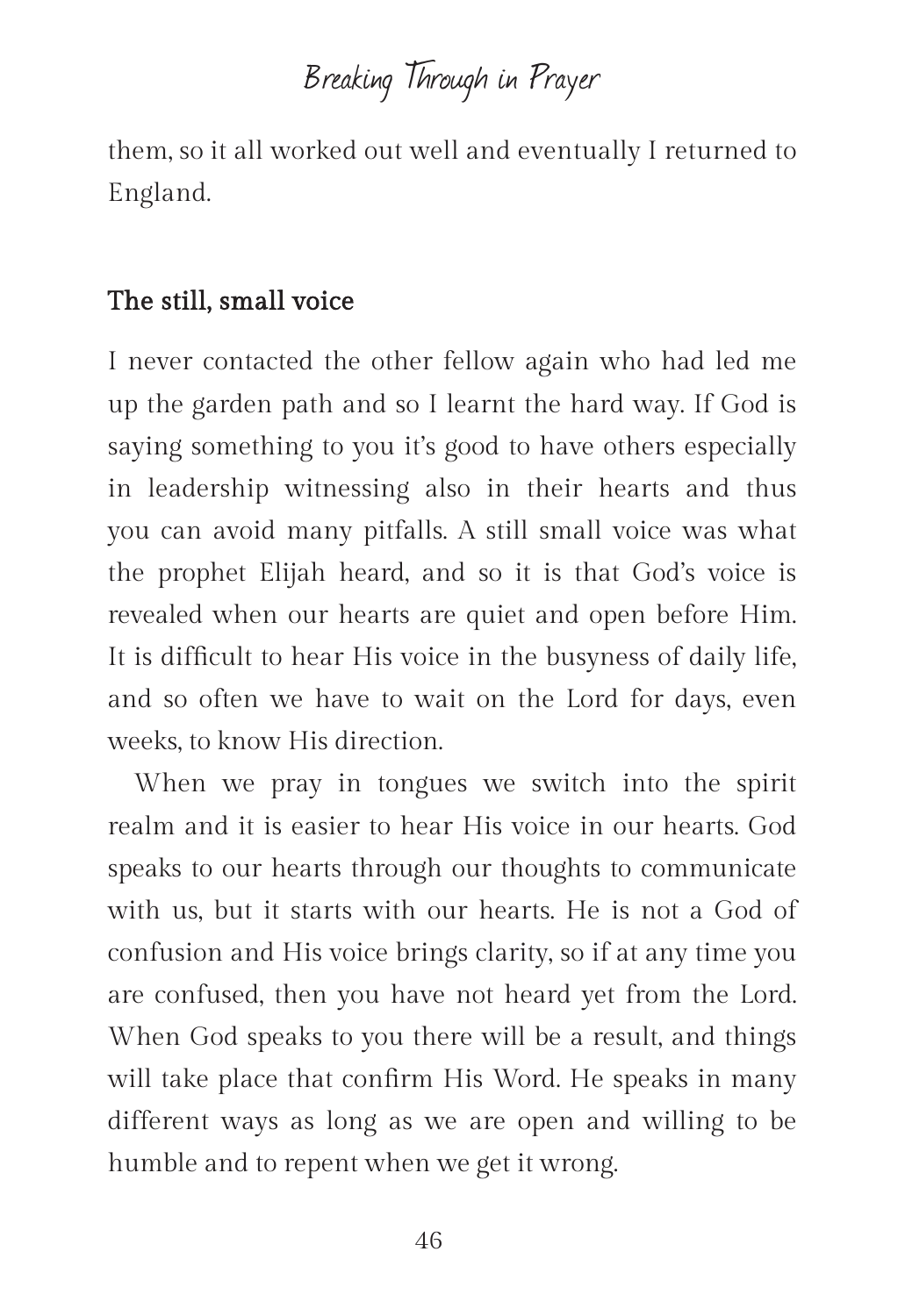### The Rhema of God

Lives can be saved, however lives can also be shipwrecked, so there is a responsibility when we start giving out prophecies to people especially prophecies that give specific direction. When you pray in tongues, you are switching gears from the natural to the supernatural.

Tongues are a supernatural gift that you cannot learn, but they are given by the Holy Spirit. We still have not fully tapped into the power of speaking in tongues and God would not give us this gift without good reason. So much depends upon our ability to hear God. Life is full of difficult decisions and we need His guidance and direction especially in these troubled times. I remember the story of a Chinese pastor in the underground church who managed to avoid being caught by the authorities time after time, for the Lord would always tell him when the police were coming and he was always one step ahead. The Holy Spirit wants to lead and guide us even in our daily routine if we will look to Him and be constantly prayerful.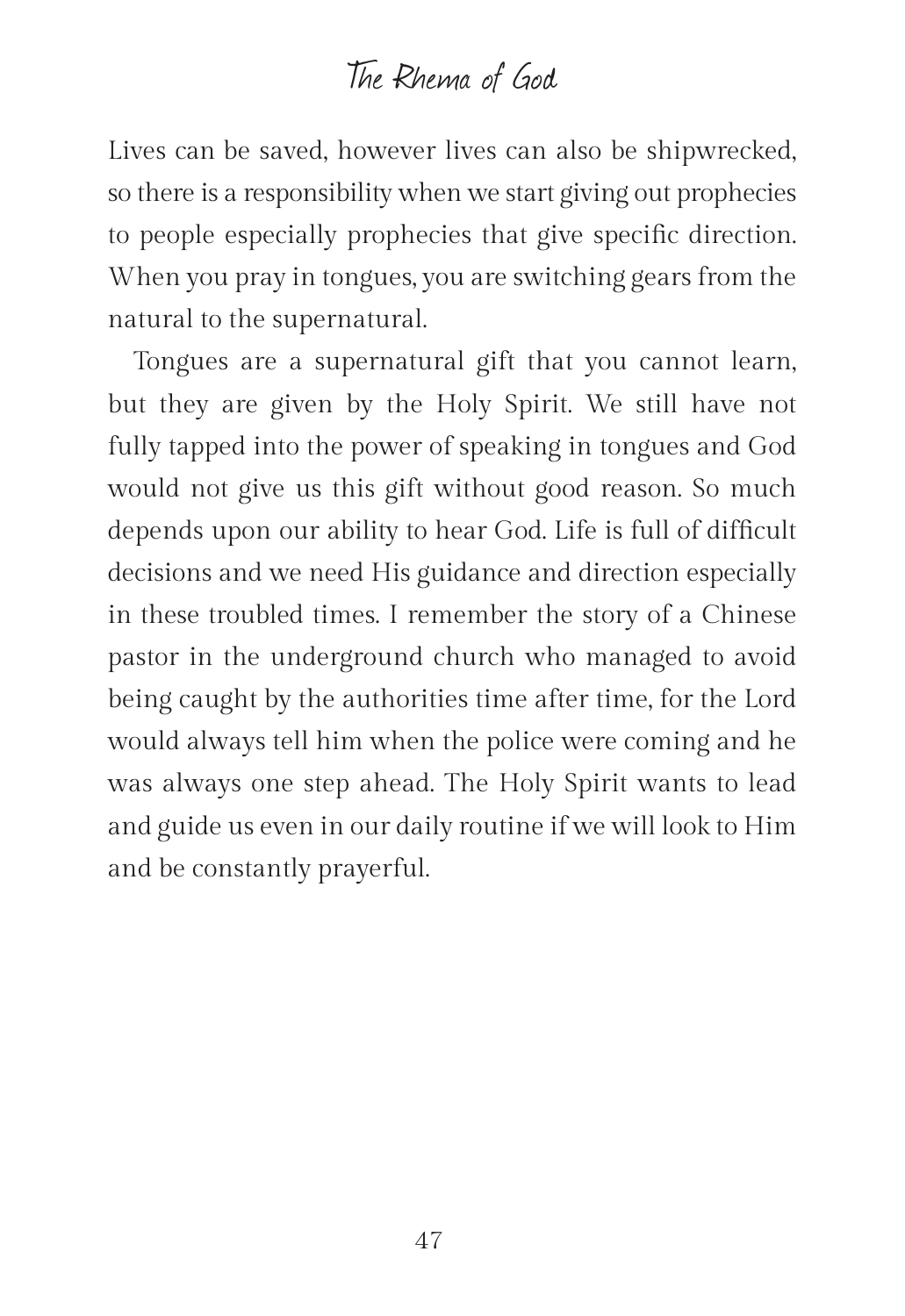8

Different kinds of Prayer

Praying in tongues is just one of several different ways of praying. Over the years men and women of God have received amazing answers to prayer, birthed revivals and changed nations when they didn't even have the revelation of tongues. The Holy Spirit indwells us all at the New Birth experience (the Bible teaches us that we are the temple of the Holy Spirit), but praying in tongues comes only when the Holy Spirit comes to completely fill or immerse a person and He endues them with power (Acts 1:8, Acts 2:4).

This subject has created much controversy and dissension amongst believers, but the thing to remember is that we are all members of the body of Christ whether we are baptized in the Spirit or not. When we see Jesus he will straighten out all our theology! For many years some Christians have denied this 'second' experience with the Holy Spirit, but now Anglicans, Catholics, Baptists and others are joining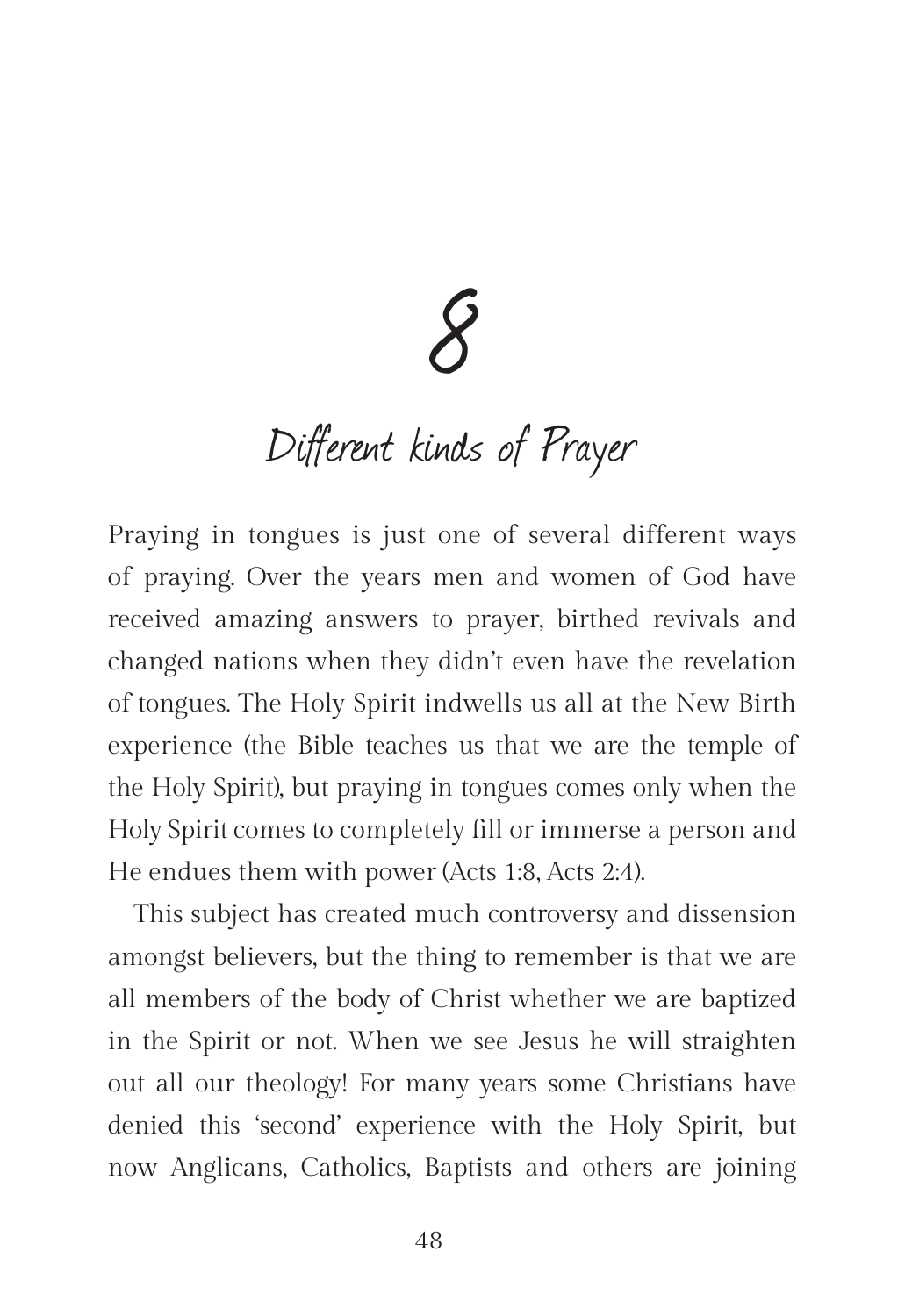Pentecostals in the prayer for the Holy Spirit baptism. "I will pray with the Spirit and I will pray with the understanding" wrote the Apostle Paul in 1 Corinthians 14:15, and so God will move upon prayers in both known and unknown languages.

Most of our prayers are prayers of petition where we are asking God to intervene in some way. This kind of prayer includes long and short prayers for situations and for people. Sometimes when we hear of someone experiencing difficulty or distress we don't have the time or energy to pray a long time for them. We should never underestimate the power of a short, heart-felt prayer especially in emergency situations.

### The Power of Praise

The second kind of prayer is the prayer of praise and worship. When they were in prison, the Apostle Paul and Silas prayed and praised the Lord so loudly that the other prisoners heard them (Acts 16:25). I always say when nothing seems to work, try praising God. When we praise and magnify God, it helps us to take our eyes off our troubles and we start looking to God for the answer.

Therfore by Him let us continually offer the sacrifice of praise to God, that is, the fruit of our lips, giving thanks to His name. Hebrews 13:15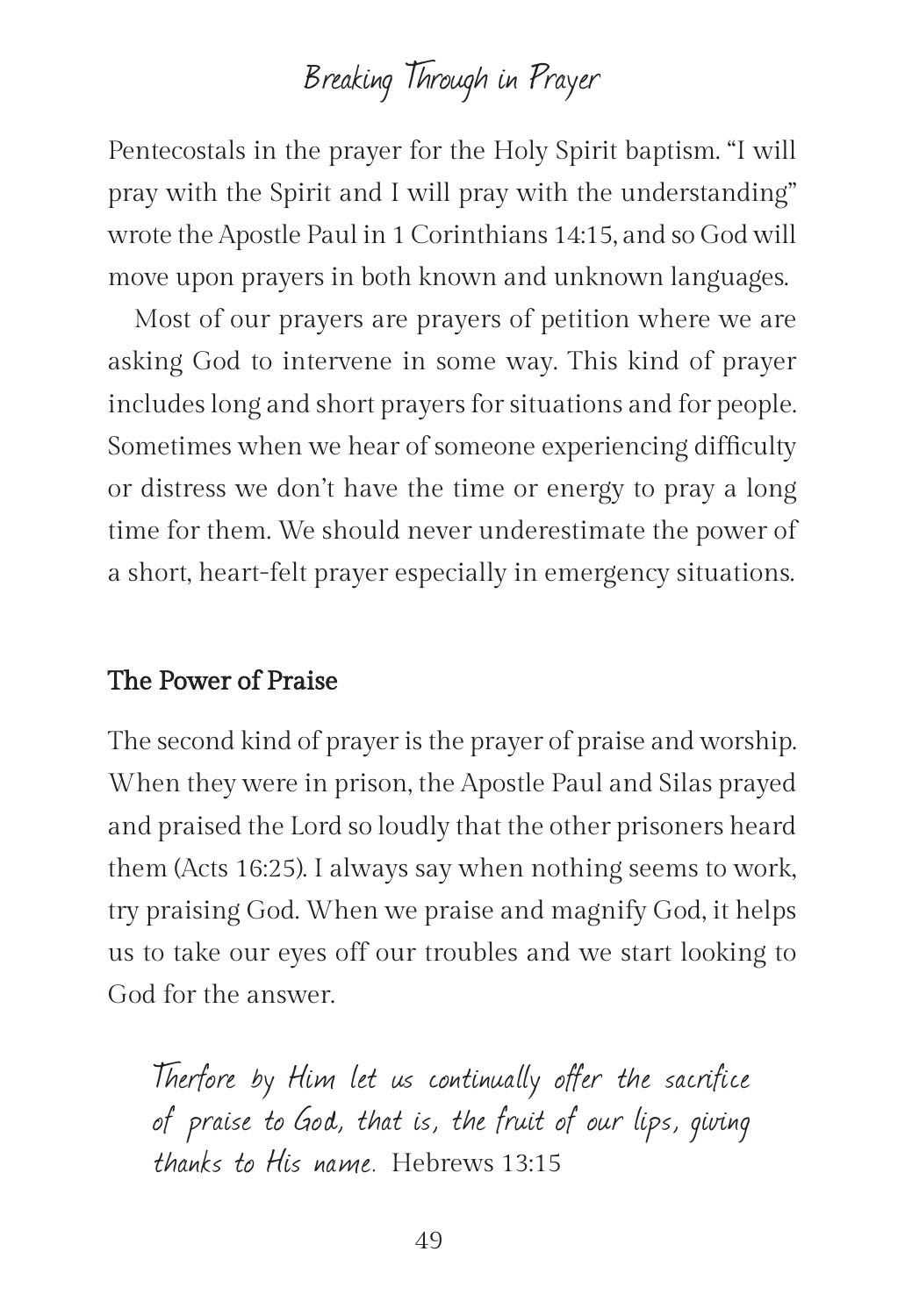### Different kinds of Prayer

Faith will rise in our hearts as we exalt the Lord over our challenges. Someone said you can't worry and be anxious and praise God at the same time. The best antidote for worry and anxiety is praise! In 2 Chronicles 20:22, as the children of Israel praised the Lord, there was confusion in the enemy's camp and they killed each other. The enemy is confused when we praise God in the midst of our problems and praise declares that we are looking to God for the solution.

Praise can be a real sacrifice in the midst of a severe trial and yet there is great power in praise. King David won many battles because he was a great man of praise and you only have to look at the Psalms to see that, for he wrote many of them. We see in the Lord's Prayer (Matthew 6:9) that Jesus starts and ends this prayer with praise and this should be a model for our own prayer life.

The third type of prayer is the prayer of agreement (Matthew 18:19). If two or three shall agree concerning anything they ask, God will move on their behalf. Why this is so I can't tell, but there is power in unity. We are the body of Christ and the hand cannot say to the foot I have no need for you and so when we come together in agreement, God blesses us. However where there is strife and discord, the enemy manifests every evil work. A house divided cannot stand but a threefold cord is not easily broken (Ecclesiastes 4:12), which implies that when we join together in one accord there is more spiritual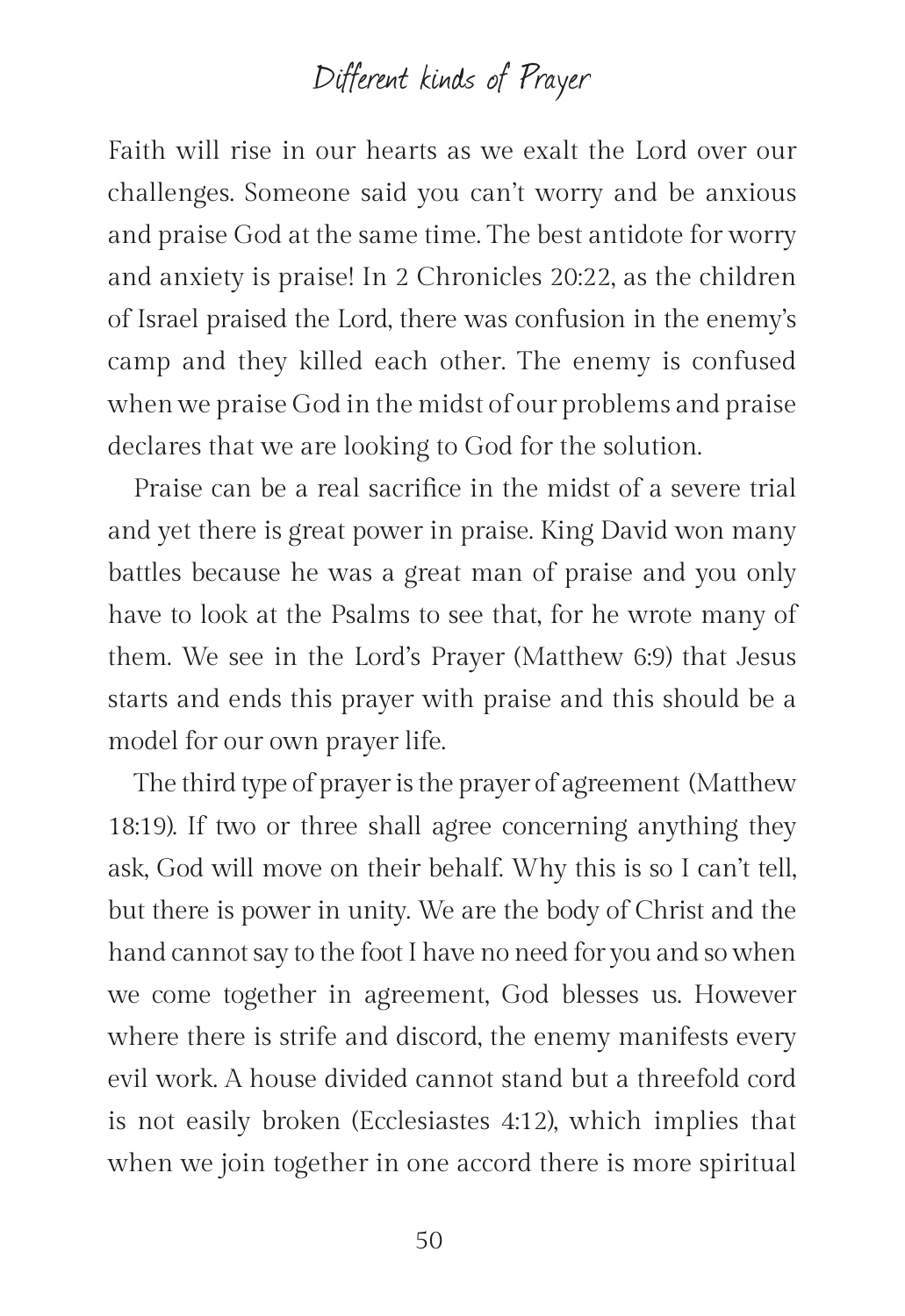strength and the enemy can be shifted more easily than praying on our own.

### Believing Prayer

The fourth kind of prayer is the prayer of faith.

Therefore I say to you, whatever things you ask when you pray, believe that you receive them, and you will have them. Mark 11:24

It's what I call 'believing prayer'. This is simply expecting and having confidence that the answer will manifest. This type of prayer seems easy to pray but for many people they can pray this prayer and then worry through the whole time of waiting!

When we add worry to our prayer it is not a prayer of faith but it becomes a desperate prayer of hope. When we pray in faith believing, there is rest in our soul and we can patiently wait for the answer to manifest. For me, I prefer to intercede in tongues for a while, and when I sense I have broken through in the Spirit, I pray the prayer of faith and reach out by faith to receive. There is a time to keep praying, but there is also a time to stop and receive by faith and praise God with thanksgiving until the answer manifests.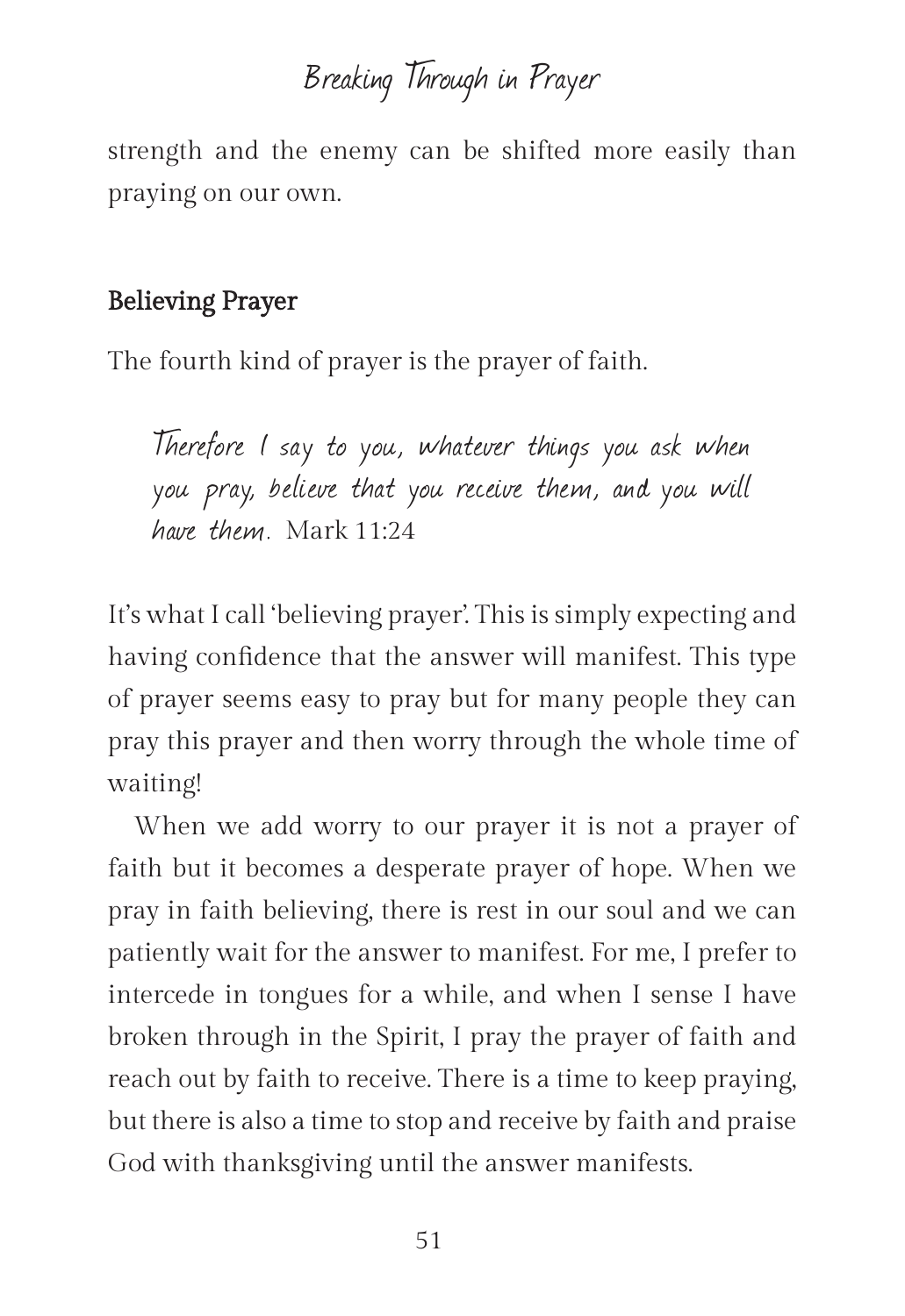### Different kinds of Prayer

The prayer of command is also a prayer of faith  $-$  this is the prayer that speaks to the mountains (Mark 11:23) in our lives and the lives of others. This is the prayer that the Apostles Peter and John prayed when they commanded the lame man to rise up and walk in Acts 3:6. It is also the prayer we need to use to take authority in the realm of the spirit.

And these signs will follow those who believe: In My Name they will cast out demons... Mark 16:17

Many times after we have interceded in tongues we will take authority over every evil force, binding it up or casting it out so that it ceases from operating (Matthew 16:19, Luke 10:9). As you can see, different forms of prayer can be involved concerning the same situation. We are only separating them for the purpose of teaching and illustration.

#### 'If it be Thy will'

The fifth type of prayer is the prayer of consecration and dedication.

For I have come down from heaven, not to do My own will, but the will of Him who sent Me. John 6:38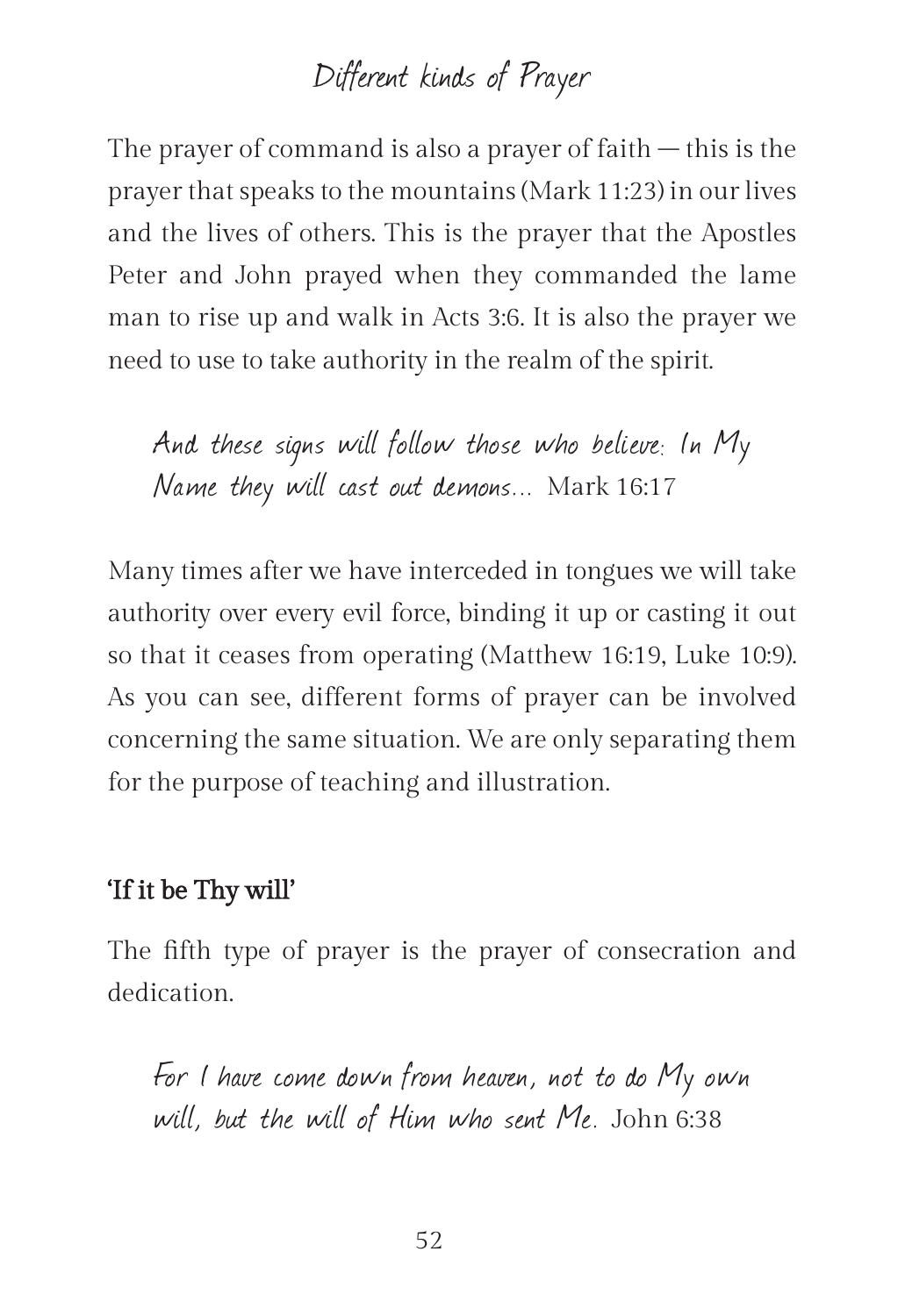Jesus prayed this prayer in the garden of Gethsemane. Jesus did not want to go to the cross and bear the weight of the sin of the world and He prayed to God the Father to let this cup pass from Him, but then Jesus said, "Not my will but Thy will be done," (Luke 22:42). Over the years people have misused this prayer and attributed everything that happens, good or bad, to the will of God. This has been especially so in the area of healing, and people who have not correctly interpreted the Bible have prayed, "Lord if it's your will, heal so and so." And this is contrary to God's Word. Even if it is our time to die and be with Jesus we don't have to die sick and in  $\gamma$  pain — we can just depart in peace.

Jesus came to give us life and more abundant life. It is always God's will to heal, for He is the great Healer but because we do not see everyone healed we have come up with a neat solution and said, "Perhaps it was not God's will." Jesus revealed the perfect will of the Father in His earthly ministry when He healed all that came to Him and turned no-one away.

So how does the prayer of dedication work? Well suppose you sense to go to a particular country to be a missionary and there is a lot of opposition, you can pray, "Lord if it's Your will, open the door, or provide the finance or visa. If it's not Your will, then close every door," and so to pray this prayer is appropriate.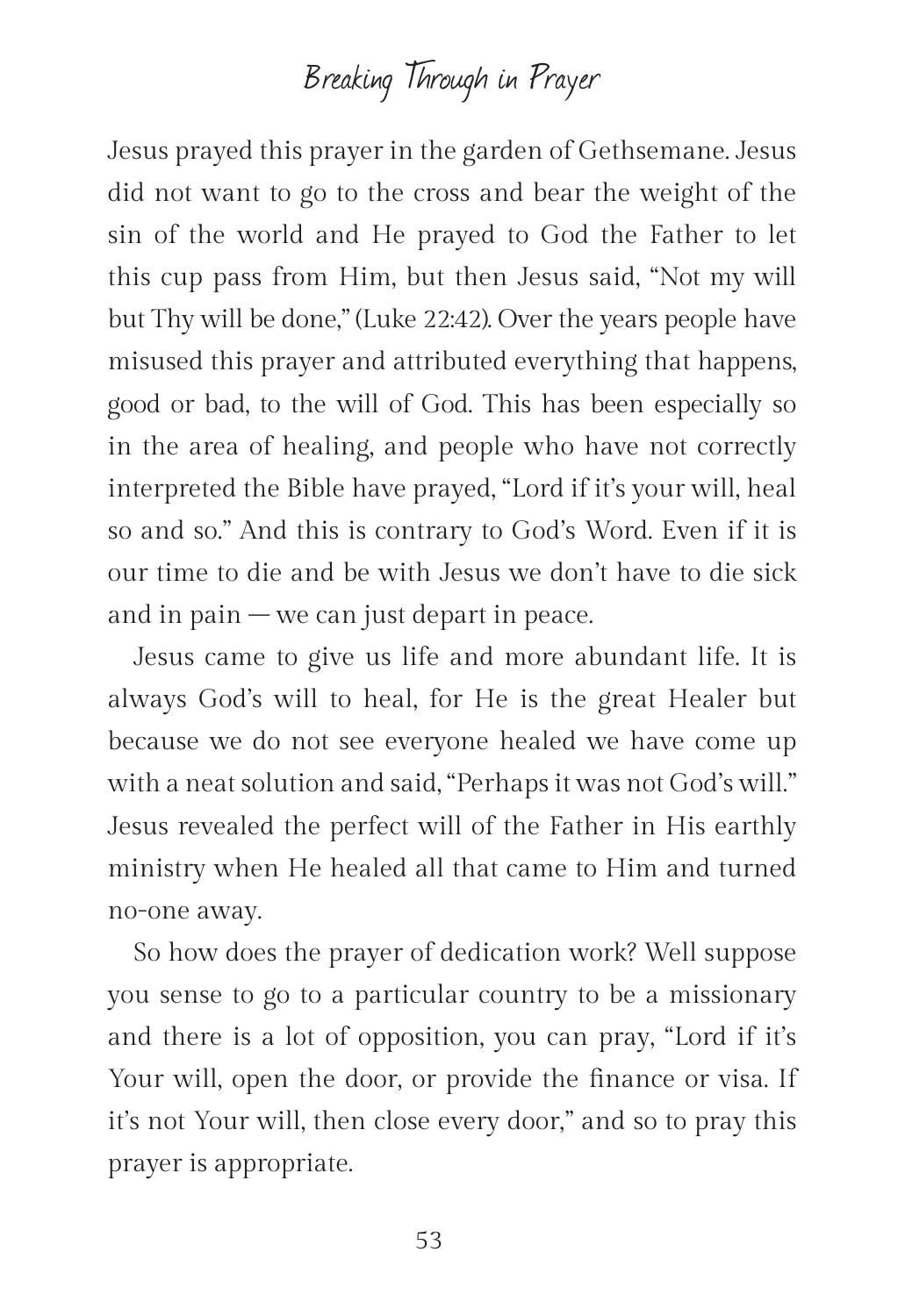### Different kinds of Prayer

For as many as are led by the Spirit of God, these are the sons of God. Romans 8:14

Beware however of walking through every open door  $-\text{our}$ greatest guide to following God's will must be the inner witness in our hearts given by the Holy Spirit. Also when it comes to choosing a job, spouse, and any specific area not covered in God's Word. 'If it be Thy will' should not be used when the will of God is known especially regarding salvation, healing or provision. Because God declares Himself to be Jehovah (Yahweh) Jireh (the Lord is my Provider – the will of God is known for He cares for us and wants to take care of us. The exact manner of His provision is not known, but we can expect Him to meet all our needs. This prayer has probably been the most misused prayer I reckon in many denominations.

There are other kinds of prayer of course, such as the prayer of commitment where we cast our cares on the Lord, and the prayer of communion with the Lord - just being quiet and still in His presence and having fellowship with the Holy Spirit. Personally, I usually wait on the Lord quietly for twenty minutes to one hour daily depending on my schedule. As we wait on the Lord we get refreshed, renewed and we are able to hear God's still, small voice. It's difficult to hear His voice when our minds are full of cares and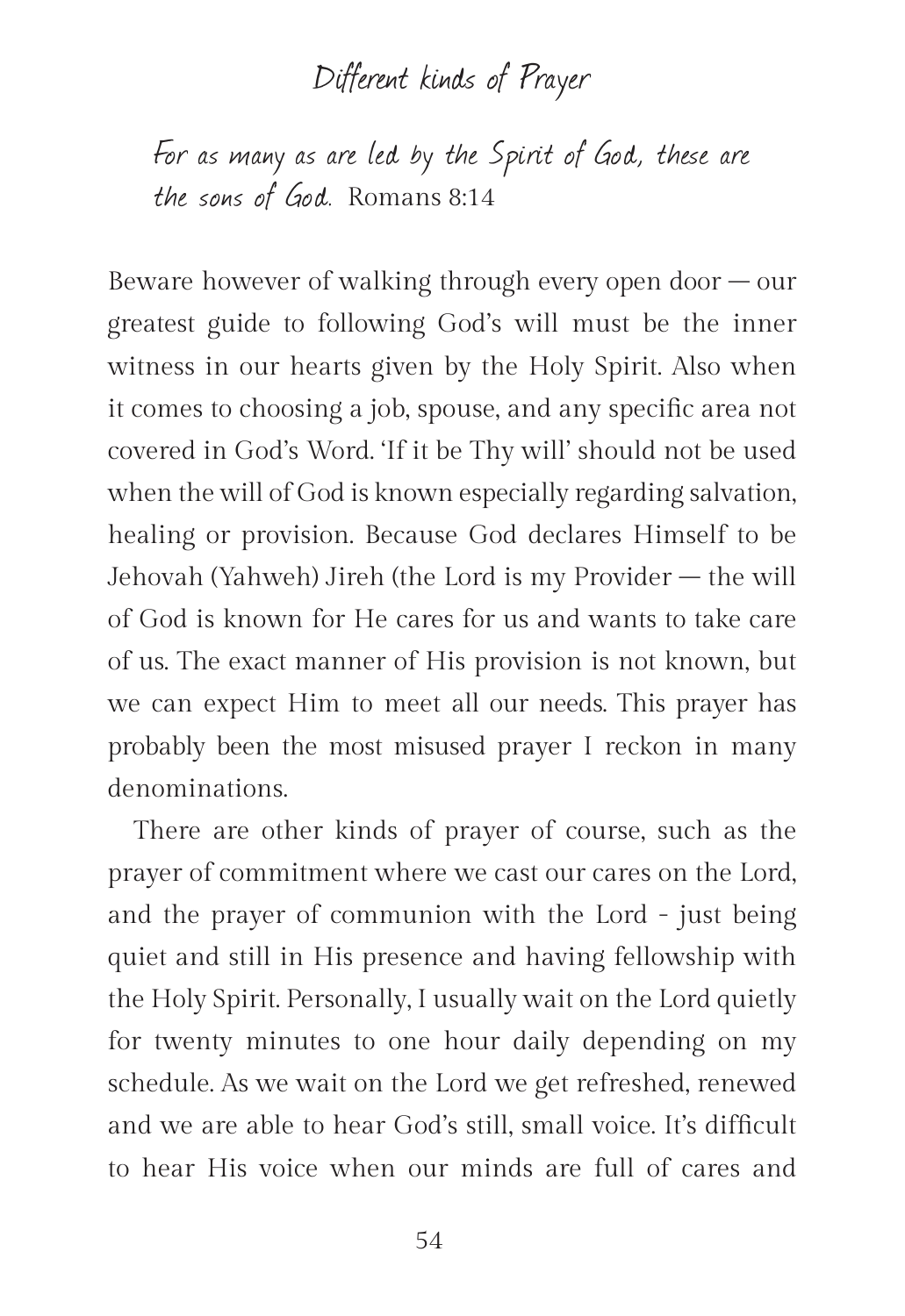Breaking Through in Prayer

worldly matters.

To conclude, we can see that though there are different kinds of prayer, they do work together at some point and we can combine different ways of praying at the same time.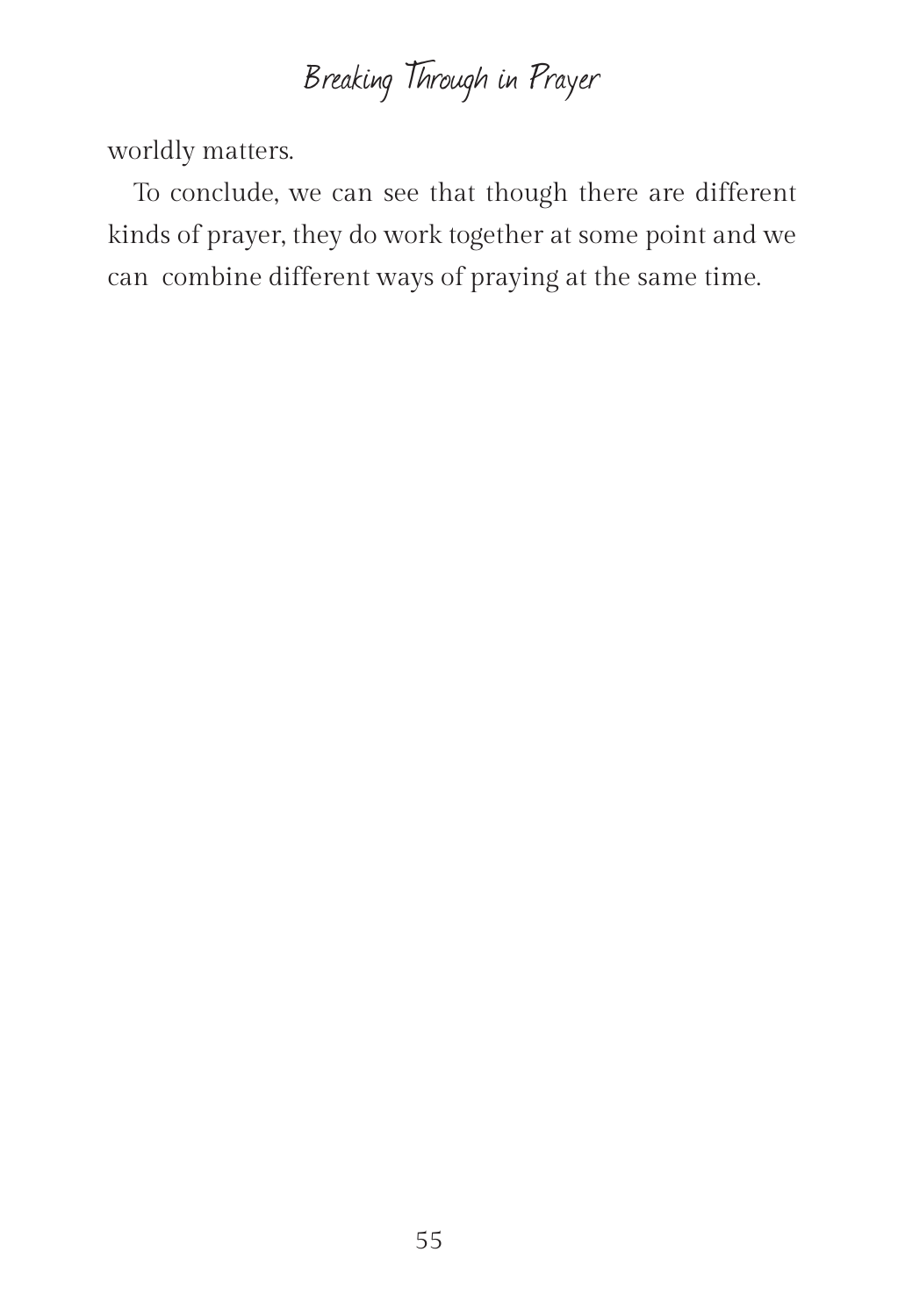9

# Pray the Answer

Listening to people pray over the years I've noticed how some believers tell God about their problems when they should be reminding God of His promises. We have been given many promises in His Word and these are what we should pray. We say, 'God I am sick,' over and over again, but this is not what is going to bring us the desired result. Instead we ought to pray, 'Thank you Lord, by the stripes of Jesus I am healed!'

God watches over His word to perform it (Jeremiah 1:12) and His Word will not return to Him void (without fruit – Isaiah 55:11). Constantly people complain and moan about their problems and sometimes this is quite understandable as no-one likes going through stuff, but at the end of the day let's pray God's promises and begin to rebuke the enemy and he will flee. Some Christians don't understand that we are in a war and God is not our problem, it's the devil (or our own foolishness) behind every difficulty we face. If we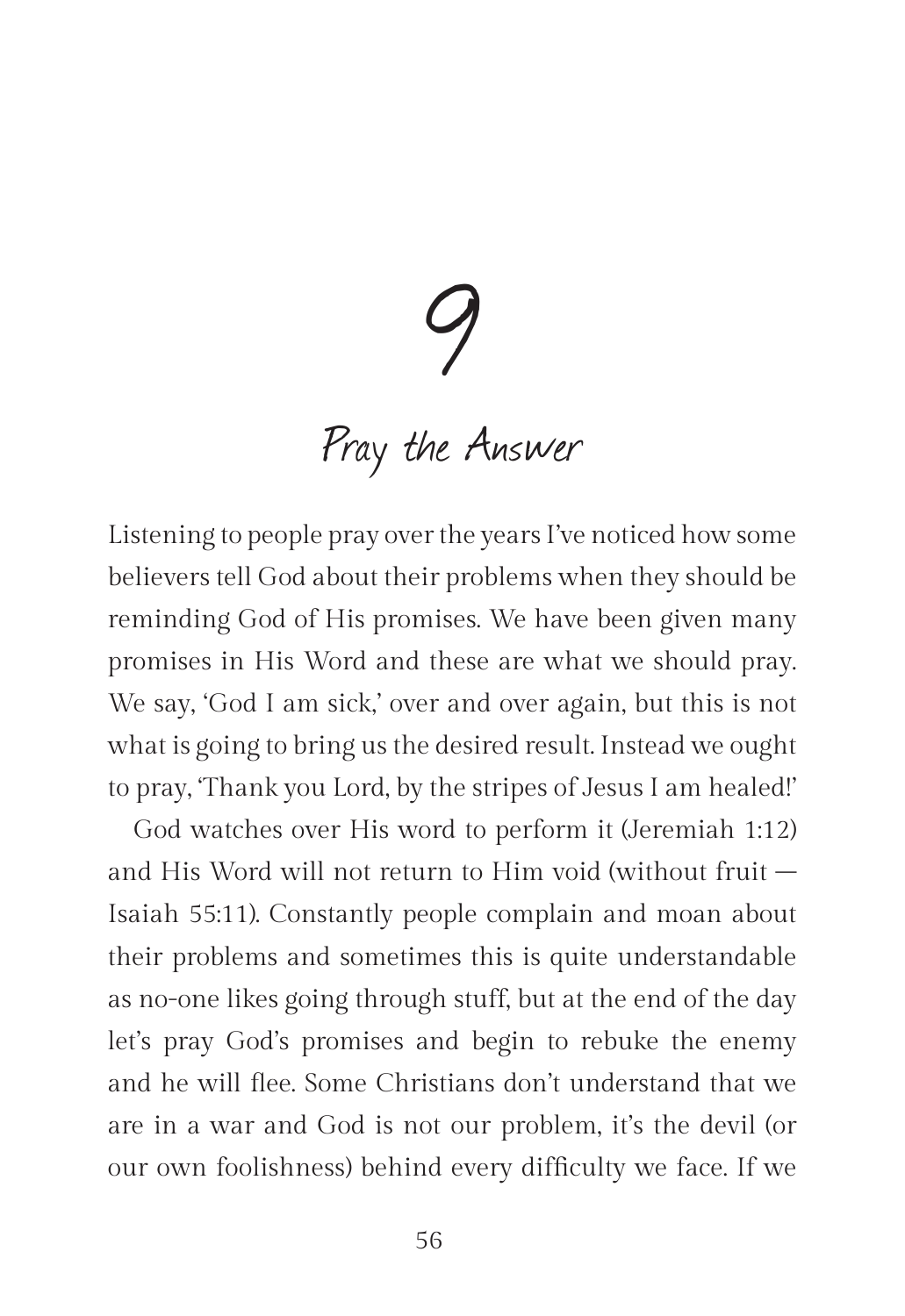keep on moaning and praying the problem, it only makes it bigger, but if we pray God's promises and magnify God, the mountain is going to shrink in our minds. God knows all about our tests and trials, and yes, we should at first bring things to His attention, but we cannot keep on doing that. God hears us the first time and most definitely the second and third time but at some point we need to find His promise regarding that situation.

If it is sickness we are facing then we find Isaiah 53:4-5 or 1 Peter 2:24, which describes vividly how Jesus paid the price to purchase our healing and we begin to claim our healing and to resist the sickness or the pain. When I say 'claim' our healing, I am not talking about being arrogant, but rather agreeing with God's word on the subject.

For He Himself has said, "I will never leave you nor forsake you." So we may boldy say: "The Lord is my helper; I will not fear. What can man do to me?" Hebrews 13:5-6

If He has said it we can also say it. Just because Jesus paid the price does not mean it will fall on us automatically like ripe cherries, but we have to fight for it and we can only fight for it if we know God's Word. We need to know His Word, believe it and learn to appropriate what Jesus paid for. It's not easy when our pain or sickness is severe but with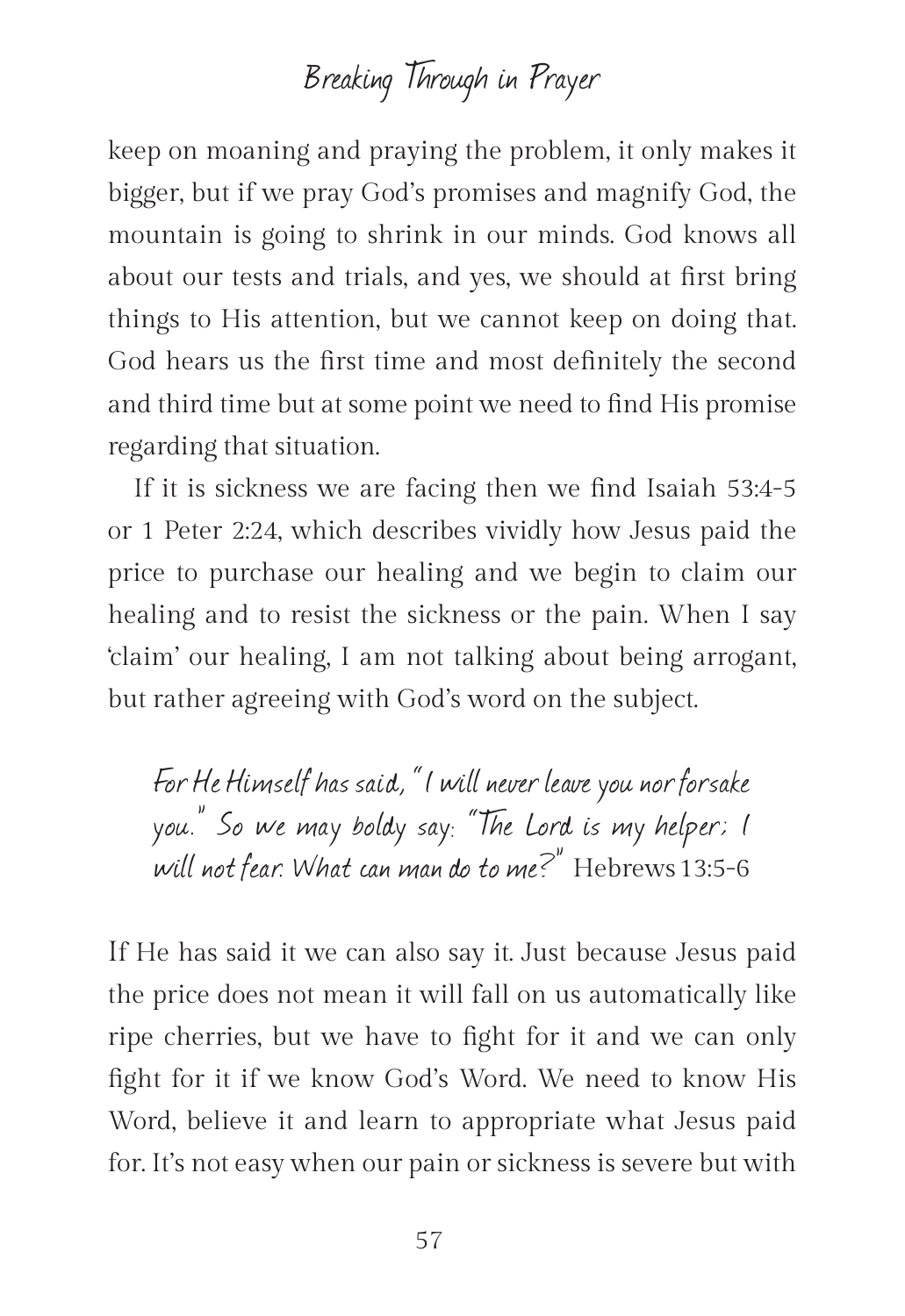### Pray the Answer

faith and patience we can win (Hebrews 6:12). Usually the promises of God do not manifest instantly and sometimes we will go through periods of doubt and discouragement before the light dawns.

#### God's Word cannot fail

We may not win every battle, and some faithful Christian brothers and sisters have died believing God's word, and yet His Word is still the same — "By His stripes we were healed!" Past tense! A done deal! Jesus healed us on the cross and He is not coming down from heaven to do it for us again for it was finished on the cross. Whatever the problem, we need to know what God has to say about it and pray His promises constantly. We may fail, but God's word cannot fail. Of course, if you are not taught this truth in your church then it's going to be much harder.

If the leaders don't know this truth, then the sheep will be at the mercy of the devil and in the end are confused and blame God for the lack of answers! Praying the answer in the midst of our trials and temptations is not effortless and there are no easy answers, but God's word is true and will stand the test of time. We are who God says we are, and not what our in-laws or neighbors say we are, e.g. Romans 8:37 declares that we are more than conquerors in Christ! Now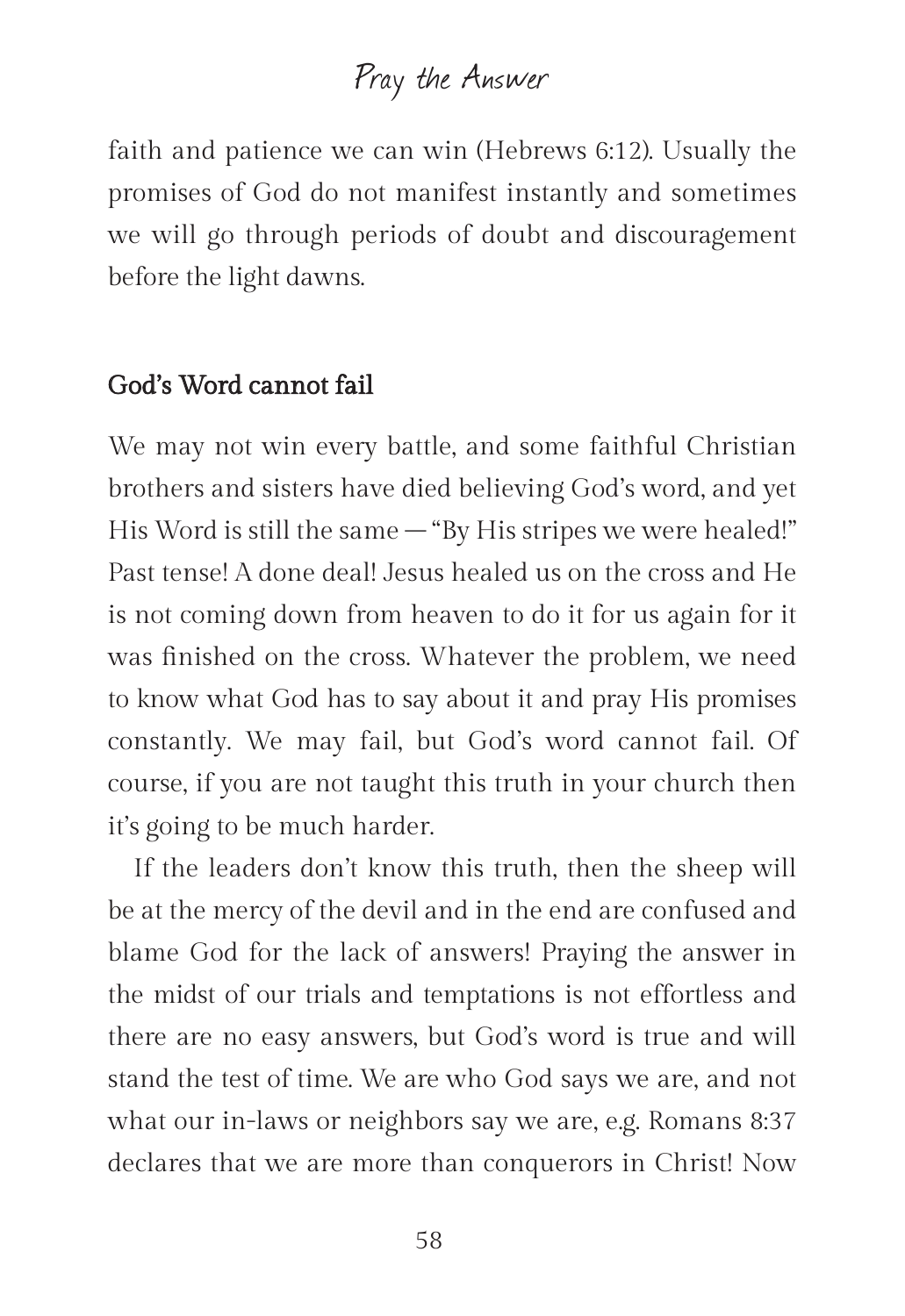we may not look like 'more than conquerors' but that's what God says about those who are His children. It also says, 'we can do all things through Christ who strengthens us,' and we have what God says we have, e.g. we are blessed with every spiritual blessing and the blessing of Abraham belongs to us. If we simply go by what we feel and see in the natural realm then we are going to lose.

These last days are dangerous times to live. We have the threat of serious disease, terrorism, accidents and all manner of evil. Instead of succumbing to fear and insecurity we can pray Psalm 91 daily, making it personal by putting our names and the names of our loved ones in the prayer – 'Thank you Lord that we dwell in the secret place of the Most High and we abide under the shadow of the Almighty. We will say of You Lord, "You are our refuge and our fortress: our God, in You we will trust." Surely you will deliver us….' And so on.

We must learn to stand on His Word, which means we need to know what the scriptures say, and not listen to teachers who dilute them! As we meditate upon His promises, His Word begins to take root in our hearts and eventually it will produce the desired results, but this takes time. Just as a seed planted in the ground takes time to grow into a plant, so it is with the Word of God in our hearts. Modern life is instant, especially with social media and instant communication, but the things of God take time, like nature. Keep praying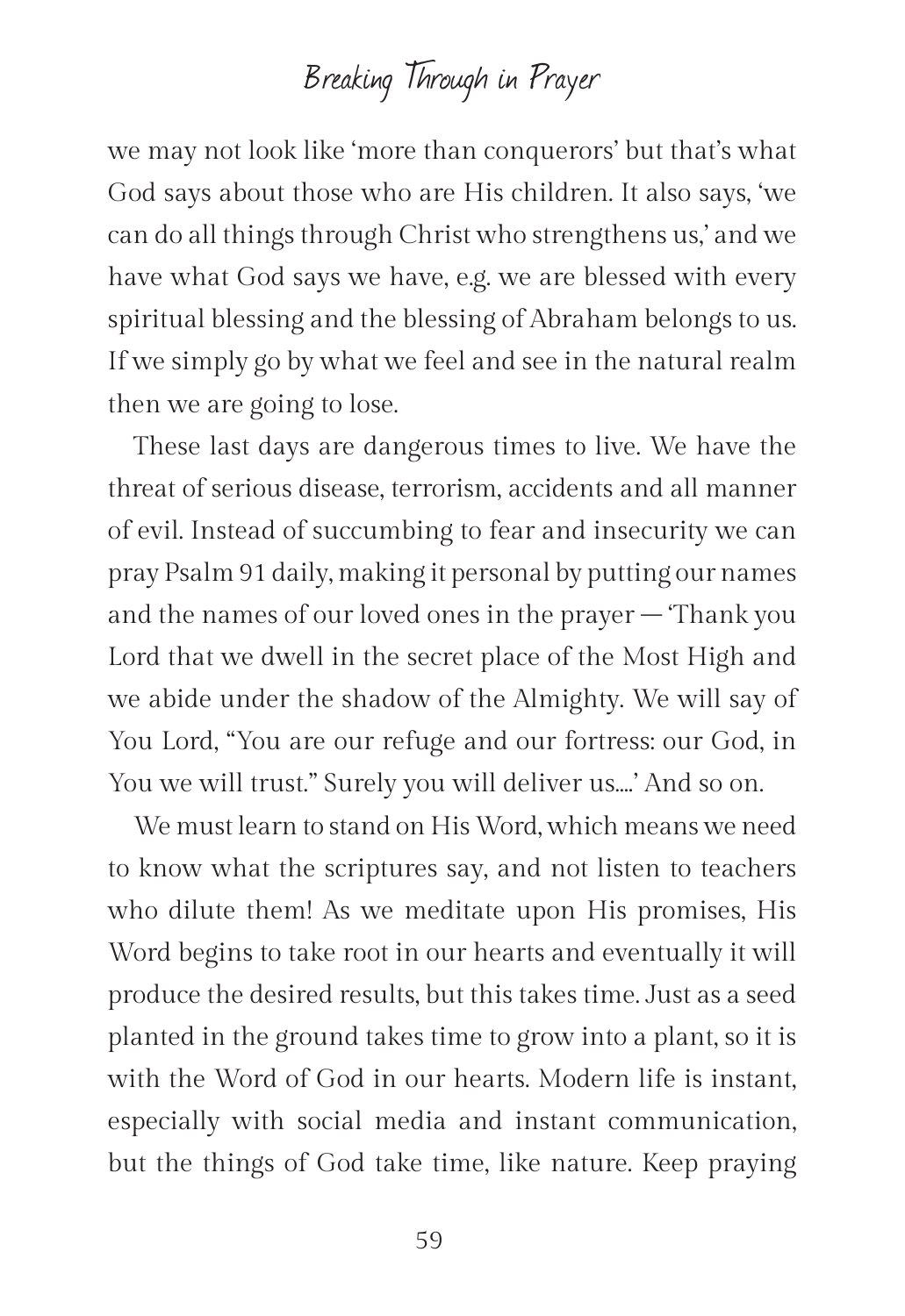### Pray the Answer

God's word and in due season you will reap. It's easy to talk about your problems and we all need a dose of sympathy at times, yet it's only faith in God's promises that gets the job done.

Of course we need to be sensitive, and not simply quote the bible to hurting people, but be led by the Holy Spirit always! The Spirit of God never condemns but always encourages. God knows about our troubles before we go to Him and He has made provision even before we were born. That is why we can look to His promises and steadfastly pray them, whilst refusing to look at our mountains whatever they might be! Certainly in our journey of faith we will have many highs and lows, but the Lord knows it all. We may lose some battles but the war was won at Calvary. Amen!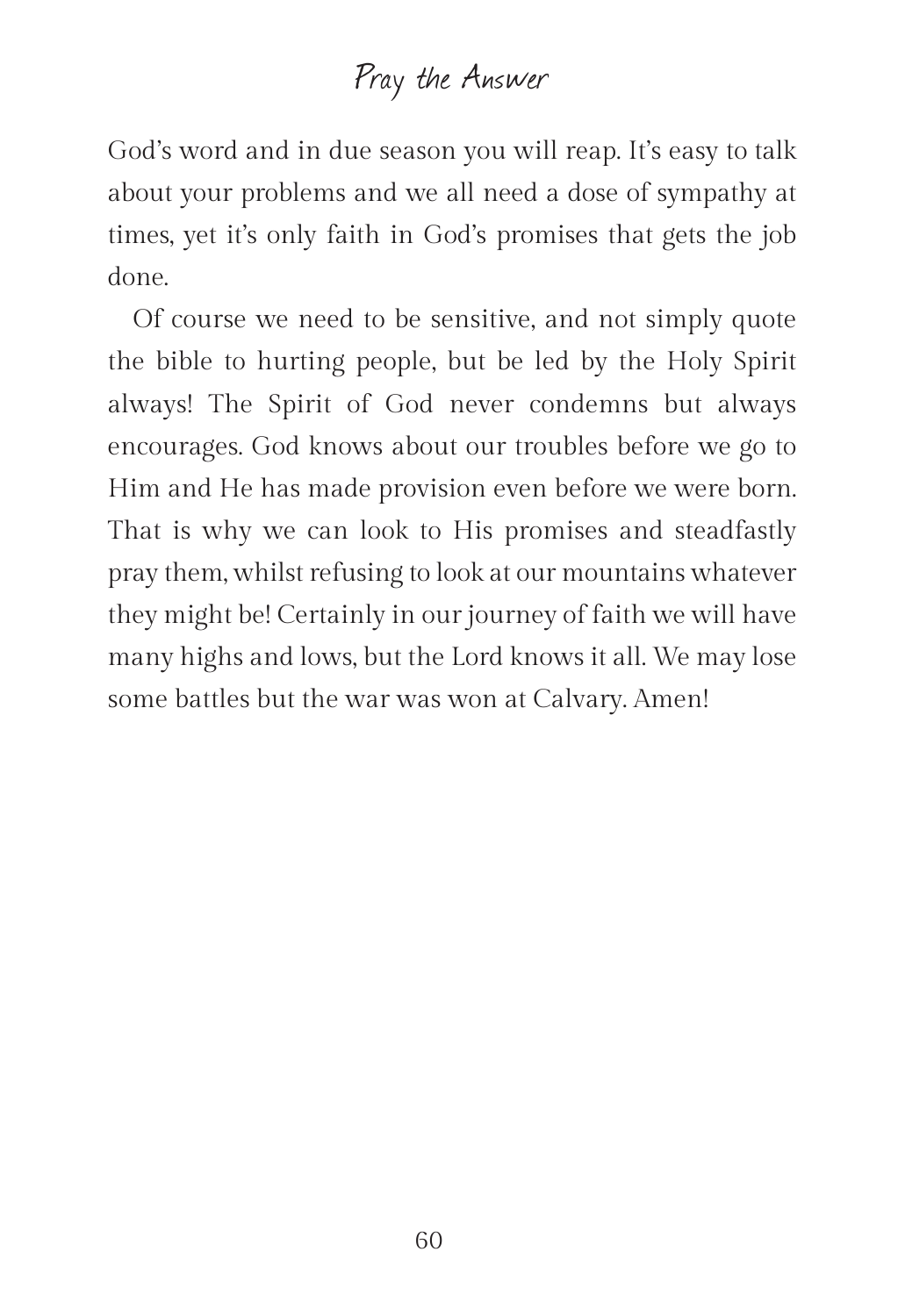# 10 Let go and let God

One of the best lessons I've learnt in prayer is letting go of my problems to God. I never knew of this, until I heard a message by Dr. Yonggi Cho of Korea, entitled 'Entering His Rest'. God has given us rest in Christ for the Bible says,

Come to me, all you who are weak and heavy laden, and I will give you rest. Matthew 11:28

Jesus is the great burden bearer, and yet we see so many Christians carrying the heavy load of life's problems on their backs, instead of releasing those burdens to God. You see God only really intervenes when we come to the end of ourselves in our natural strength. This is how some of us have come to Christ. We were tired and weary of life and its challenges, and we came to the end of ourselves, then Jesus came into our lives. Suddenly life became happy and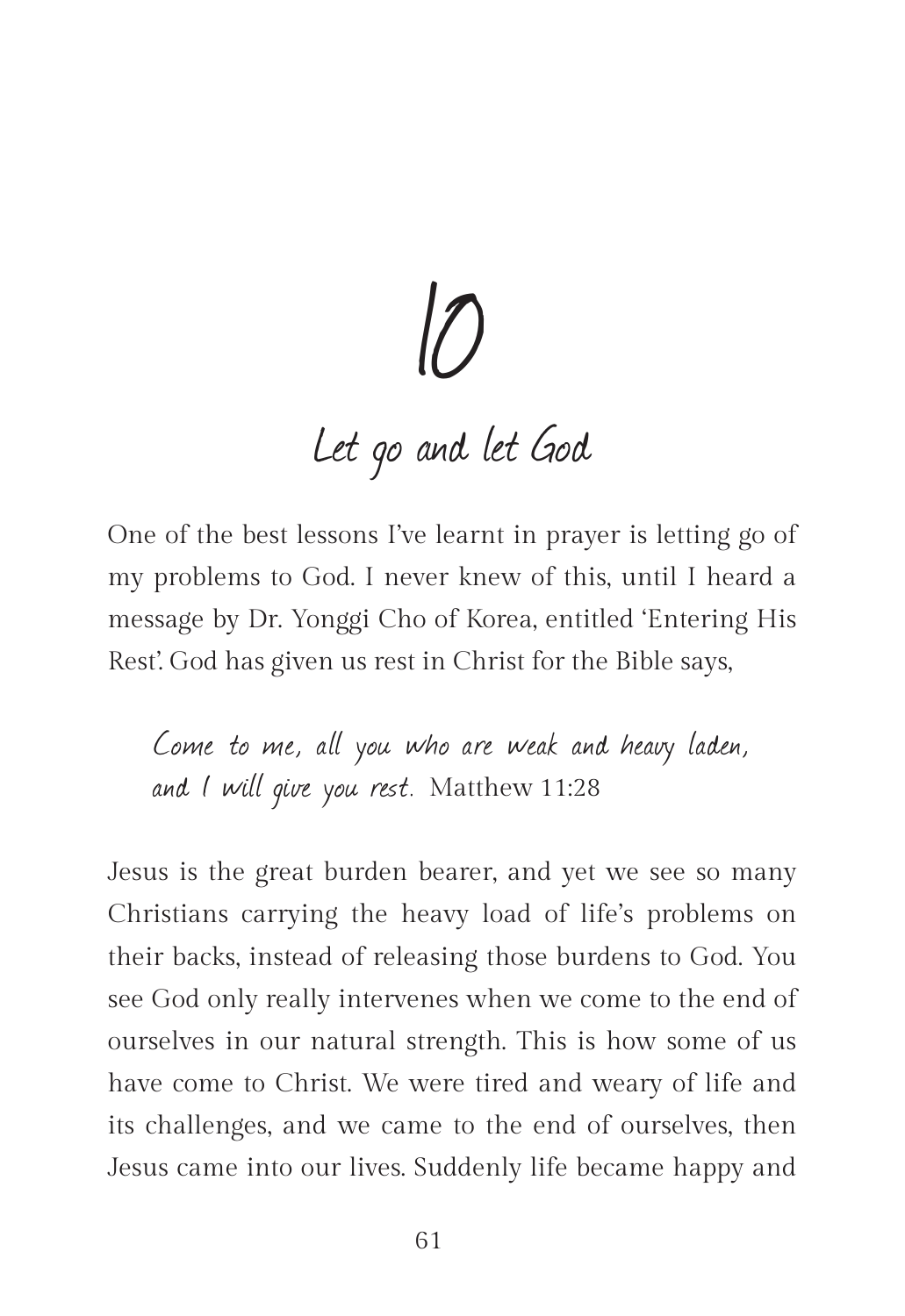beautiful again, but then slowly we started taking back the burdens we gave to Jesus, and started living again in our own strength. Notice how new Christians are happy and carefree but the older Christians look tired and worn out. I was told to wait until the honeymoon period was over and I too would become like them, tired and weary. 1 Peter 5:7 says,

Casting all your care upon Him, for He cares for you.

I believe God wants us to stay happy and carefree for the rest of our days, if we can only keep giving our troubles to Him, and leaving Him to sort them out. It doesn't mean we are to be negligent of our duties and irresponsible, but it's like someone said, you have a 100lb weight on your back and you have a donkey walking by your side. Why not simply transfer the weight upon the donkey that can easily carry the load and just walk alongside the donkey. So we can walk with Jesus but let Him carry the load, as we continue life's journey by His side.

Easier said than done, but that is how God wants us to be, happy and carefree, and full of the joy of the Lord. I know of a mother who prayed for many years for her daughter who was mentally and socially challenged, for

62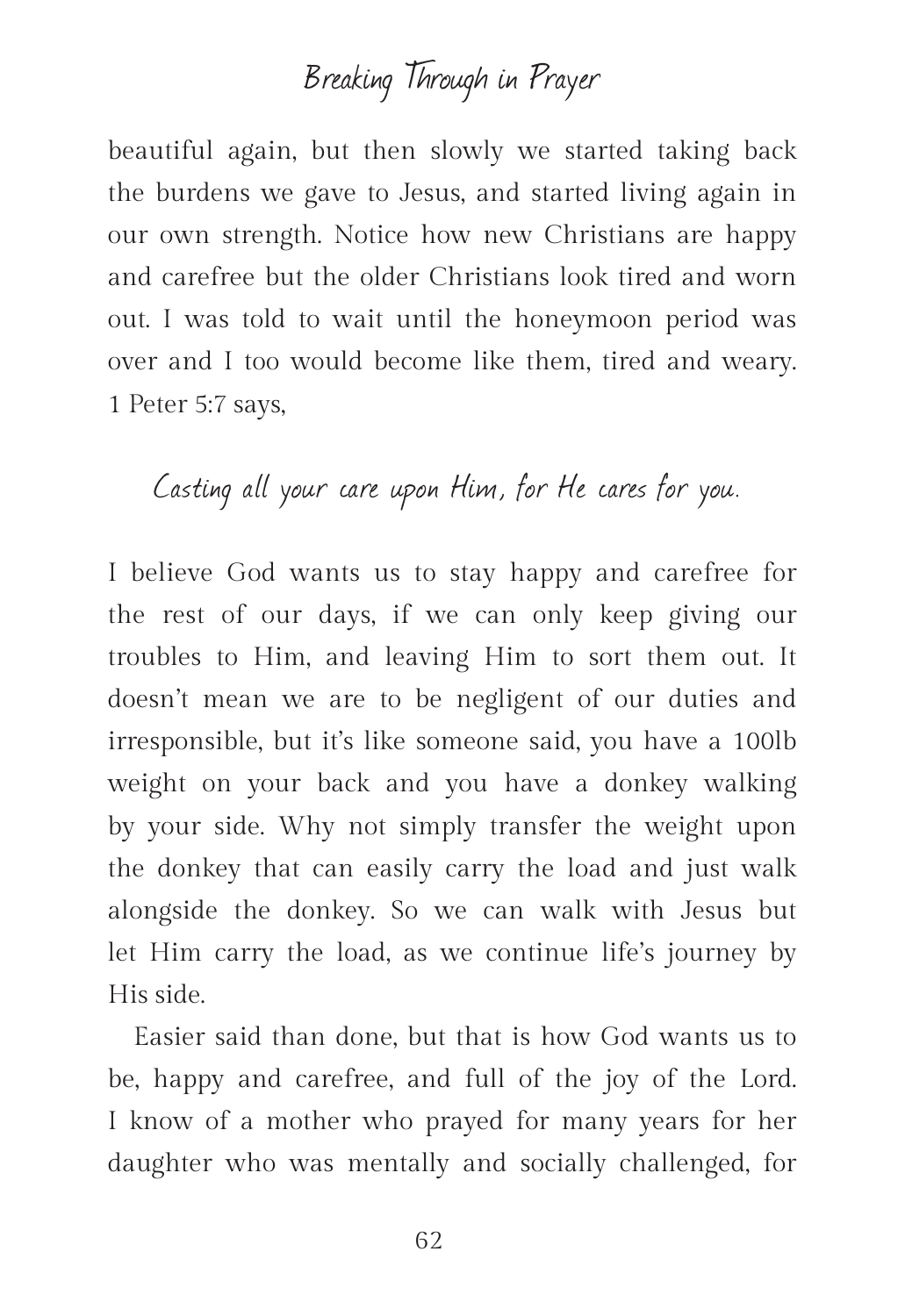### Let go and let God

she had a condition called Asperger's syndrome, a type of autism. The girl was in institutions, special schools, seeing doctors and psychiatrists and in special accommodation. Medically her situation was impossible, but the mother prayed for years. We too prayed, and all her church friends prayed for years, but there was no change in her daughter's behaviour.

She would be drunk many evenings, go off in the middle of the night, not understanding the dangers of talking to strangers because she was basically a child in her mind, even though she was twenty years old. Her poor mother grew so very tired from worrying, that in the end she told me she was just going to hand her daughter over to God.

God would have to do the worrying now, because she had come to the end of herself; she could do no more. She was prayed out and had no more strength left to worry. The first miracle happened when she surrendered her daughter to God. The first sign of change started when she stopped drinking and said that she wanted to go to college.

She enrolled in college and some wonderful changes began to take place in her behaviour. God was at work as soon as the mother gave her daughter over to Him. You see, as long as we hold onto our burdens, but are still hoping for our prayers to be effective, it does not work. Our prayers will be hindered because we still are keeping control of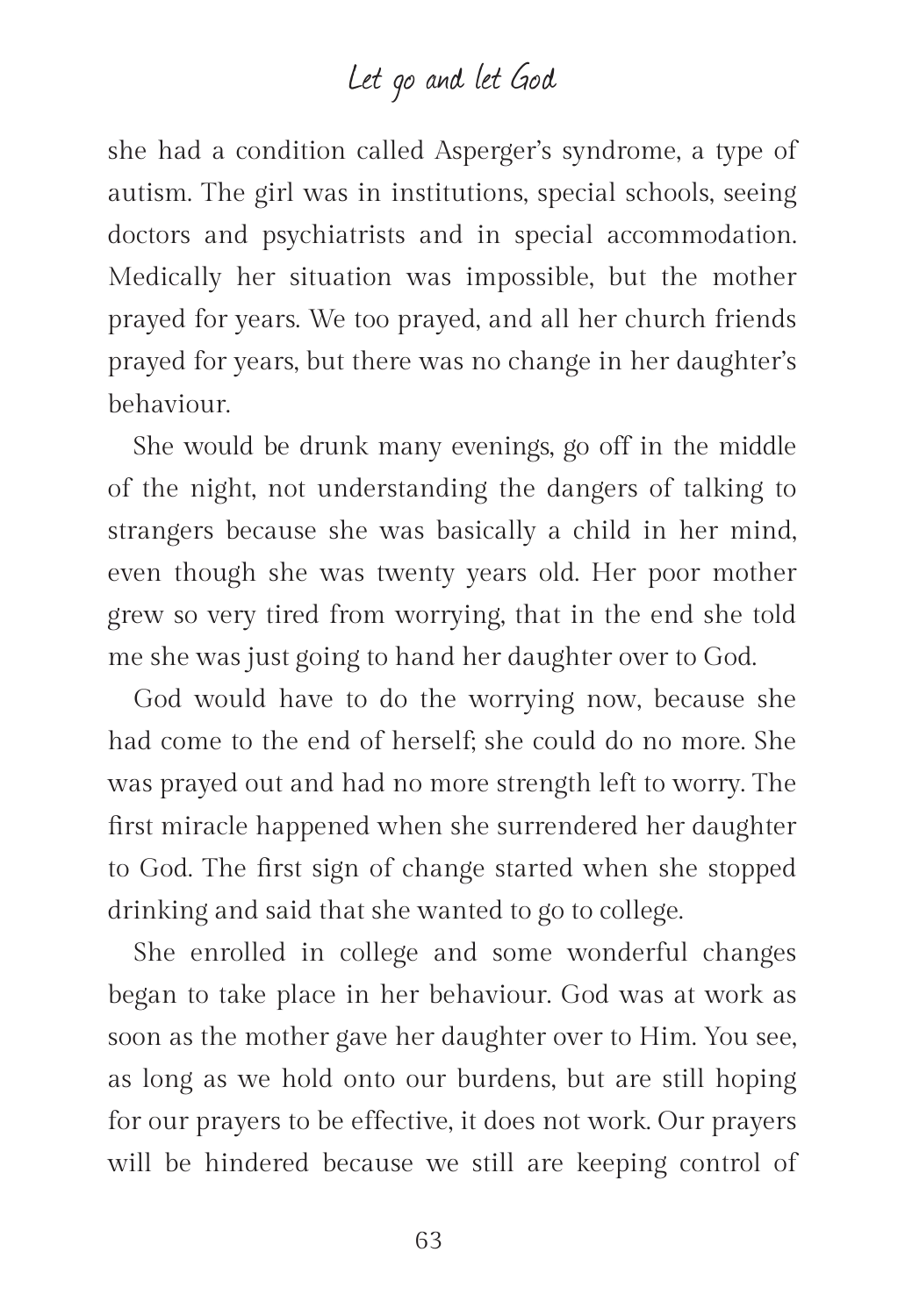our cares and concerns, but we must give them to God. He will not share His glory with just anyone, and He works in His own way. To receive help from God in answer to our prayers, we must give our difficulties over to Him. Someone said, God can't fix it if we keep hold of the problem, but if He has it and we stop meddling and getting in His way, then He can fix it.

### Trusting God

A funny story to illustrate this point (related by  $Dr Ch<sub>o</sub>$ ) — an elder of a church decided one Sunday to go to the mountain top to worship God instead of going to church, because he was bored in church. With a picnic basket he spent the whole day on the mountain praising God and fellowshipping by himself with God. Anyway, he fell asleep, and woke up to find it was pitch dark. There were no lights on the mountain and he had not decided to stay so long, so he had no torch or light of anykind. Gingerly he tried to make his way down in the dark, but he slipped and started to fall down the mountain slope. He managed to grab hold of a branch and clung on for dear life on the side of the mountain. He called out for help but there was no-one up there, so he called out to God for help. Then He heard God's voice saying to him, "Son, I am here, so let go of the branch and you will be okay." The man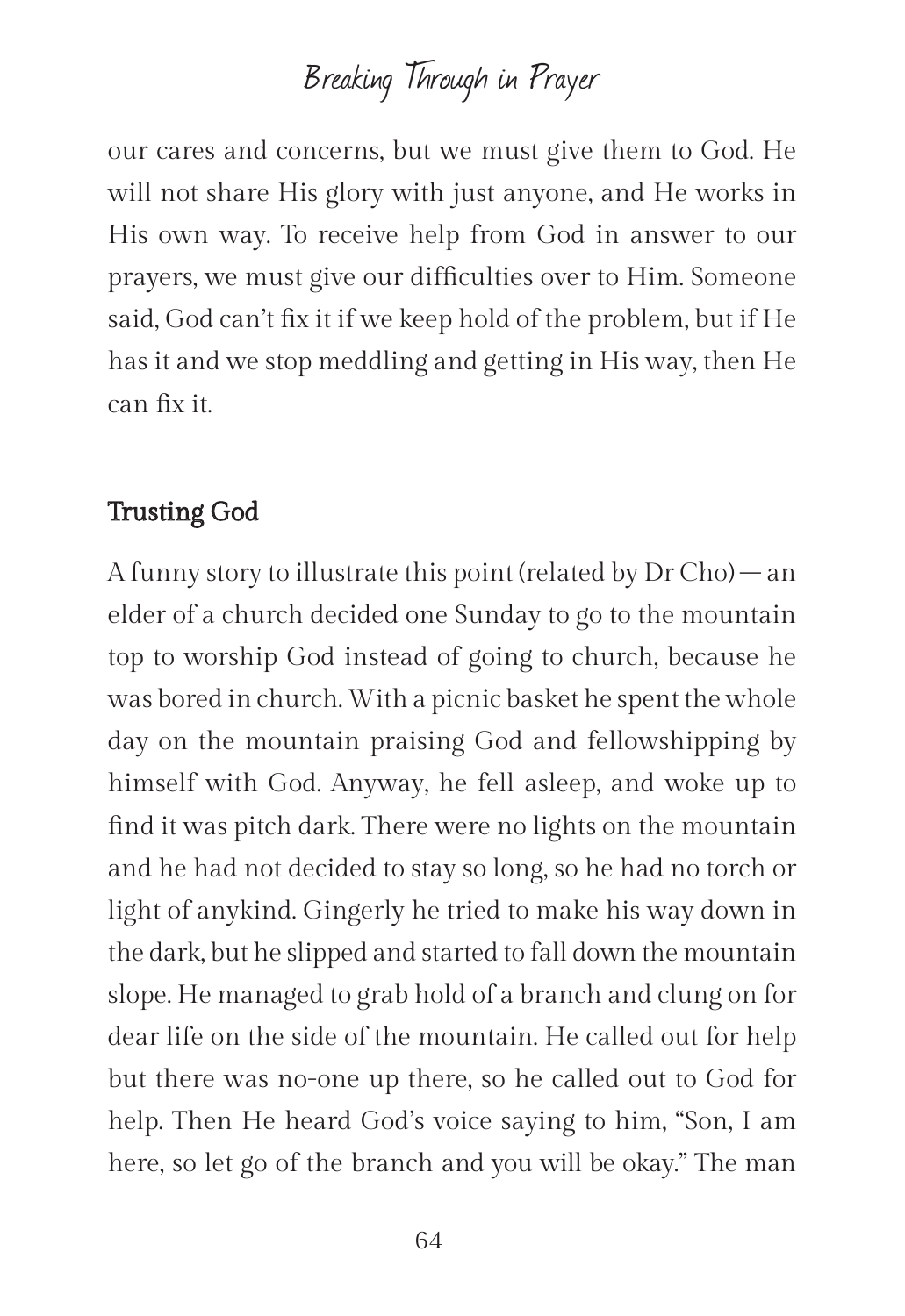### Let go and let God

replied to God saying, "If I let go of this branch, I will crash and die!" And so God said to him, "Son, do you trust me?" to which the man replied, "Of course I trust you God." Then God said, "If you trust me, let go of the branch." But the man couldn't trust God enough to let go of the branch. So he hung on and hung on and eventually with all strength gone, he had to let go. Amazingly he fell to the ground safely, because he was only a few feet above the ground!

If he could have trusted God, he would have saved himself a lot of pain and heartache. And this is how it is with us, if we can't let it go and give it to God. The reason we can't, is if God fails then we shall be in trouble, so we try to help God solve our problems. But instead we should pray and surrender our concerns to God and let Him work them out while we rest in Him. This is one of the reasons prayers are not answered, because even though we have prayed, we still worry and fret. Daily we need to give things over to Him, and yes, He may tell us to do some things which are different from what we expect. Philippians 4:6,7 says,

Be anxious for nothing, but in everything by prayer and supplication with thanksgiving, let your requests be known to God; and the peace of God, which surpasses all understanding, will guard your hearts and minds through Christ Jesus.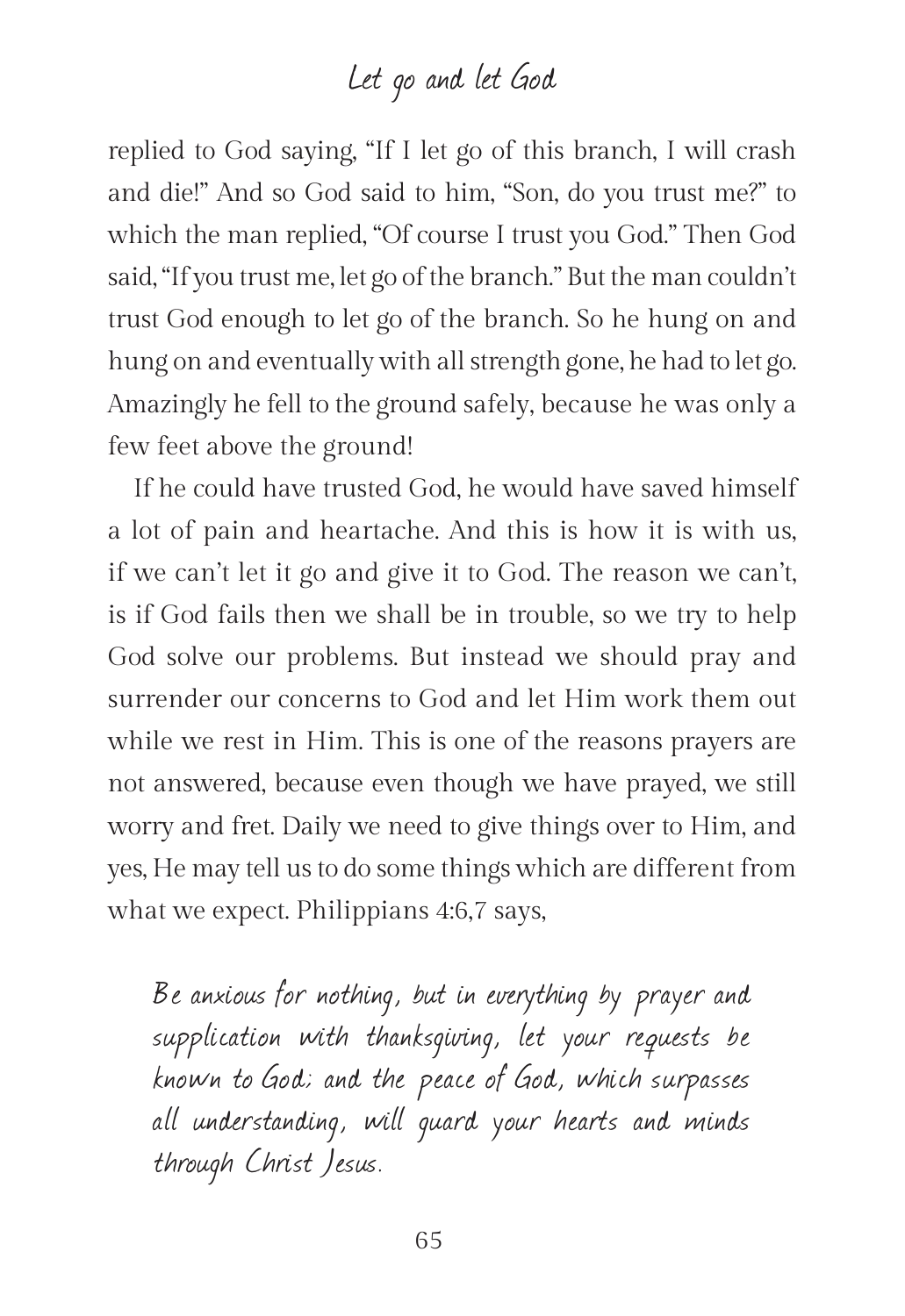We can give our burdens to God through the Holy Spirit who is our Helper and who wants to assist us and engage with us in life's journey. So yes, we must pray and seek the Lord, but in the end we are going to have to give our problems over to God, for He can solve them when He has them wholly in His hands, while we rest and enjoy our life. That's the carefree life Jesus died for!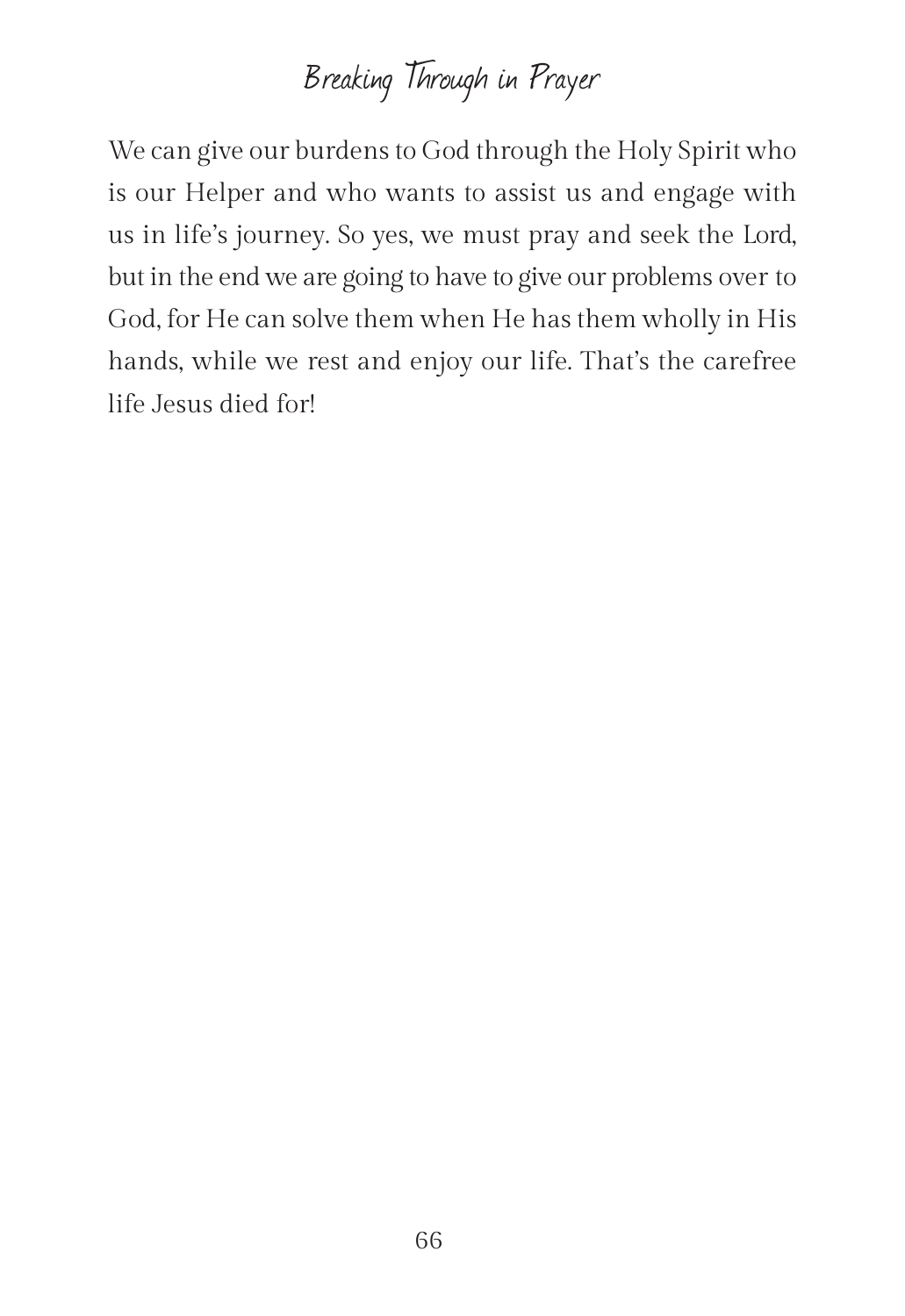# 11 Prayer for the Nations

I hear many Christian folks complaining about the state of our country. We see how the gay lobby has won successive victories over the issue of marriage, and recently in Ireland over sixty percent of the people voted in favour of gay marriage. We see other laws coming into effect which cause problems, e.g. a nurse was fired from her job because she told a Muslim colleague about her faith. Another Christian woman working for British Airways was fired for wearing a cross at work. Now British Airways allow Muslim women to wear a covering over their heads (a hijab) or Sikh men to wear turbans but a Christian woman was fired!

Unfair, absolutely! Doctors and nurses are not allowed to pray for their patients and have to keep their faith under wraps, and yet in the old days many doctors and nurses were practicing Christians and prayer by the bedside was accepted. This is all persecution by the back door.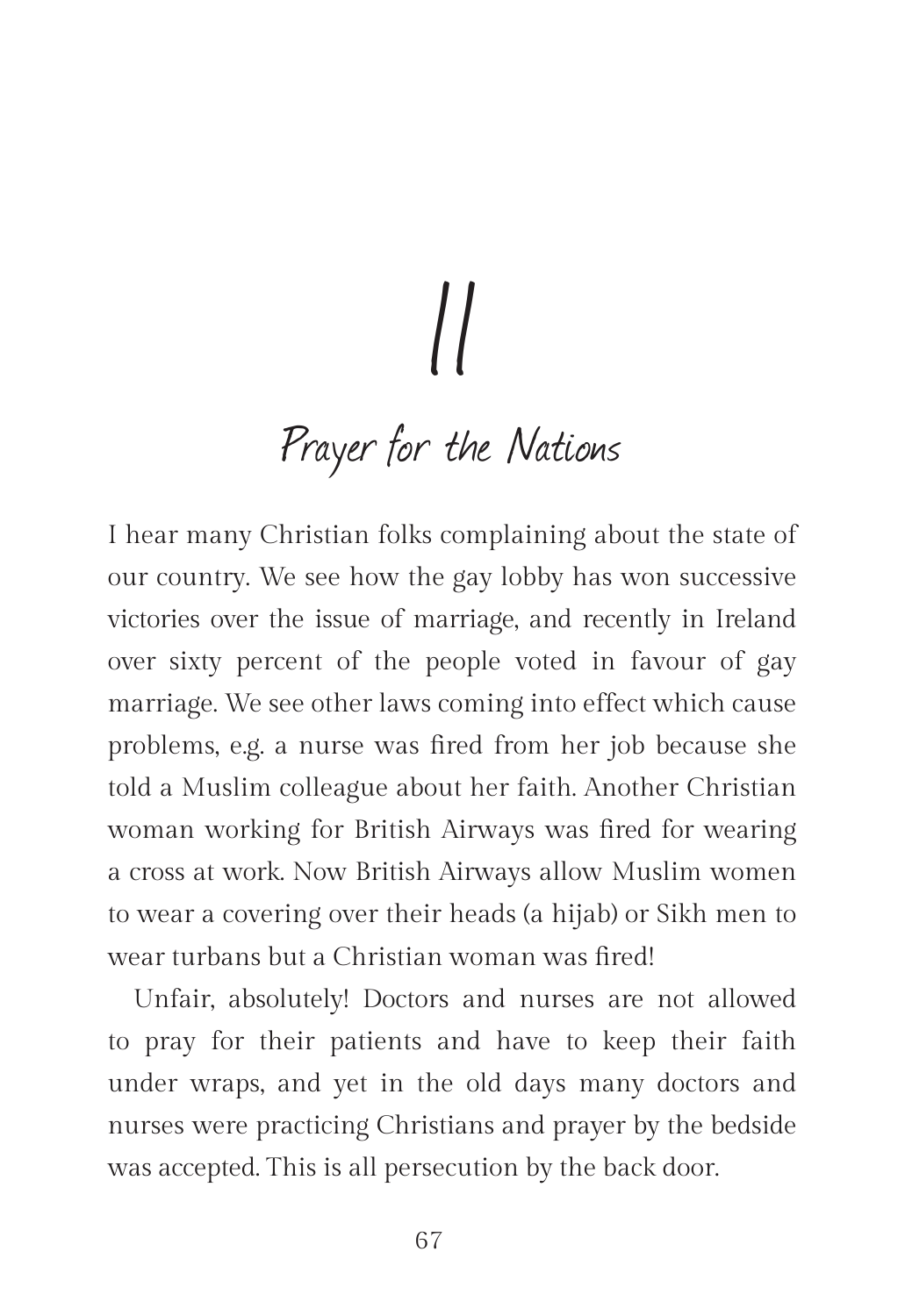Thankfully in this country we do not see the level of persecution that believers suffer in other parts of the world, but neither should we take for granted the freedoms that we have at the moment. At present the minority is given preference, and yes, we must protect the rights of the minority, treating them with love and respect, but they should not impose minority values over the majority. The other point we must realize is that our country is Christian in name only, with many moral boundaries being broken all the time, especially on the internet and on television where violent and sexual scenes are portrayed openly and we don't know where this will end up! What is the cure? Prayer is the answer, and God's intervention through prayer.

If my people who are called by My name will humble themselves, and pray and seek My face, and turn from their wicked ways, then I will hear from heaven, and will forgive their sin and heal their land. 2 Chronicles 7:14

Unfortunately many churches do not have prayer meetings, and those that do are usually attended by only a handful of dedicated people. Many church leaders don't pray openly so the congregation does not pray. If only our church leaders would set the example in prayer and see it as a priority, then the people will follow. Dr. Cho, of the world's largest church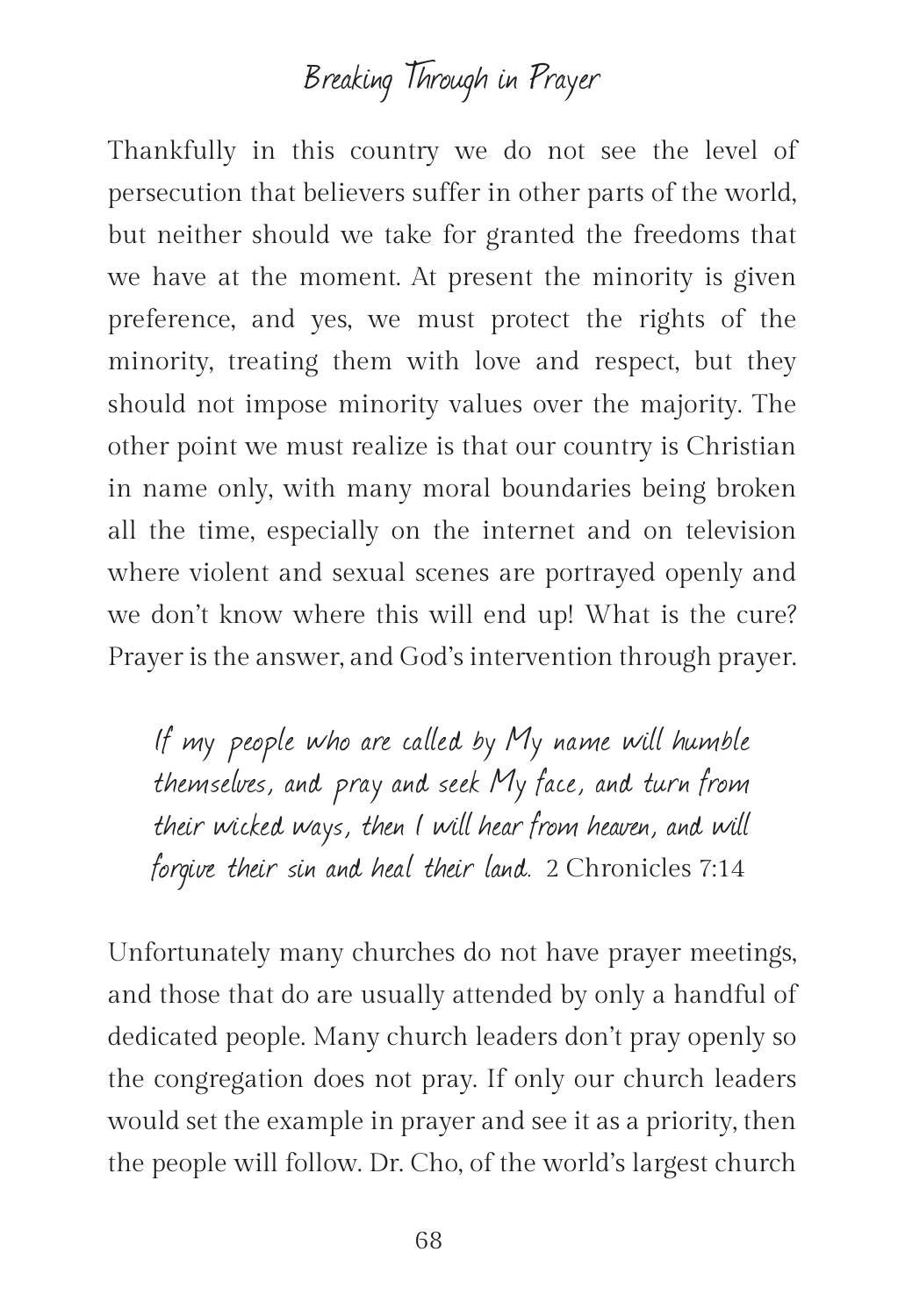### Prayer for the Nations

in South Korea with nearly a million members would be up early at four o'clock in the morning to go to the early morning prayer meeting. South Korea has lived constantly under the shadow of the threat from North Korea and this is one of the main reasons people have prayed, and God has kept this nation safe from the dictators of North Korea.

### Leaders set the standard

Everything begins with the leadership, and when the leaders set the standard and preach accordingly, then the people will do the same. God can only intervene when people pray and if we don't pray we restrict God from operating. There are people who believe in God's sovereignty to the extent that everything is up to God, everything that happens is His will, and we don't have a part to play, but this is incorrect. The Lord's Prayer in Matthew 6:10 tells us that we should daily pray that His Kingdom would come and that His will be done on earth as it is in heaven.

Jesus has given us His name and His authority to subdue and dominate evil forces by His power, and if we don't use His delegated authority things will go from bad to worse. We are the salt of the earth and if we lose our saltiness nothing will be preserved. We are also the light of the world and if we hide our light there will be more darkness in our nation.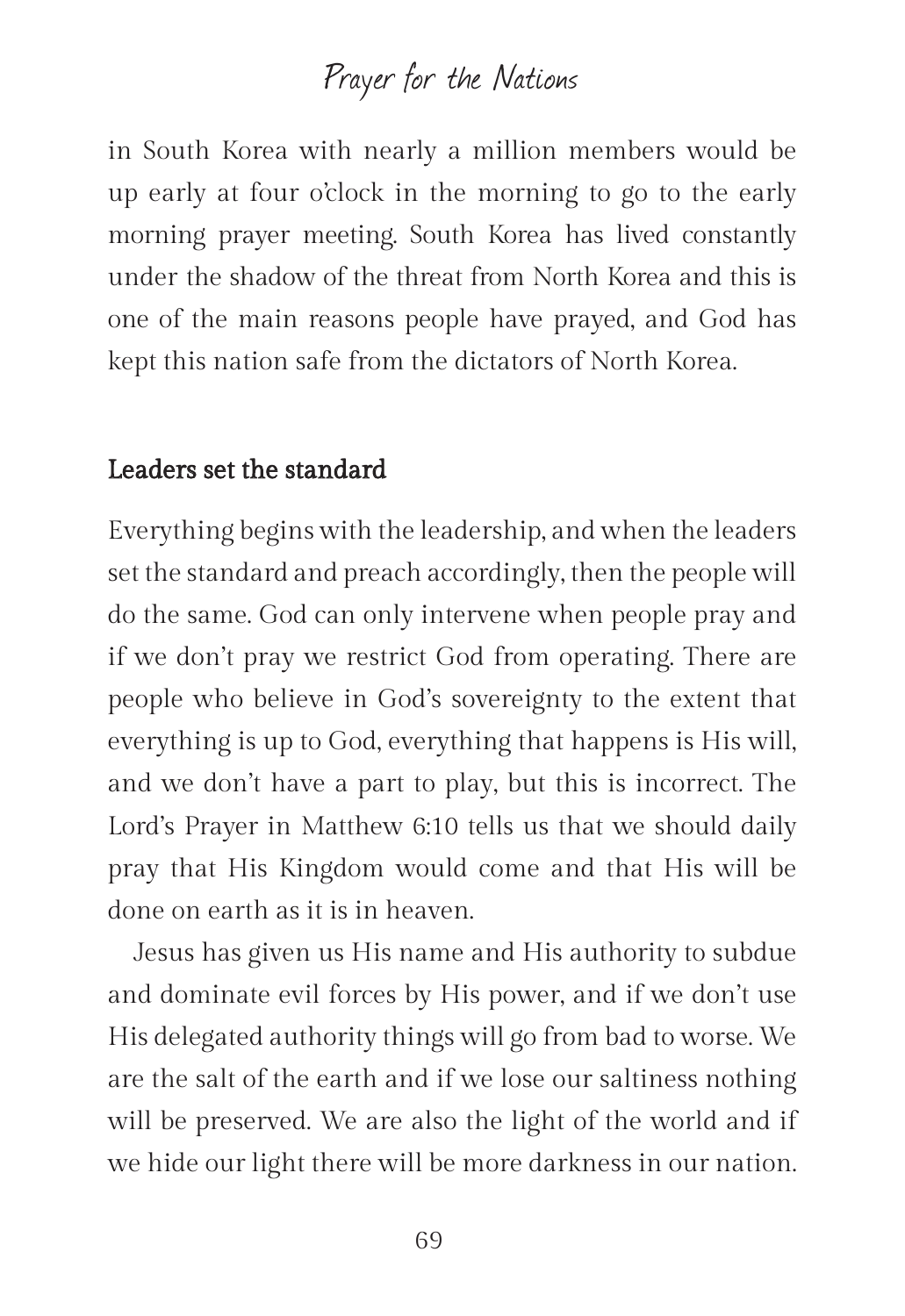We are in the last days and time is indeed very short and there is much to be done.

Millions are in the valley of decision. If men of God are only interested in building their empires, compromising the Word of God and being prayerless, we are indeed in trouble. We cannot blame the government or its people, for the blame lies at the feet of the church. We are so divided, and a house divided cannot stand. Perhaps in the midst of persecution the church will finally take its place and win the spiritual battle through prayer and intercession. In the first letter to Timothy 2:1-2, the Apostle Paul writes,

Therefore I exhort first of all that supplications, prayers, intercessions, and giving of thanks be made for all men, for kings and all who are in authority, that we may lead a quiet and peaceable life in all godliness and reverence.

Bad leaders in government will pass bad laws and we will suffer. History shows us the damage evil rulers can do to previously great nations. Proverbs 25:5 says, Take away the wicked from before the king and his throne will be established in righteousness, and when the righteous are in authority, the people rejoice (Proverbs 29:2). Leaders are busy people and they have a lot to deal with and yet the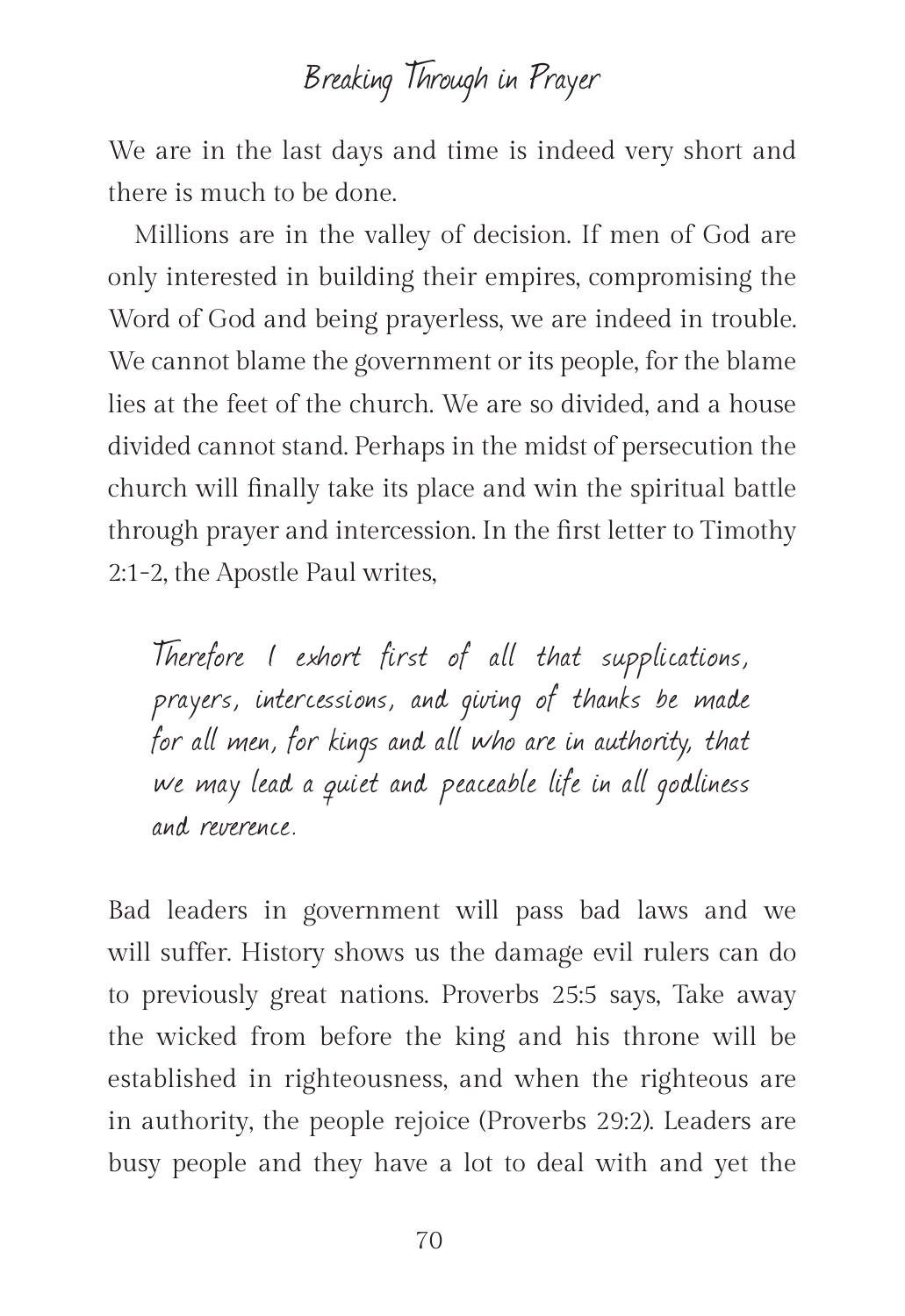### Prayer for the Nations

priority must be prayer. A praying church will survive in difficult times, but a church that does not pray will not be around for long, or if it is, it will be a dead, fruitless church. We are in a spiritual war and we must recognize that our battle is with satanic forces in the spiritual realm (Ephesians 6:12), and not only that, but our weapons are also spiritual (2 Corinthians 10:4). So it's no use complaining about the state of our nation, rather it's time to pray for our country and our government. Our church leaders must set the example in the prayer life of the church and not leave it to a few dedicated old ladies to carry the spiritual burden.

Thank God for the praying women of any church, but prayer is not an option but a priority for every Christian. Men like Rees Howells prayed fervently for the nation during the Second World War and we need more men and women of this calibre. Can you imagine if some of the megachurches of thousands prayed together for our nation, or if every church leader would come together to pray, what a difference it could make! Perhaps I am wasting my breath, and things may have to get much worse before we all wake up to the call of prayer!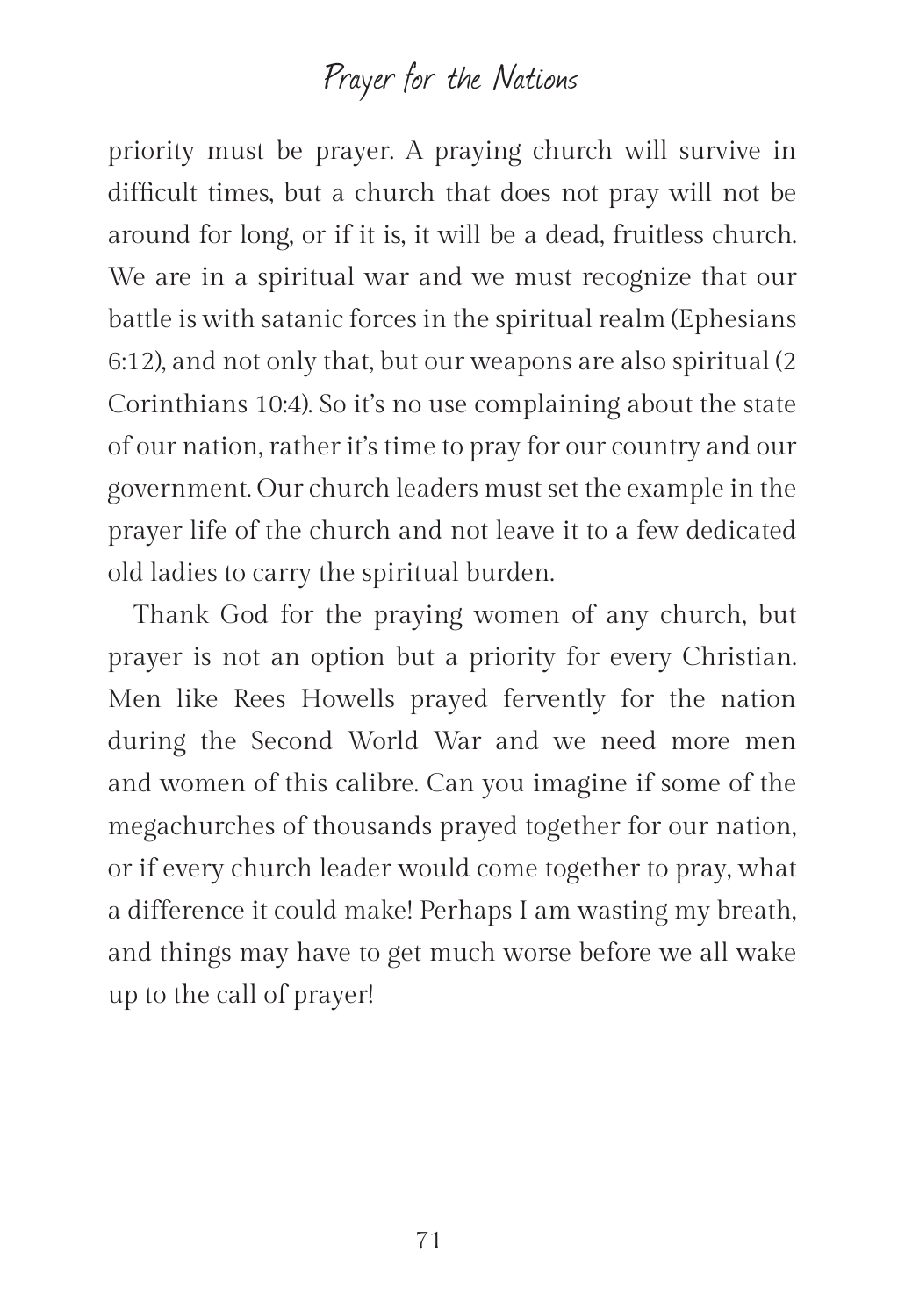12

# Conclusion

A praying Christian is one who is looking to God for help. I suppose there are times of crisis in all of our lives when we resort to prayer. When the doctor says there is no hope, then we turn to prayer. Prayer reveals our need for God's intervention, and people who have prayed over the years have learnt to prove God in prayer. Our society demands instant access and we can see that in online shopping, where you buy something with one click (Amazon for instance). With instant messaging via email, text and other technology we have become a society not used to waiting - that's why they call them fast food chains, as they have your meal ready in minutes!

Prayer is slow and can be hard, especially when you don't see quick results and discouragement can set in. God is faithful and He does answer heartfelt prayers, however it's true that some of our prayers remain unanswered.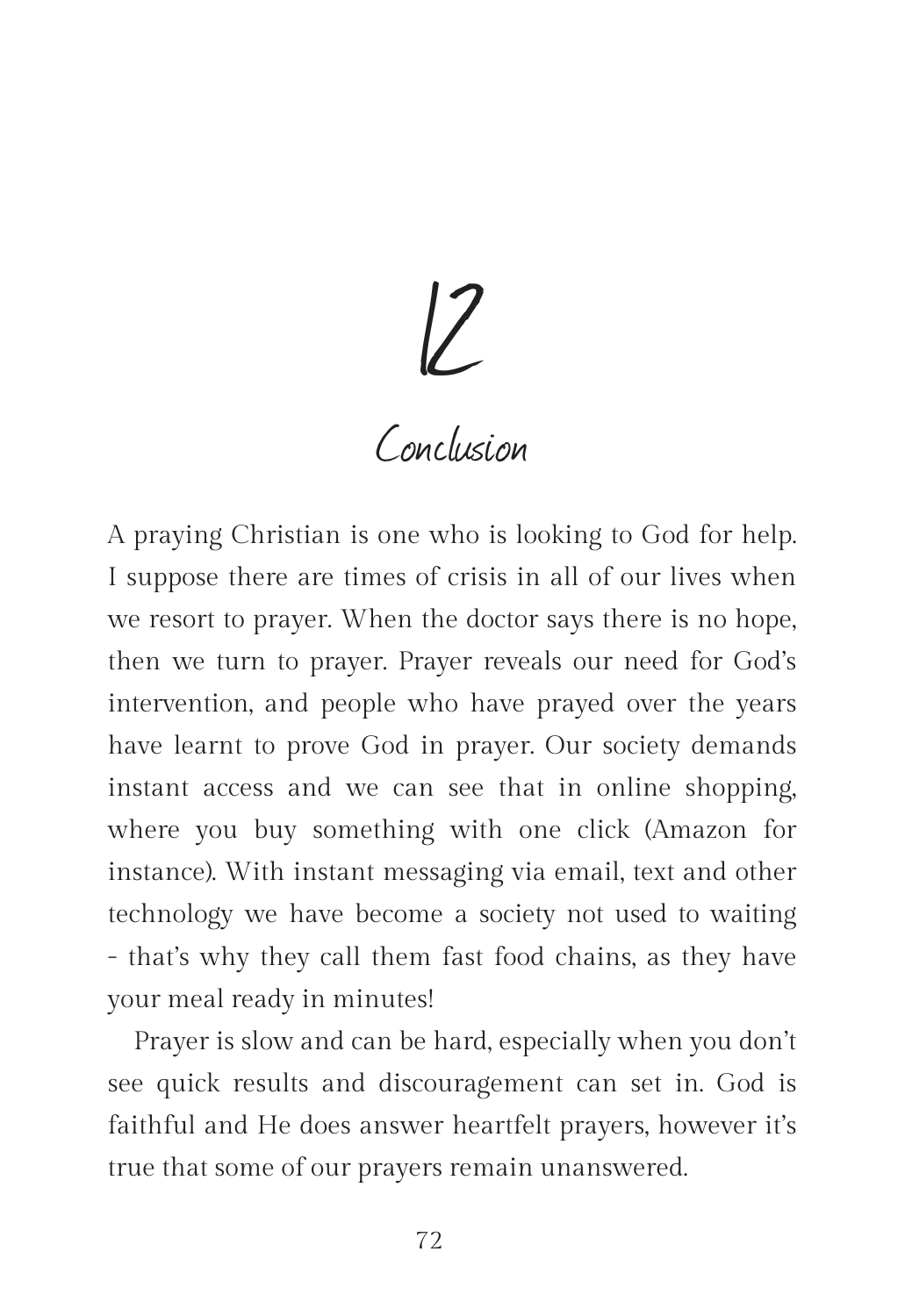# Breaking Through in Prayer

We must of course pray in the will of God, i.e. we can pray for those things which God has already promised, such as protection, provision, health, salvation and so on. Occasionally my wife and I have experienced apparent failures where someone we've expected to be healed has died instead. These moments can bring disappointment and make us feel perplexed. However, we have come to realize that the problem is not with God – some things we will only know the answer to when we see Jesus face to face.

In other areas we need to find out the will of God. The will of God is found in the Word of God, and we must know His Word so we can pray accordingly. Also in prayer and intercession we have to persevere as there are many opposing forces which have to be subdued by God's angels, who war with us towards a good end. Many prayer failures are simply the result of giving up too soon. People who don't pray much, (and that appears to be the majority otherwise our prayer meetings would be full), have not experienced the fruit of their praying.

Secondly, prayer meetings can be quite boring as you listen to some people pour out their woes, rarely praying positively and probably feeling sorry for themselves. We can't simply pray our problems but rather pray with the Holy Spirit, and this is why praying in tongues is so important. We don't know how to pray for our families' salvation, nor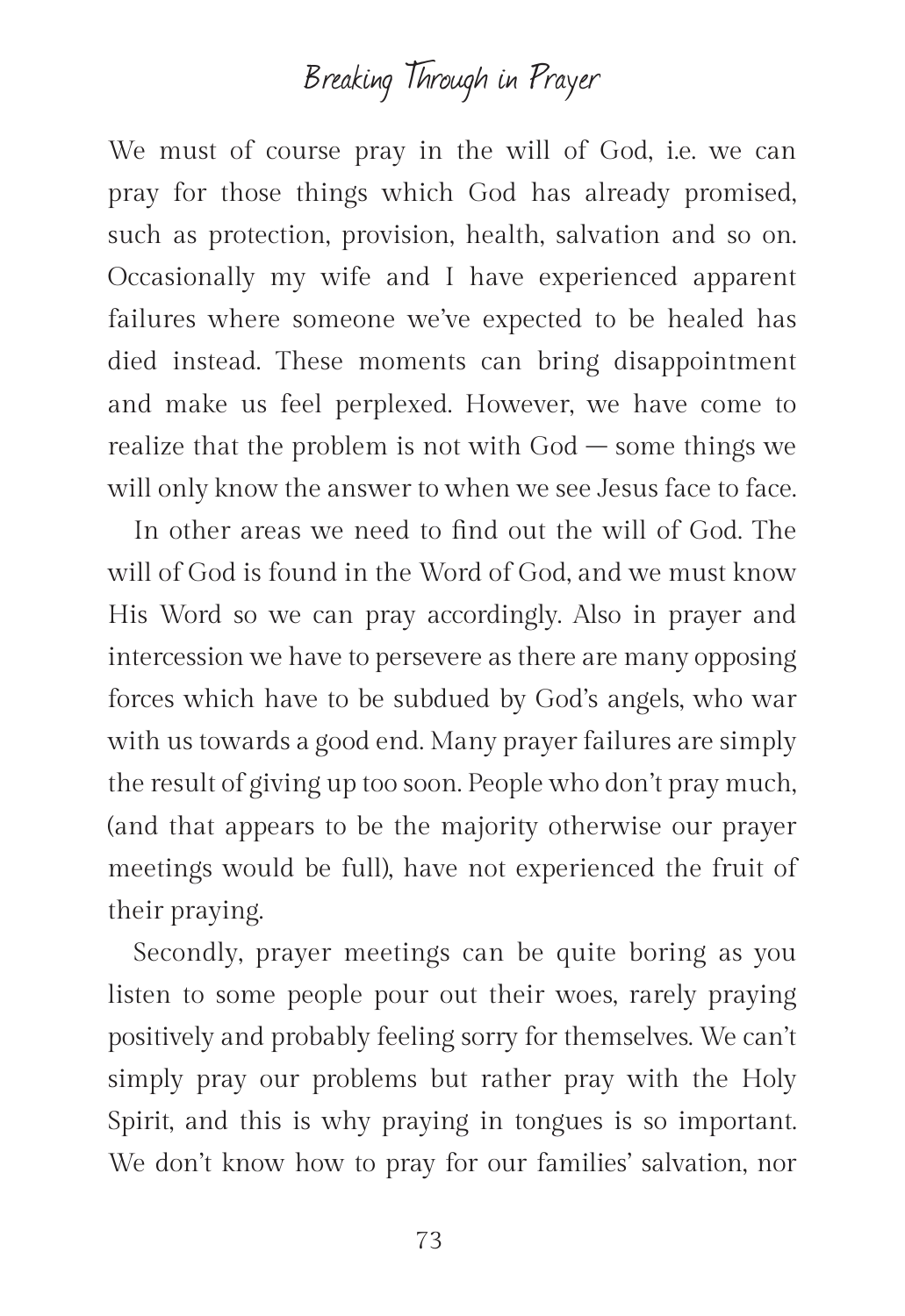## Conclusion

do we know how to pray for our neighbours or our church brethren, but God does. He knows how to reach people with the Gospel. He alone knows the deep needs of various individuals. He knows our future and He alone knows the right timing and the direction our lives should take. The Holy Spirit searches out everything, and as we pray in tongues the Holy Spirit goes into action. When we pray in tongues, we speak mysteries to God and we do not know what is being said but God understands all manner of tongue-talking. To the unlearned speaking in tongues sounds like gibberish, but it's powerful.

#### Passionate praying

For years church leaders have scoffed at the enthusiastic tongue-talker as being over emotional but what's wrong with a little emotion? We have so many dry Christians praying dry, long winded prayers from the mind rather than heartfelt, passionate praying. Don't get me wrong - praying in tongues can be unemotional too, and no less powerful for it. The proof of the pudding is in the eating, and until you are filled with the Holy Spirit and speak in tongues, you will not figure this out with your head. Praying in tongues does not engage the mind for it comes from the heart. There are so many things we cannot communicate to God, but with the gift of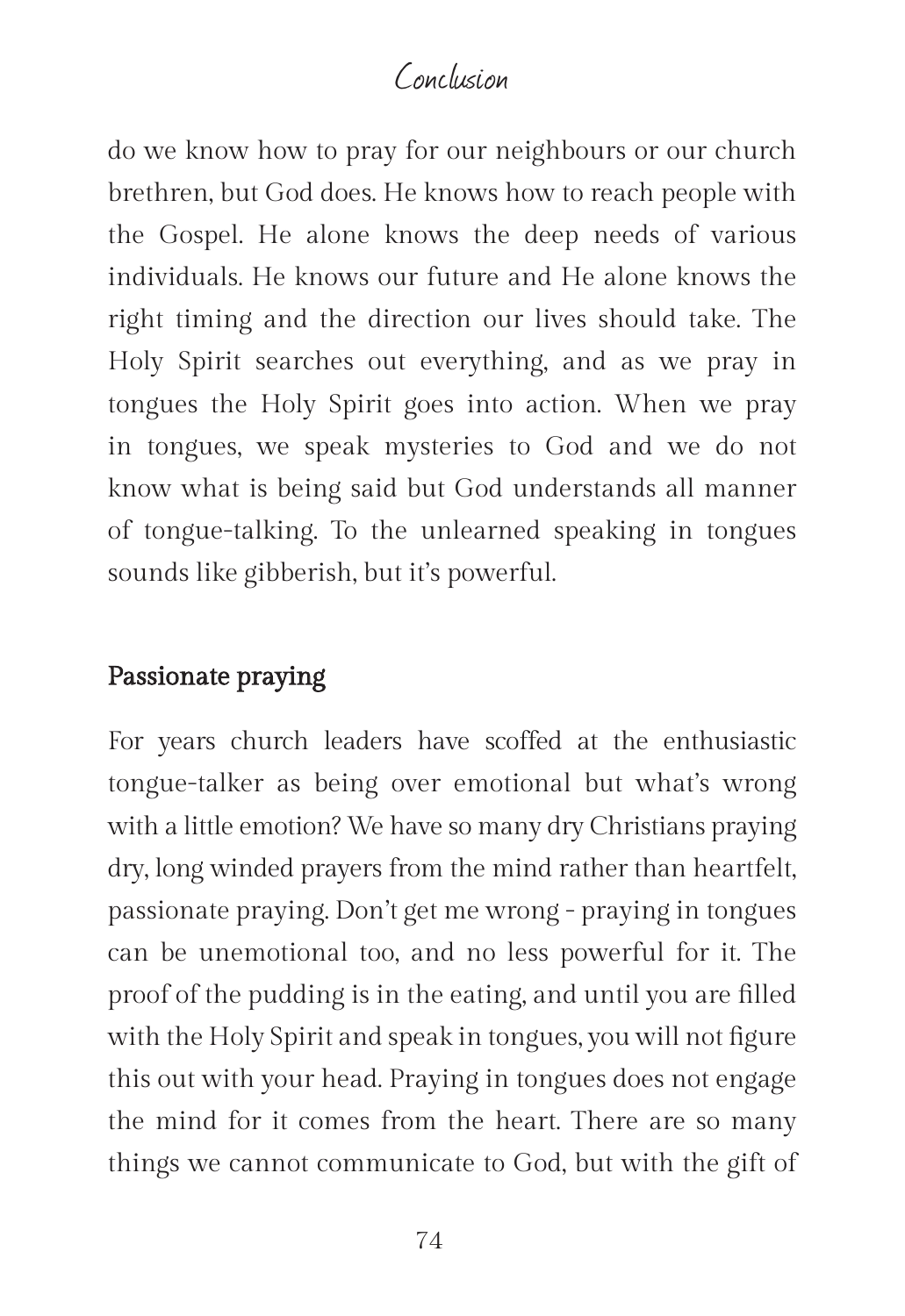# Breaking Through in Prayer

tongues we can pray and worship Him excellently. These days we have big bands in our churches leading worship, with lots of lights and other props and they make a great sound, but how many of these dear folks sing in the Spirit? The Apostle Paul said, 'I will sing with the Spirit and I will sing with my understanding (1 Corinthians 14:15).' Singing in tongues causes us to express our love for Jesus far beyond any words we can express!

Next time you go to church, see if there is any singing in the Spirit - it's so spontaneous and so beautiful. You see people dancing in church which is fine, but there is nothing as beautiful as when the Holy Spirit comes upon someone and they dance in the Spirit  $-$  this is pretty rare in most churches because it takes time for the Holy Spirit to come! My hope is that this little booklet will get you started praying in tongues more and more, but the real lessons are learnt as you pray.

I have been praying in the spirit for over thirty years now and have seen some amazing answers, and yet I long for more. I want to be more effective in my prayer life and see more results. In some countries where Christians face persecution and fear for their lives, or don't have the medicines they need, they pray and look to God more. Perhaps in the Western church we are too well fed, and because we have easy access to doctors and hospitals and